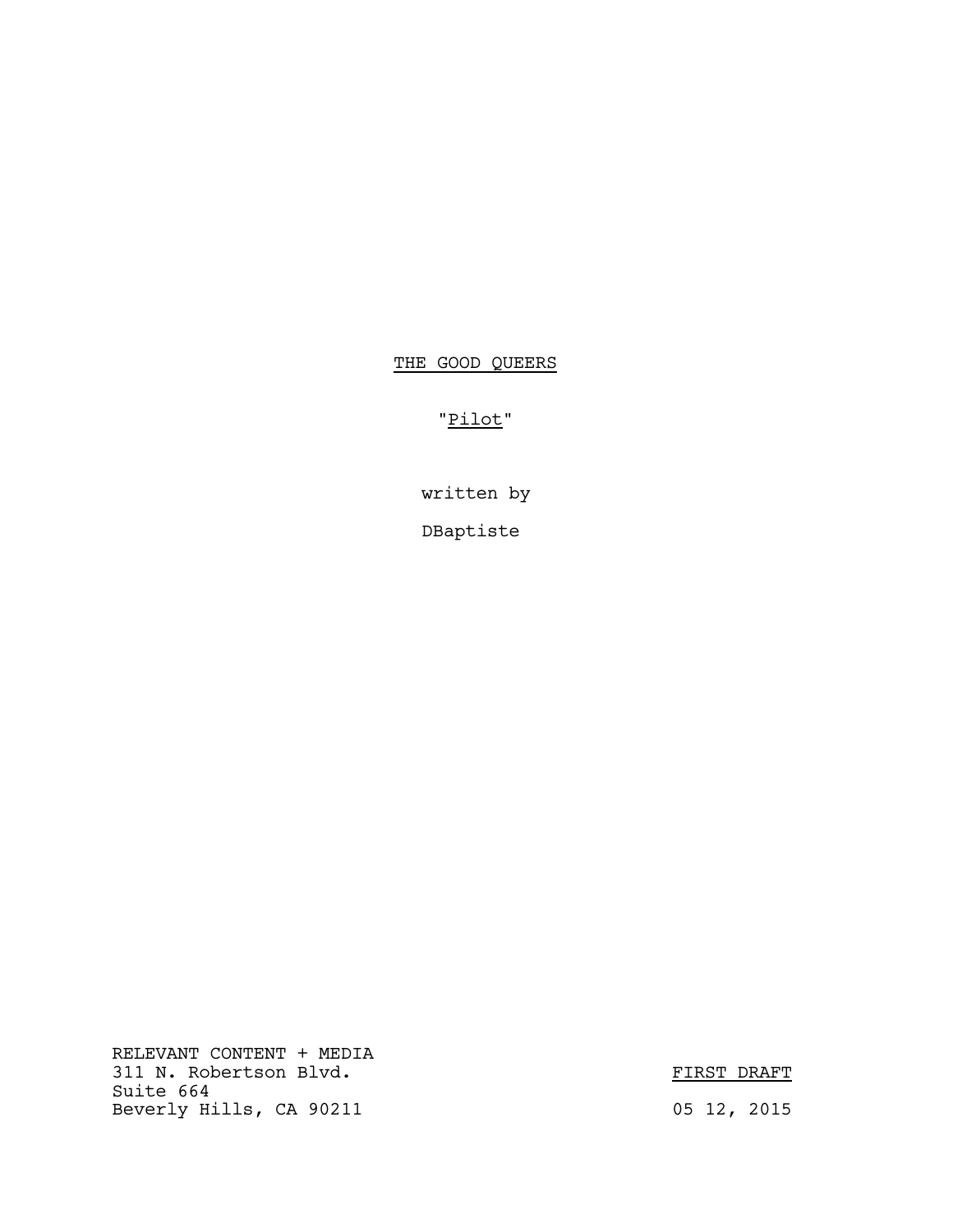#### "Pilot"

#### CAST

**ACHILLES "A.C." CONTOS** - TALL AND TAN, A MOSTLY IN THE CLOSET, GAY BROAD SHOULDERED GREEK WHO RUNS HIS FAMILY'S CONSTRUCTION COMPANY.

**GERALD "BLUE" GIVENS** - A TRADITIONAL DAPPER DANDY, EVEN HIS PAJAMAS HAVE POCKET SQUARES, THE UNLUCKY IN LOVE ARTFUL DODGER, WORST NIGHTMARE IS GETTING MARRIED FOR THE FOURTH TIME.

**DEVANTE DALVIN KAYCEE JOSEPH** - FOSTER CARE YOUTH, WITH AN 157 I.Q. NAMED AFTER THE 90'S R&B GROUP JODECI.

**MS. LEANDER SUGARBOTTOM** - HOPELESS ROMANTIC TAKES A LITTLE TOO MUCH PRIDE IN HER JOB. FORMER PROM QUEEN WHO LEFT EARLY TO BAIL HER DATE OUT OF JAIL.

**FRENCHY** - OVER STAYED A WORK VISA TO PURSUE STREET ART. MET HER ROOMMATE WHILE DISCOVERING THEY WERE ENGAGED TO THE SAME MARRIED MAN.

#### GUEST CAST

**MOMMA CONTOS** - TRADITIONAL GREEK MOM IN HER "FRISKY FIFTIES".

**JUNIOR** - ALWAYS ANGRY IN A "HEY KIDS GET OFF MY LAWN" TYPE OF WAY.

**LEKA & GRAE** - LESBIAN NOSEY NEIGHBORS WHO BELIEVE THE WORLD IS AGAINST THEM AND THEIR HIPPY/ACTIVIST AGENDA.

**FELIX** - ELDERLY BUILDING SUPERINTENDENT, EVERYTHING IS ALWAYS THE WORST THING EVER OR THE BEST THING EVER. PLAYS A MEAN JAZZ FLUTE.

**DUBB-YA** - 40'S SEMI-RETIRED TEXAN STAY AT HOME DAD, SOLD HIS UPSTART APP, BUT WANTS TO BUY IT BACK.

**MR. GREENBERG** - FIRST TENANT TO EVER LIVE IN THE BUILDING AND IS THE FIRST TO LET YOU KNOW IT. THE EX NEWSPAPER COMIC STRIP ARTIST IS QUICK WITTED AND OUTSPOKEN.

**LADONNA** - A.C.'S CHEERY EX-WIFE AND BEARD, FOLLOWED HIM TO MANHATTAN, THINKS THEIR LOVE DESERVES A SECOND CHANCE, EVEN IF SHE HAS TO EXTORT IT OUT OF HIM.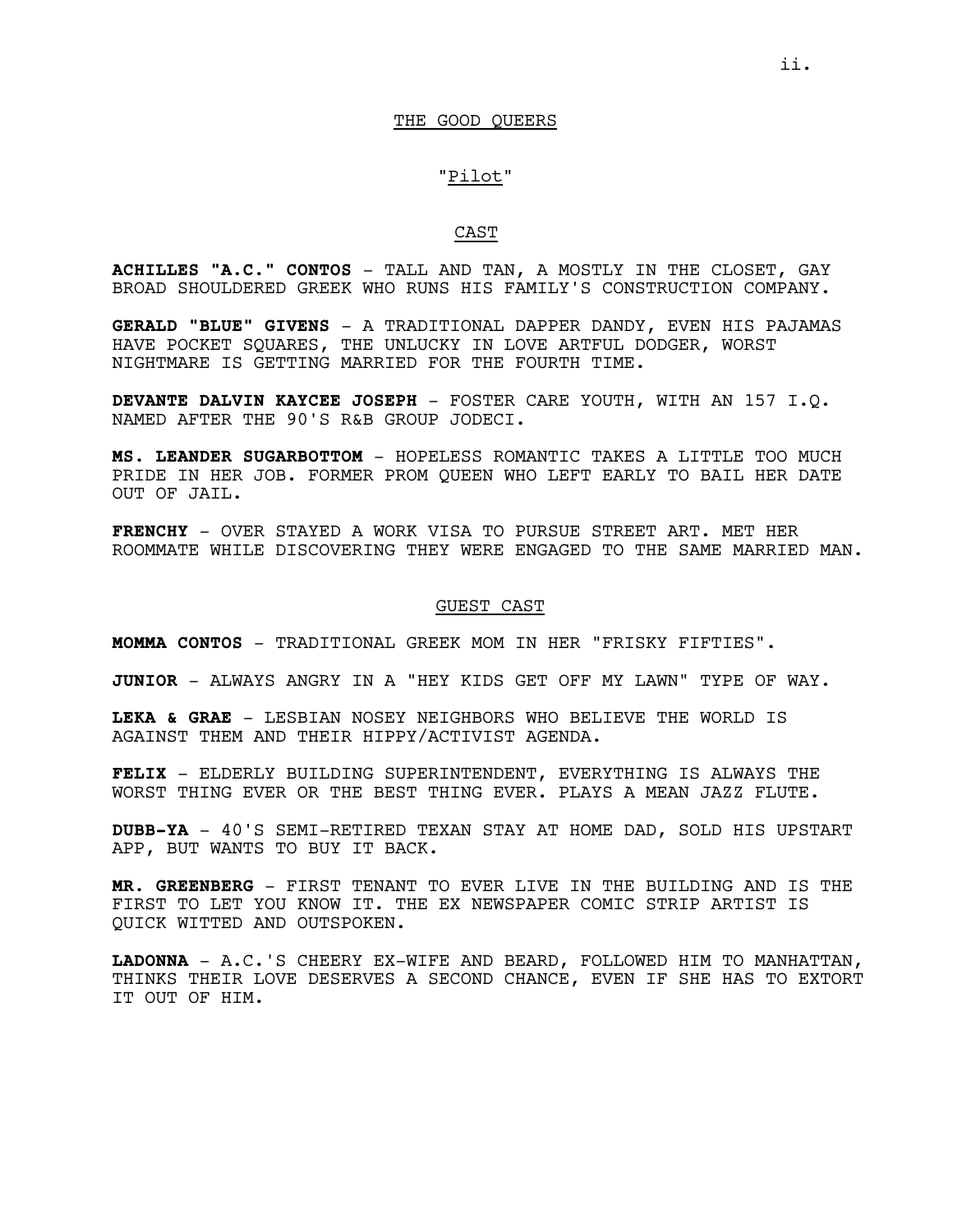### THE GOOD QUEERS

### "Pilot"

### SETS

Cold Opening  $-$  INT. BLUE'S BEDROOM - DAY - INT. MOMMA CONTOS KITCHEN - DAY

- Act One, Scene A INT. HOUSING AUTHORITY (H.A.) OFFICE LOBBY
- Act One, Scene B INT. H.A OFFICE/INTERVIEW ROOM
- Act One, Scene C INT. H.A. OFFICE/MR. LEWIS OFFICE
- Act Two, Scene D INT. H.A. OFFICE/INTERVIEW ROOM
- Act Two, Scene E INT. H.A. OFFICE/LOBBY
- Act Two, Scene F INT. CHELSEA APARTMENT
- Act Three, Scene G INT. CHELSEA APARTMENT - INT. CHELSEA APARTMENT/BALCONY Act Three, Scene H - INT. CHELSEA APARTMENT/RECREATION ROOM
- Tag, Scene I INT. CHELSEA APARTMENT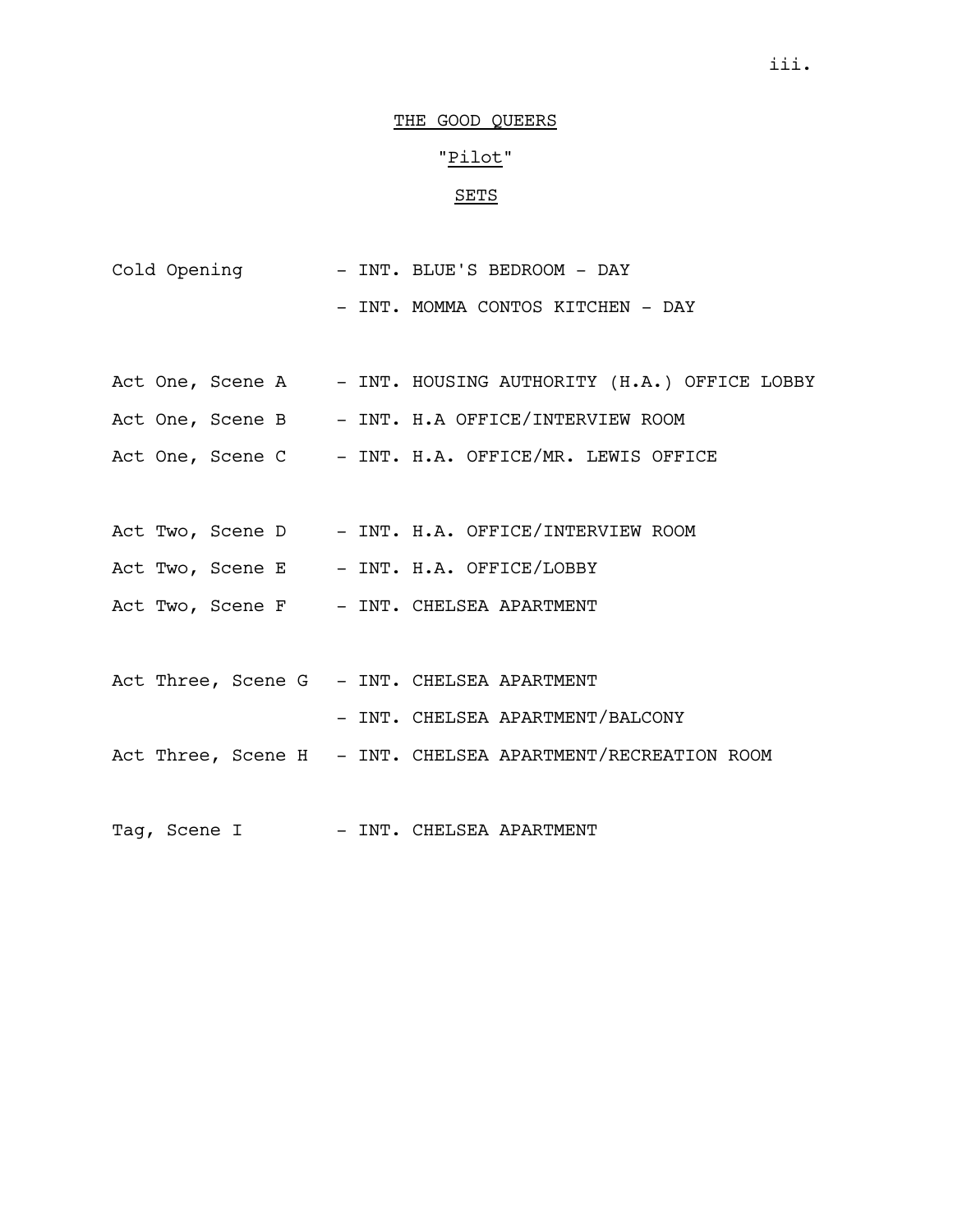#### COLD OPENING

FADE IN:

INT. BLUE'S BEDROOM - LATE AFTERNOON (BLUE, CHARLOTTE)

BLUE FRANTICALLY PACKS A DUFFLE BAG CHARLOTTE ENTERS LEAVING THE DOOR AJAR. WE HEAR MUFFLED YELLING IN SPANISH.

#### CHARLOTTE

Well Blue you wanted out and I think

she's saying get out?

BLUE CROSSES TO THE DOOR. THE YELLING GETS LOUDER.

BLUE

She's Spanish. They are a very loud,

passionate and loving people.

#### CHARLOTTE

I'm sure *caer meurto* means drop dead.

BLUE CROSSES TO THE HALF OPENED DOOR.

### BLUE

(Yelling) Where is my lavender pin-

striped pocket square?

A SHOE FLIES NEARLY HITTING HIM IN THE HEAD. HE SLAMS THE DOOR.

BLUE

It's probably *fuego* with my loafers.

#### CHARLOTTE

That's what happens when you spend all

the rent money, you get *la adios* 

*amigo*.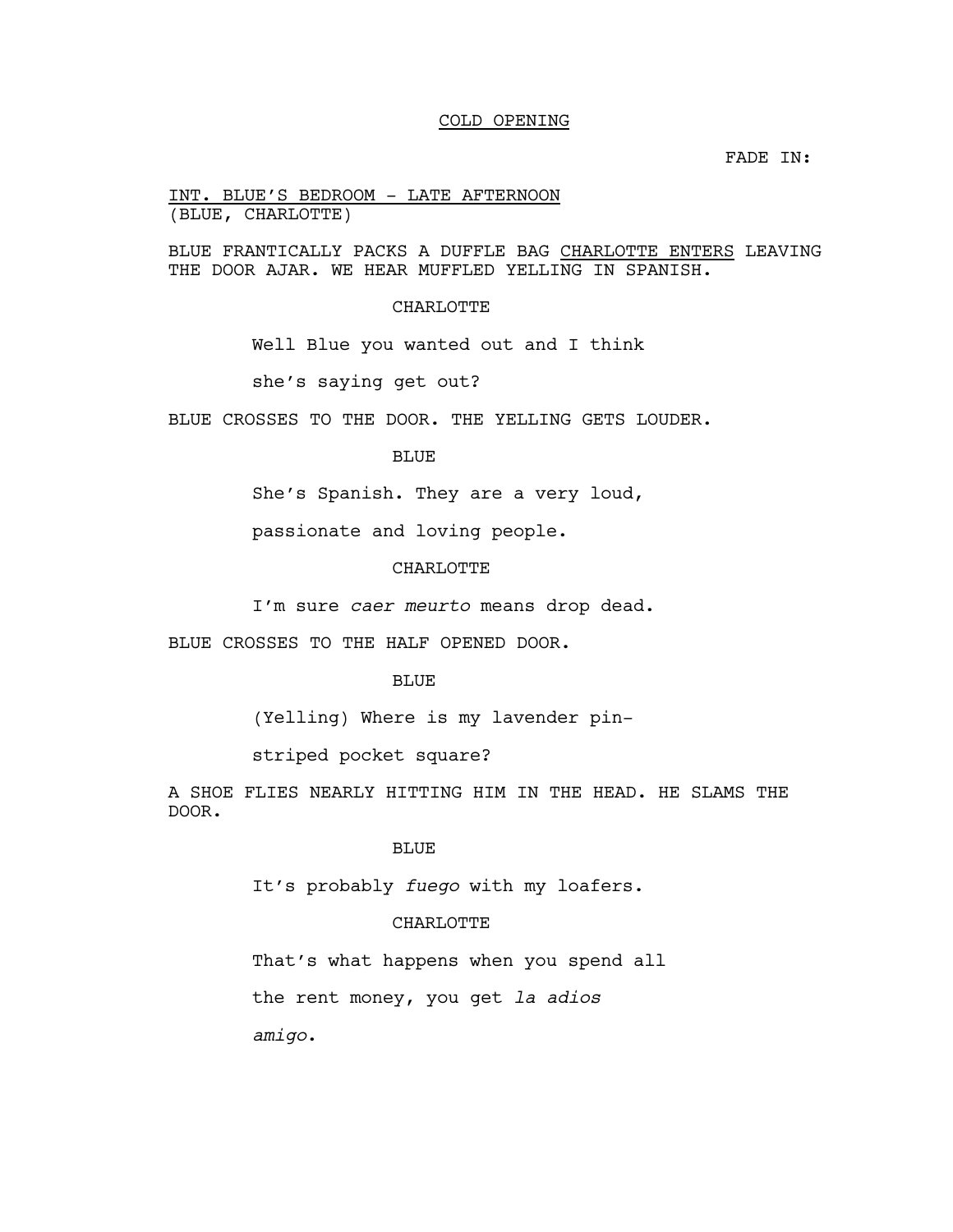Charlotte, Prince Moses assured me by e-mail that he's going to send me the money as soon as his home country of Zamunda unfreezes his assets.

#### CHARLOTTE

Did you call my girlfriend about the

housing lottery?

#### BLUE

I told you I don't do hand outs.

(THEN) Hand me that vest right there?

BLUE STUFFS HIS BAG, GOES TO THE BEDROOM WINDOW AND OPENS IT TO THE FIRE ESCAPE.

BLUE

Come on? (OFF HER LOOK) Only things left for her to throw are the steak knives.

CUT TO:

#### INT. MOMMA CONTOS KITCHEN - SAME DAY (A.C., MOMMA CONTOS, JUNIOR)

STACKS OF POTS AND BOILING PANS CATCH A.C.'S ATTENTION AS HE ENTERS THE COUNTRY STYLE KITCHEN. HE PUTS DOWN HIS HARD HAT, PEEKS IN POTS. YUM.

#### A.C.

Oooo! All my favorite friends are

here. Pastitsio, Horta Vrasta,

Moussaka...oh hello my little

Melomakaronassss.

MOMMA CONTOS ENTERS. SHE SMACKS HIS HANDS WITH HER SPATULA.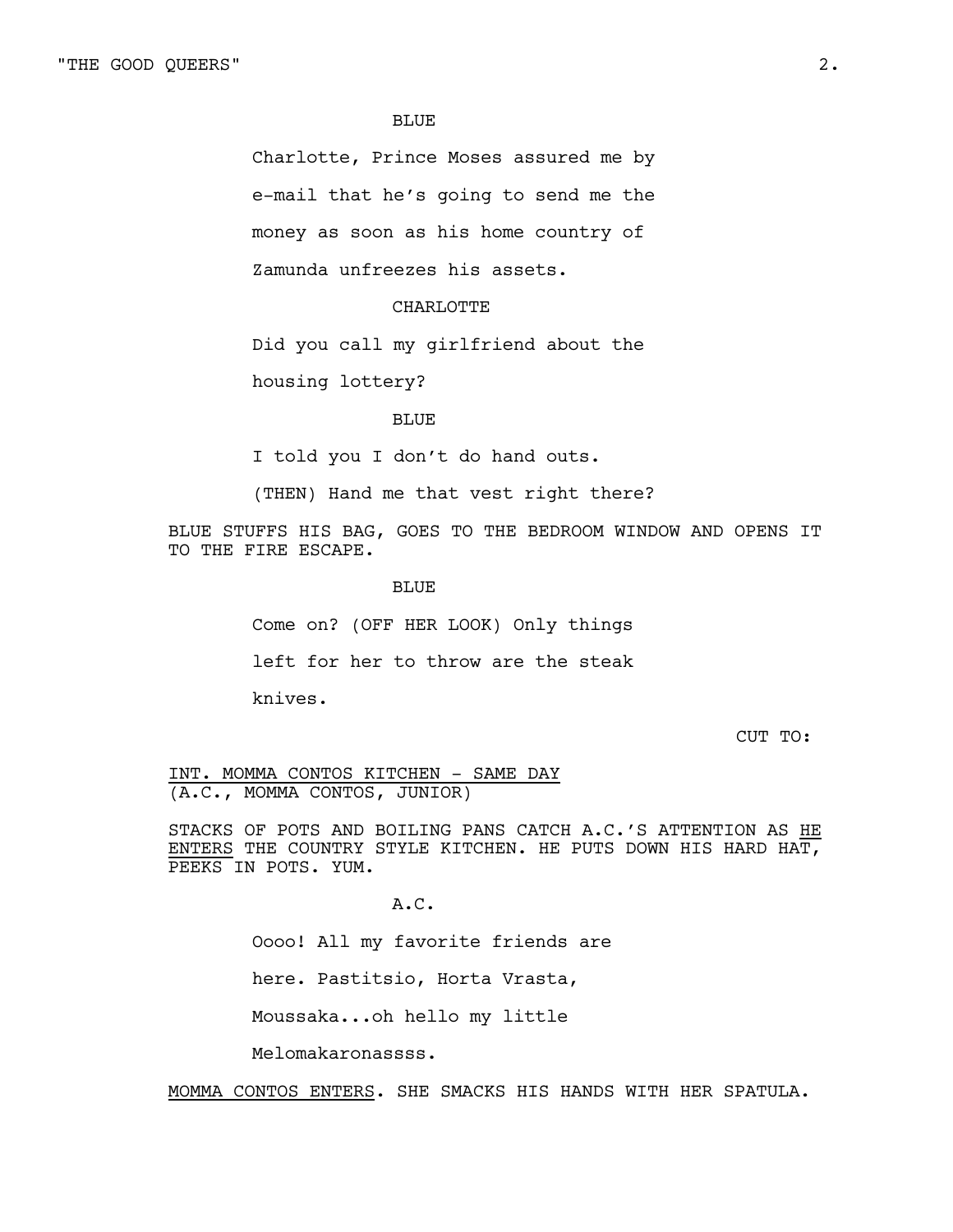### MOMMA CONTOS

Sit, sit. Momma's gonna make her

little Tweedy Bird something to eat.

A.C. EAGERLY DOES UNTIL HE REALIZES.

A.C.

Ma the last time you cooked for me

like this my beloved Rocket the Super

Dog died. Oh Gawd, where's Bubbles the

Incredible Turtle?

JUNIOR WALKS IN, IN BOXERS, WITH A PAPER UNDER ARM.

#### JUNIOR

We chopped him up in the Avgolemono.

JUNIOR IMITATES THE DROWNING TURTLE. A.C. HOPS UP AND CHECKS ONE OF THE BOILING POTS.

A.C.

What is he doing here? (RE: JUNIOR)

Shouldn't you be drooling on a bingo

card somewhere?

THEY GROWL AND BANTER AT EACH OTHER BROW TO BROW.

MOMMA CONTOS

Sit down both of you.

THEY OBLIGE.

#### MOMMA CONTOS

Achilles, my little Tweedy, there

comes a time in every man's life--

### A.C.

MA, if this about seeing you and Junior in those leather masks--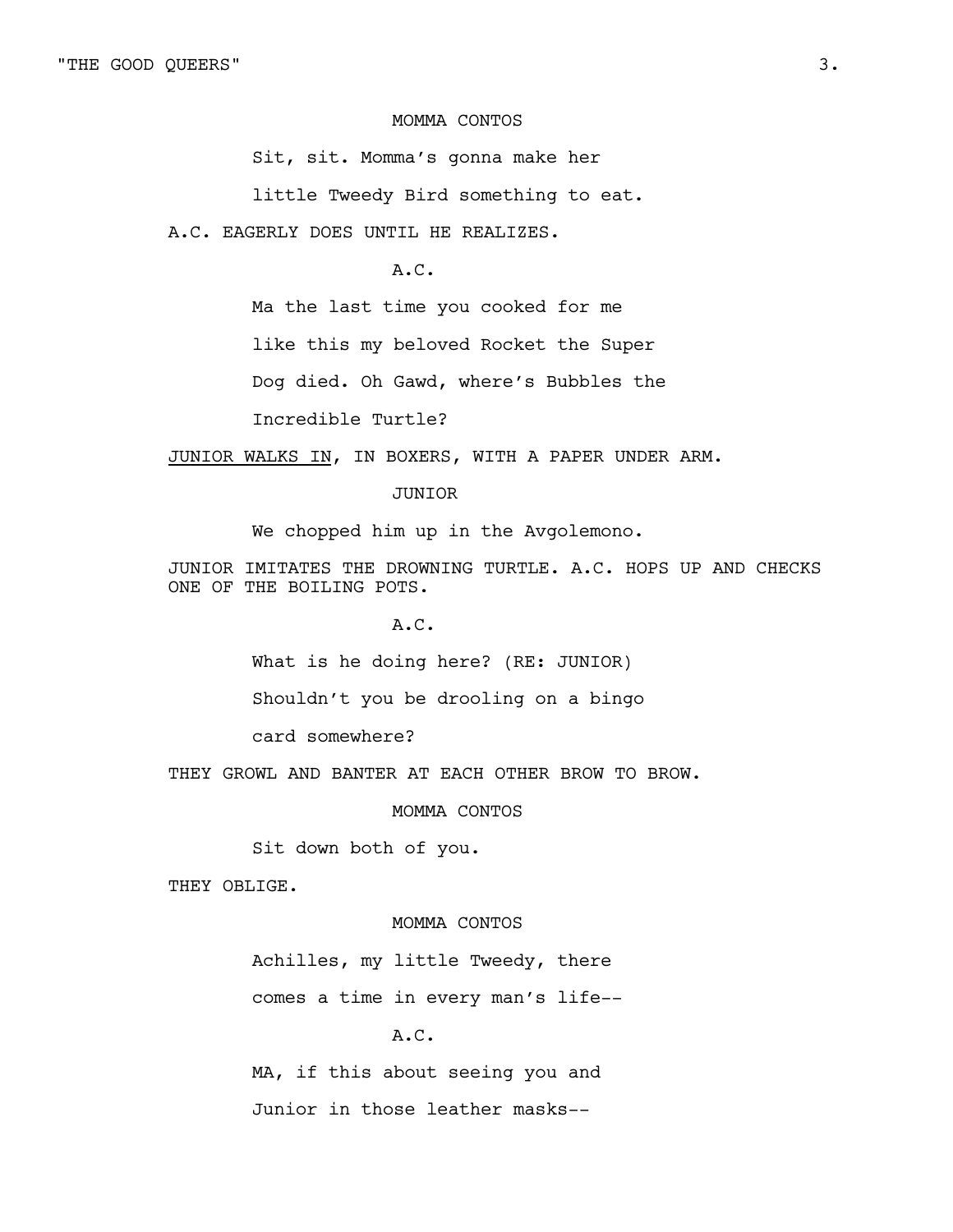MOMMA CONTOS GIGGLES.

### JUNIOR

It's about a grown *goomba* still living with his mother and the romping and the under carriage swingin' in and out his robe.

### A.C.

At least mines romps without dusting

the ground.

THEY STAND, BANTER AND GROWL AT EACH OTHER BROW TO BROW.

### MOMMA CONTOS

Enough you two. Tweedy there's a time

in every bird's life when they have to

spread their little wings to leave the

nest--(crying) I can't, I can't...

CHOKED UP, SHE RUSHES OUT OF THE KITCHEN. JUNIOR POLITELY HANDS HIM A HOUSING LOTTERY FLYER.

### JUNIOR

What your dear sweet, and tasty mother

wants to say is - GET OUT!

CUT TO:

#### MAIN TITLES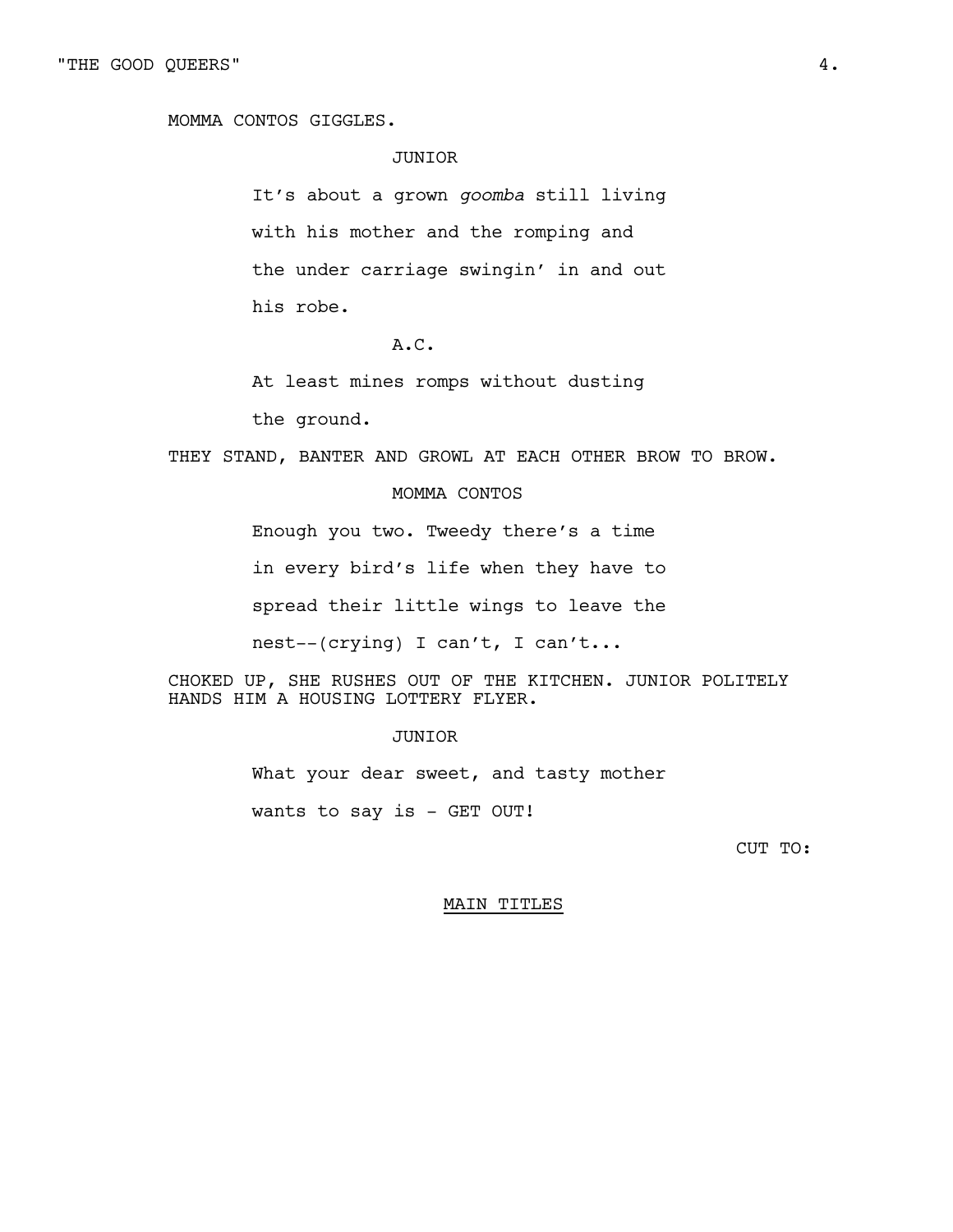#### ACT ONE

#### SCENE A

FADE IN:

INT. HOUSING AUTHORITY LOBBY - THE NEXT DAY (A.C., DEVANTe, mrs. Sugar bottom, blue, charlotte, MOMMA CONTOS, extras)

BLUE AND CHARLOTTE SQUEEZE THROUGH THE PACKED OUTER OFFICE.

BLUE

(Disheveled) It's like Lord of the

Flies out there. I nearly lost my

boutonniere.

#### CHARLOTTE

You are a little over dressed.

BLUE

I'm going to a funeral for all the

ladies imma bout to kill with style.

#### CHARLOTTE

Stay here *Ralph Whore-Ren*, I'm going

to find my girlfriend so we can get

you a place to live.

#### BLUE

A place to live with a door man or a

Carrie Bradshaw walk in closet. Please

and stank you.

CHARLOTTE EXITS. DEVANTE CROSSES ESCORTED AND PLOPPED DOWN AT A DESK BY SECURITY. BLUE PUTS DOWN HIS PAPERWORK TO CALM THINGS.

#### BLUE

Hey Zimmerman, simmer it on down.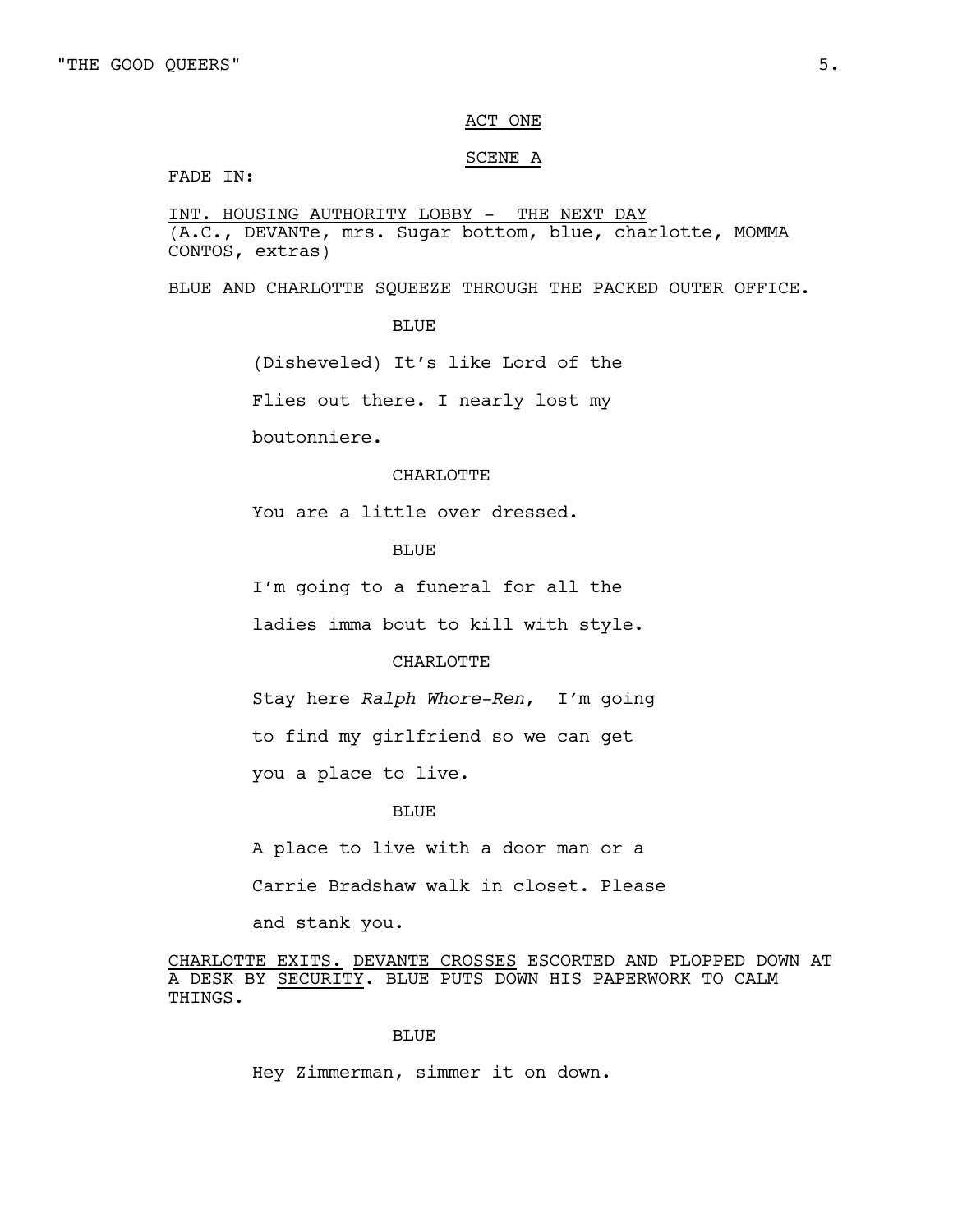### SECURITY

(RE:DEVANTE) You wait right there

until I find your case worker.

BLUE

What's your problem?

#### DEVANTE

His flashlight is stuck somewhere it shouldn't be.

### SECURITY

Caught this little punk trying to break into an office, third time this week.

### **BLUE**

That's no excuse to go all Charlettesville. Call the young man's parents. I'm sure-

### SECURITY

Kids like this don't have parents.

(RE:DEVANTE) You stay put. And you?

(WHIFFS BLUE) neutralize that cologne.

DEVANTE STUDIES BLUE'S PAPERWORK. SECURITY EXITS.

#### DEVANTE

You're here for the housing lottery? Mr. Givens.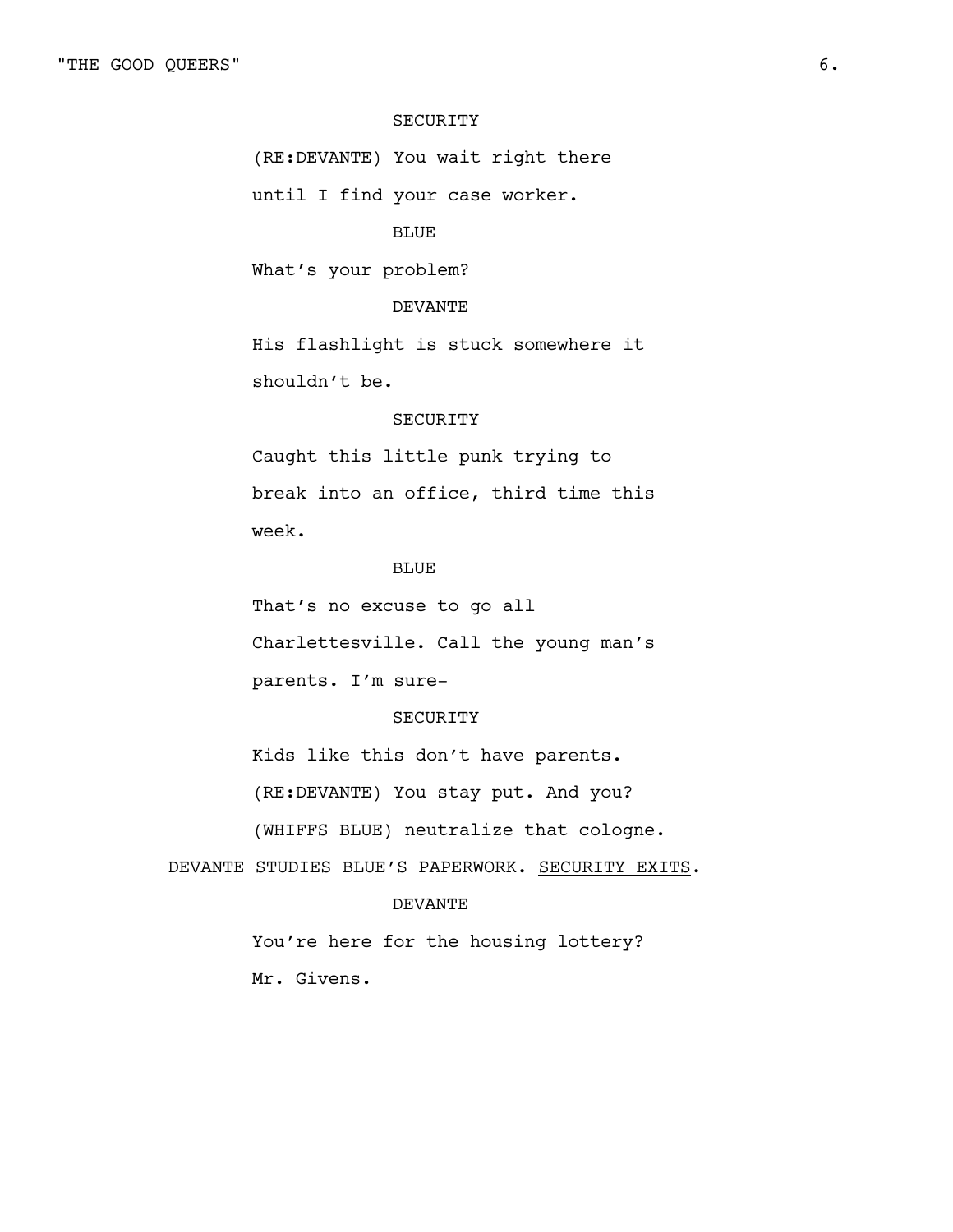Yes, Poindexter, I'm finally getting

my deluxe apartment in the sky. Gimmie

that?

BLUE REACHES FOR HIS FILE, BUT DEVANTE'S HANDS ARE QUICK AND ELUSIVE.

#### DEVANTE

With that file you'll be lucky to get

a two story roach motel walk up.

### BLUE

As long as it has a doorman.

BLUE SNATCHES HIS FILES. CHARLOTTE CROSSES.

### CHARLOTTE

Leander says stay put and wait for your name to be called with a Group B. She's a little thirsty so put on the Givens charm.

BLUE

Well I'm newly single, ready to mingle and if she got the right assets, I'll be sure to give her a jingle.

#### DEVANTE

(SINGING MELODY TO B-I-N-G-O) L-A-M-E-

O and Lame-O was his name...O

#### BLUE

Shut it Mr. Peabody.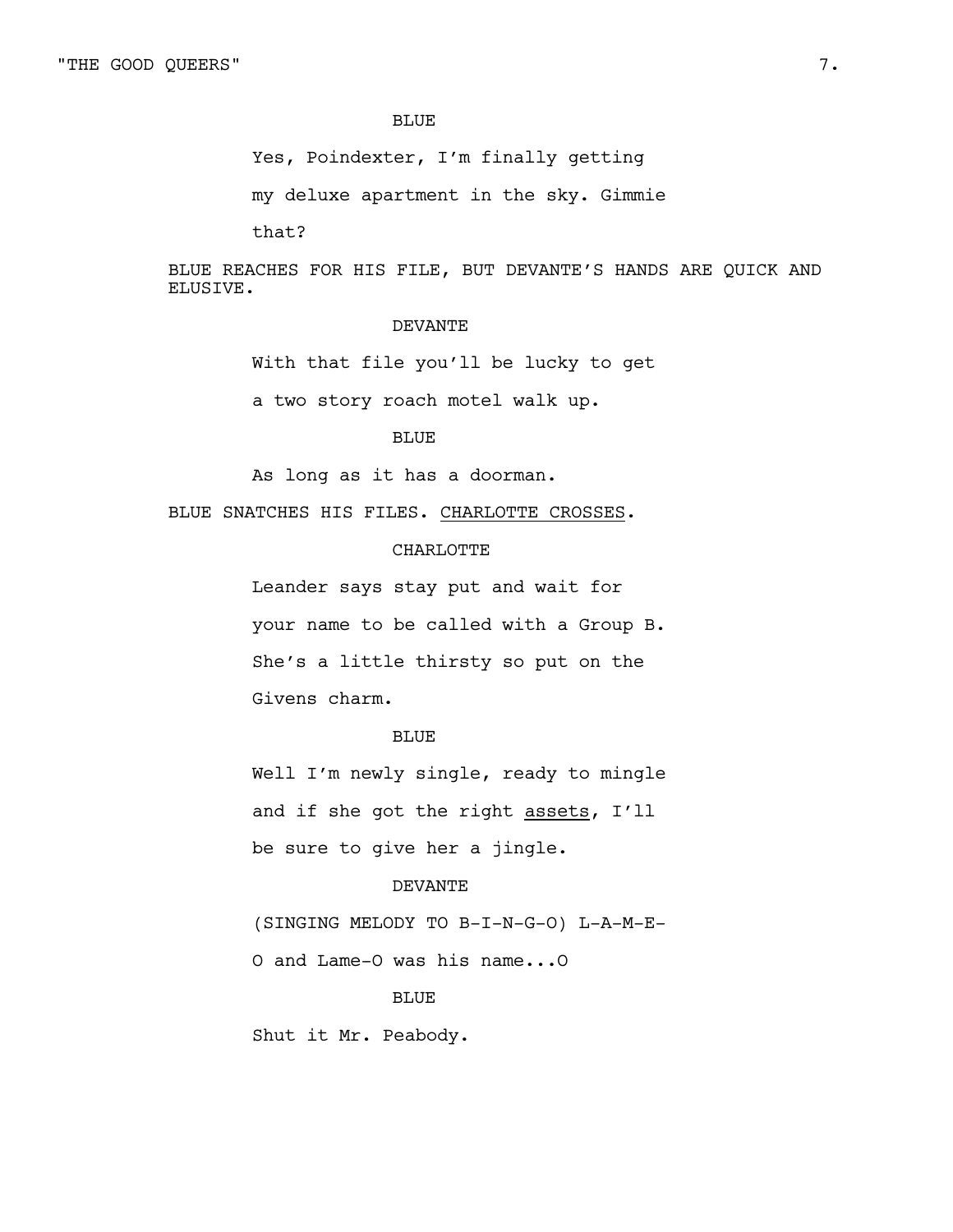### CHARLOTTE

Blue you didn't tell me you made a little friend (LEANS IN WITH BABY TALK) Hi wittle wone, my wame is Charlotte and you are?

### DEVANTE

(HOLDS NOSE) Lady you need to lay off

the flaming hot corn chips.

CHARLOTTE GASPS.

#### BLUE

Later for Webster. What did your friend say about my apartment?, ooh, does it have a bidet?

#### CHARLOTTE

It has a roof and walls without knife holes. Be thankful.

### DEVANTE

What's a bidet?

#### BLUE

It's like a water fountain for a woman's tender bits. See after a couple has a long night of--

CHARLOTTE YANKS BLUE TO THE SIDE.

### CHARLOTTE

Listen here Dr. Oz. All these people are here for the one thing.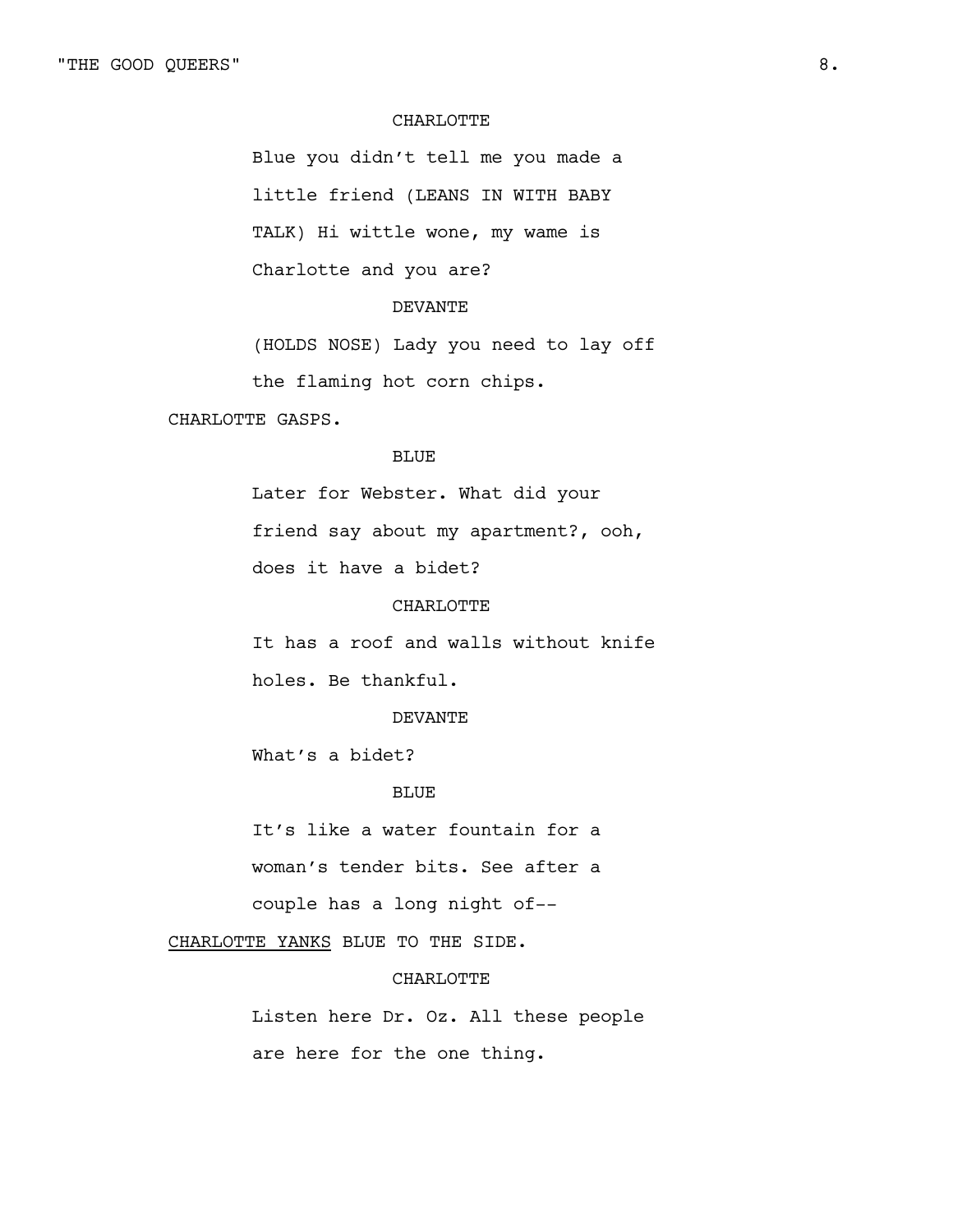```
BLUE
```
(SCARED) For my deluxe apartment in sky?

#### CHARLOTTE

They're all the enemy. They'll get the penthouse and you'll get stuck in the out house.

#### BLUE

I can't wear no Now N' Later Gators out there.

#### CHARLOTTE

Now sit and wait for your name to be called. Since you got me down here I'm going downstairs to check if I can get my child support adjusted.

### BLUE

You're already getting half of the man's paycheck.

#### CHARLOTTE

Well I want the other half. Then let's see how many Disney cruises he goes on with that barista and her kids.

#### CHARLOTTE EXITS.

#### RESET TO:

A.C. SQUEEZES IN THE OFFICE WITH MOMMA CONTOS IN TOW.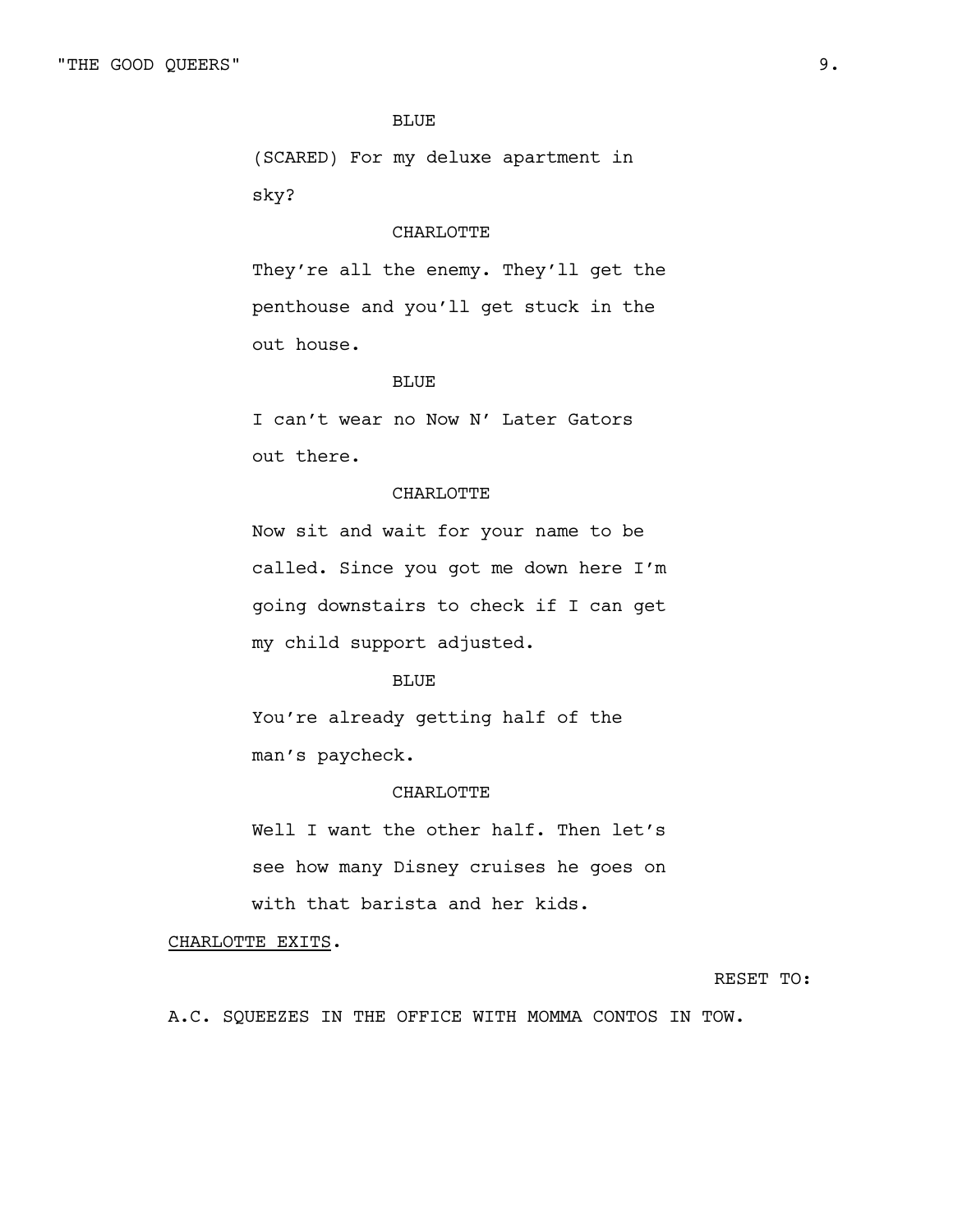You would think these people would have a little respect for their elders.

#### MOMMA CONTOS

(GASPED AND GRINNING) I think some hooligan pinched my behind.

### A.C.

You're offended from ear to ear Ma.

#### MOMMA CONTOS

A girl needs her attention.

### A.C.

You didn't have to come down here with me. I got the message when you turned my room into the "Sin Den".

### MOMMA CONTOS

Junior said your room was the perfect height for the swing.

#### A.C.

(COVERS EARS) MA!!!!

#### MOMMA CONTOS

Well go check in at the desk Tweedy. You know since I'm down here I'll go see Dr. Kingi. I finally have a good reason to get my hip replaced (SHE KICKS UP HER LEG AND SPINS).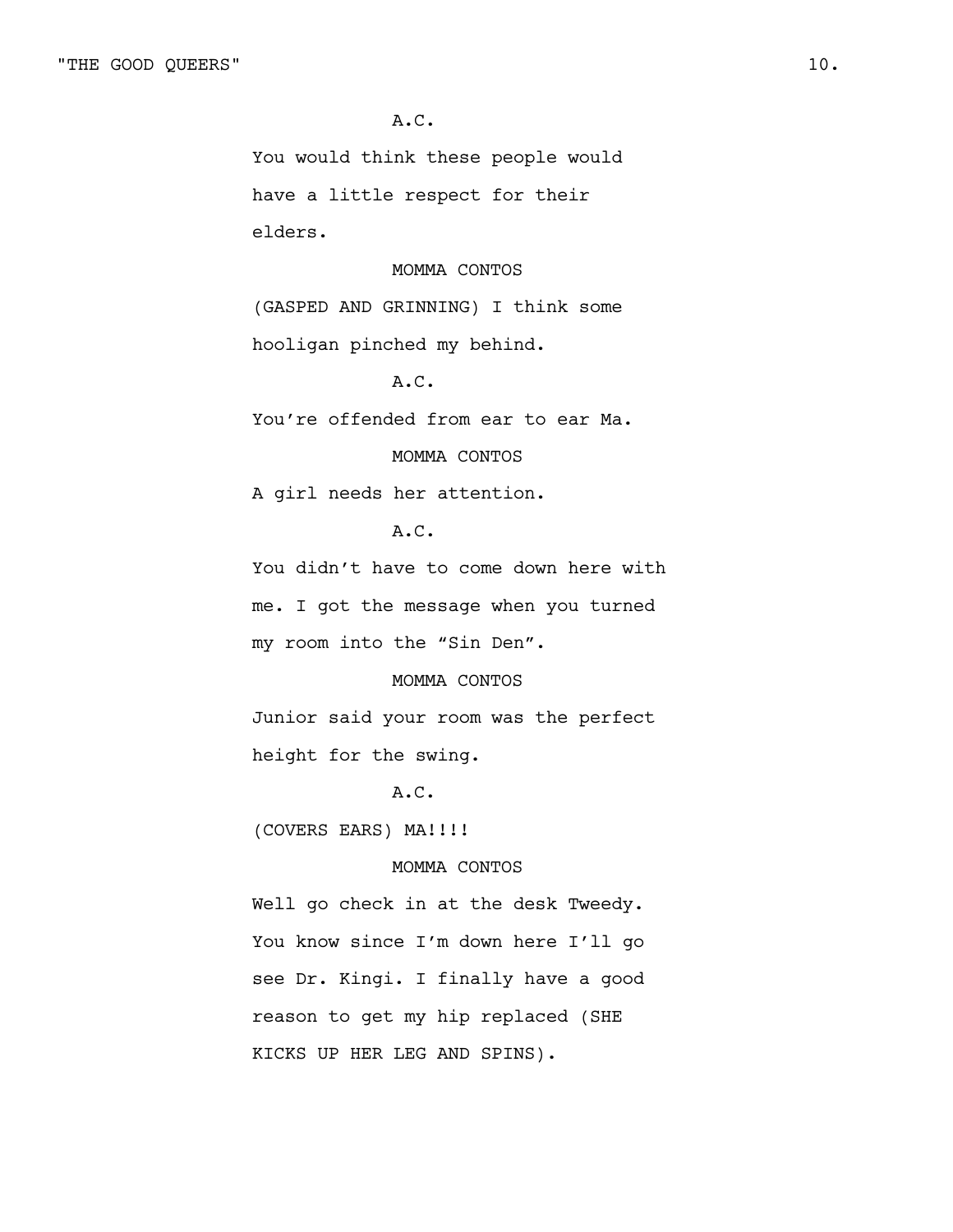```
A.C.
```
Ma! Yes. Please just go. Go.

MOMMA CONTOS EXITS. A.C. CROSSES TO DEVANTE AT THE DESK.

A.C.

Hello, my name is Achilles Contos. I

have an appointment for --.

DEVANTE

You're late.

### A.C.

The flyer says 11am and its only

10:57?

#### DEVANTE

If your five minutes early, you're ten minutes late. Let me see you're paperwork Shrek.

A.C. OBLIGES.

### A.C.

Are you even old enough to work here?

### DEVANTE

I don't work here man. I'm only ten

years old.

A.C. TRIES TO SNATCH BACK FILES, BUT DEVANTE WITH THE QUICK HANDS.

#### DEVANTE

Stranger Danger! Stranger Danger!

BLUE RUSHES OVER.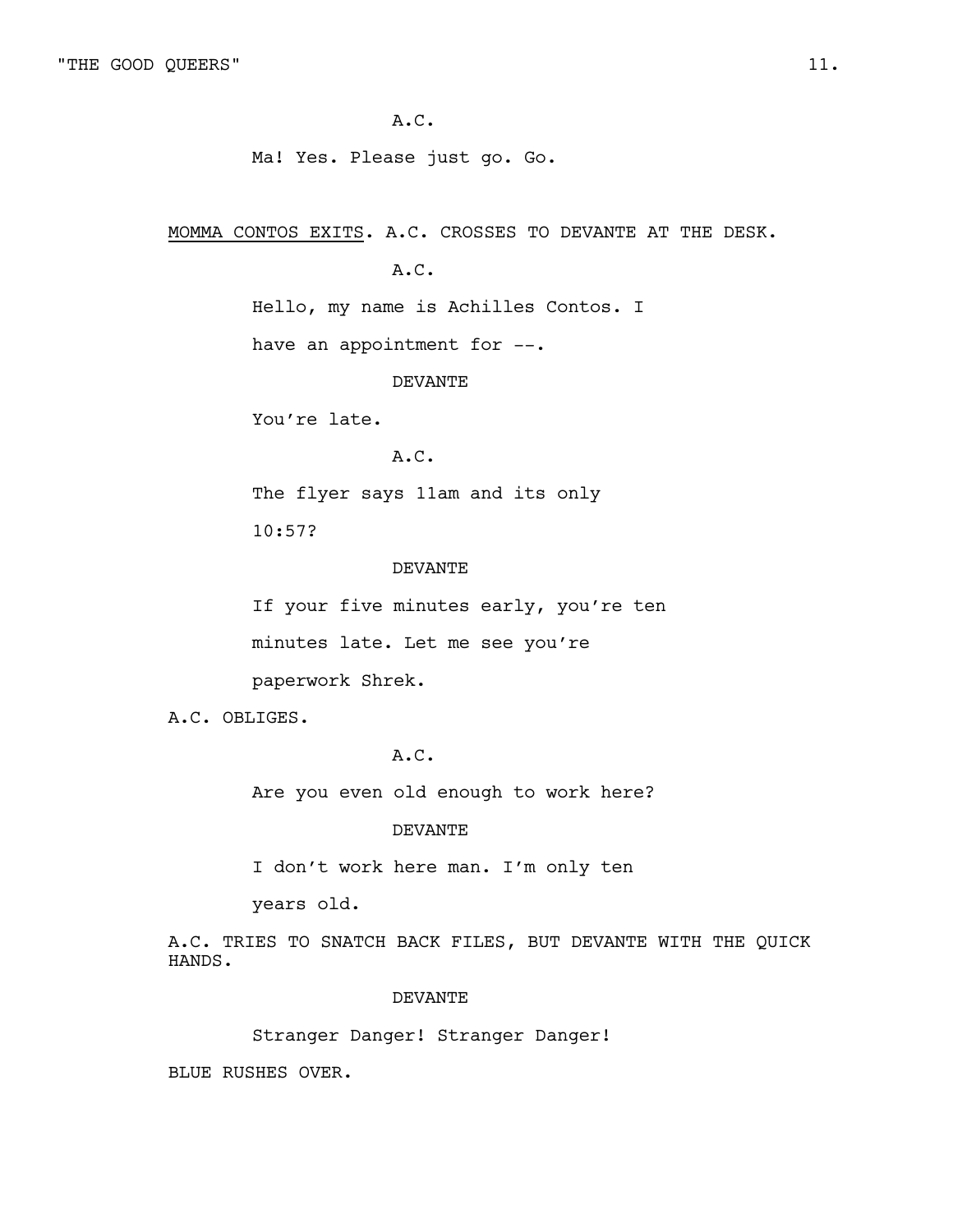Hey is this oger bothering you? (RE:

A.C.) Sir can you?(BACKS HIM OFF)

### A.C.

I'm no stranger danger. This con artist wouldn't give me back my files.

#### BLUE

Hey you look familiar. Do I know you? I'm Gerald Givens, my friend's call me Blue.

### A.C.

I don't think so buddy.

### BLUE

Maybe at one of the haberdasheries on the lower east side?

### A.C.

I don't deal in the mary-jay-wana.

### BLUE

No! a haber - a place to buy ties, watches, bobbles. Things like that.

### A.C.

No, I'm just a nail bender from Queens buddy (THEN) unless you caught my band "The Temp Tay Tones" at Georgie's, but we haven't performed in years.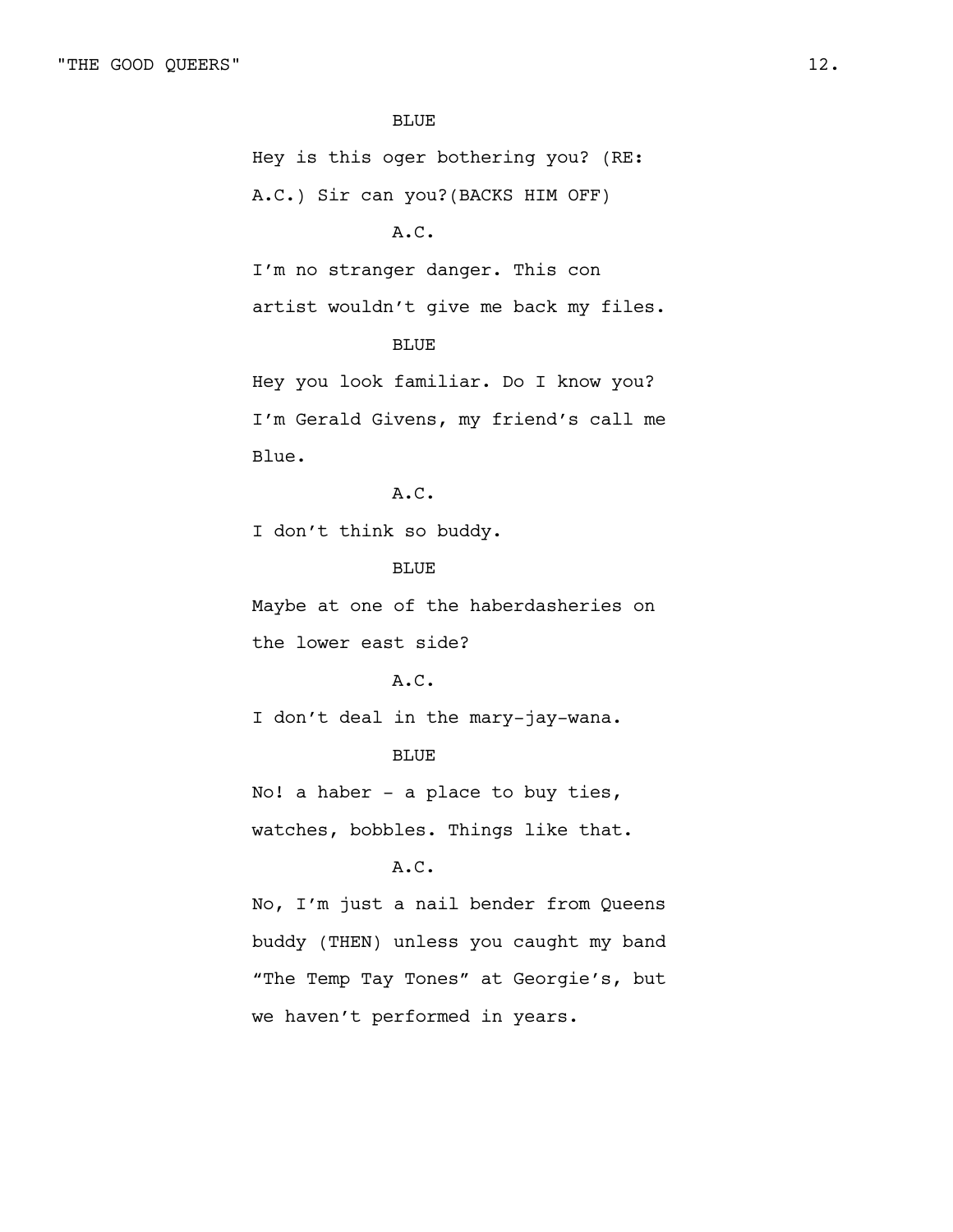```
BLUE
```
(HE CLAPS AND SPINS) That's it. That's

it. (SINGS) "Do Re Mi Fa So La Ti,

Let's see if I can make it easier.."

A.C.

(JOINS IN) "Doe, a deer, a female

deer, Ray, A drop of golden sun"

BLUE

"Me, a name I call myself, Far, a long

long way to runnnnnnnn."

THE TWO LOCK ARMS AND PRANCE AROUND LIKE "THE VON TRAPPS".

A.C. & BLUE

"Sew, a needle pulling thread, La, a note to follow so, Tea, a drink with jam and bread, That will bring us back to Do, oh, oh, ohhhhhhh

MS. SUGARBOTTOM ENTERS BUSTING THEM IN MID PRANCE.

MS. SUGARBOTTOM

When you two are done being sixteen and going on seventeen. Can I have Contos, Givens, Hernandez, Brown and Granville this way please?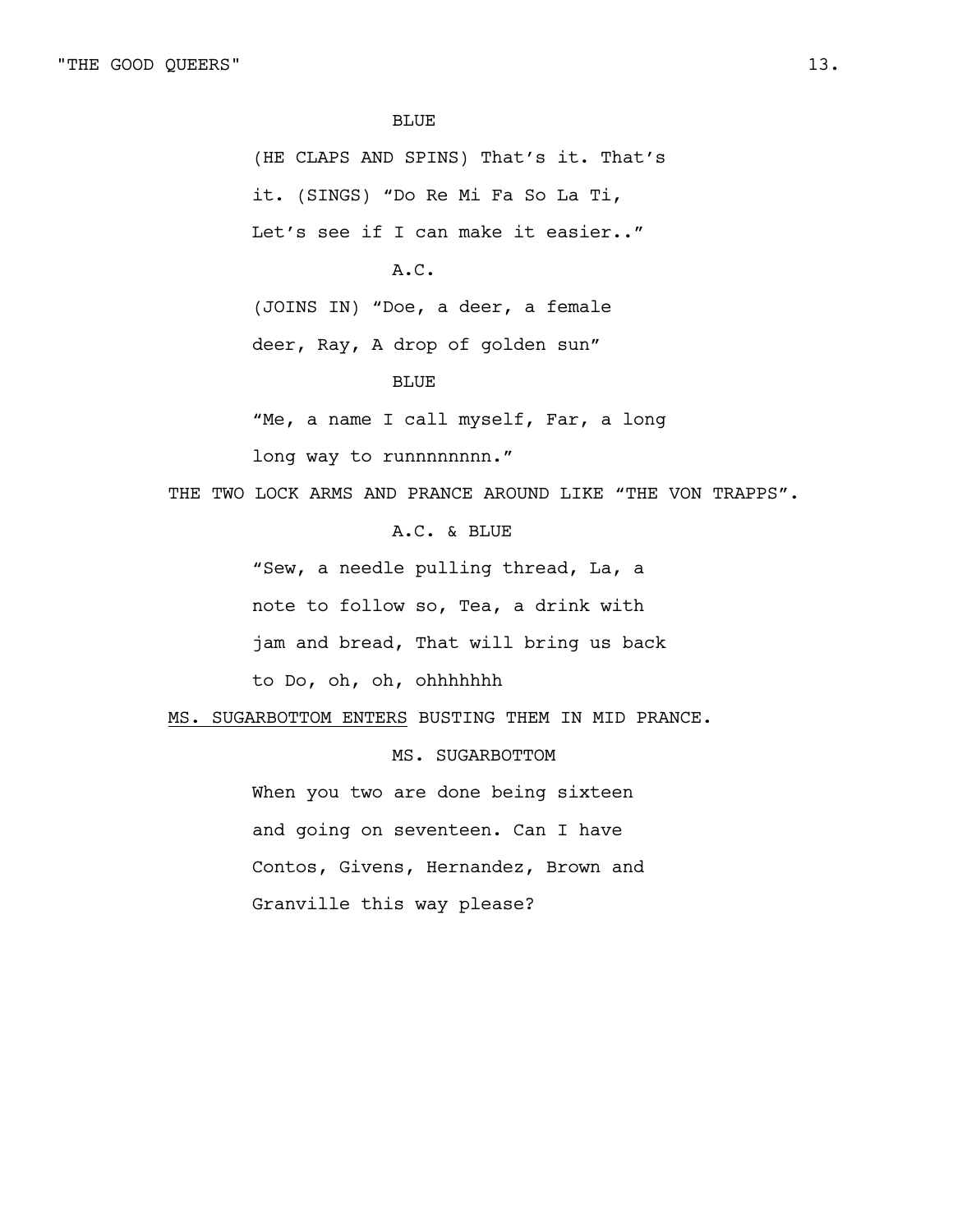### ACT ONE

#### SCENE B

INT. HOUSING AUTHORITY/INTERVIEW ROOM - SAME DAY (Ms. SUGarbottom, blue, a.c., extras)

A.C. AND BLUE WAIT AMONG THE OTHERS OF "GROUP B".

#### **BLUE**

After all these years. Man it is good to see you still have chops. I mean you sang a mean "Habanera" back in the day.

### A.C.

Us guys from Unity Prep Chord On Blues would have whipped you in the Regional my senior year, if our tenor section wasn't busted for knocking over Joey's Pizzeria.

#### **BLUE**

You couldn't hold a candle to the Lincoln High's Acca-Pelicans. With ole "Bugle Boy Blue" on the first line...

## A.C.

No wonders, you sound like a broken horn.

### BLUE

You still gig with the old posse?

### A.C.

Nah. You know, you grow up, join the family business -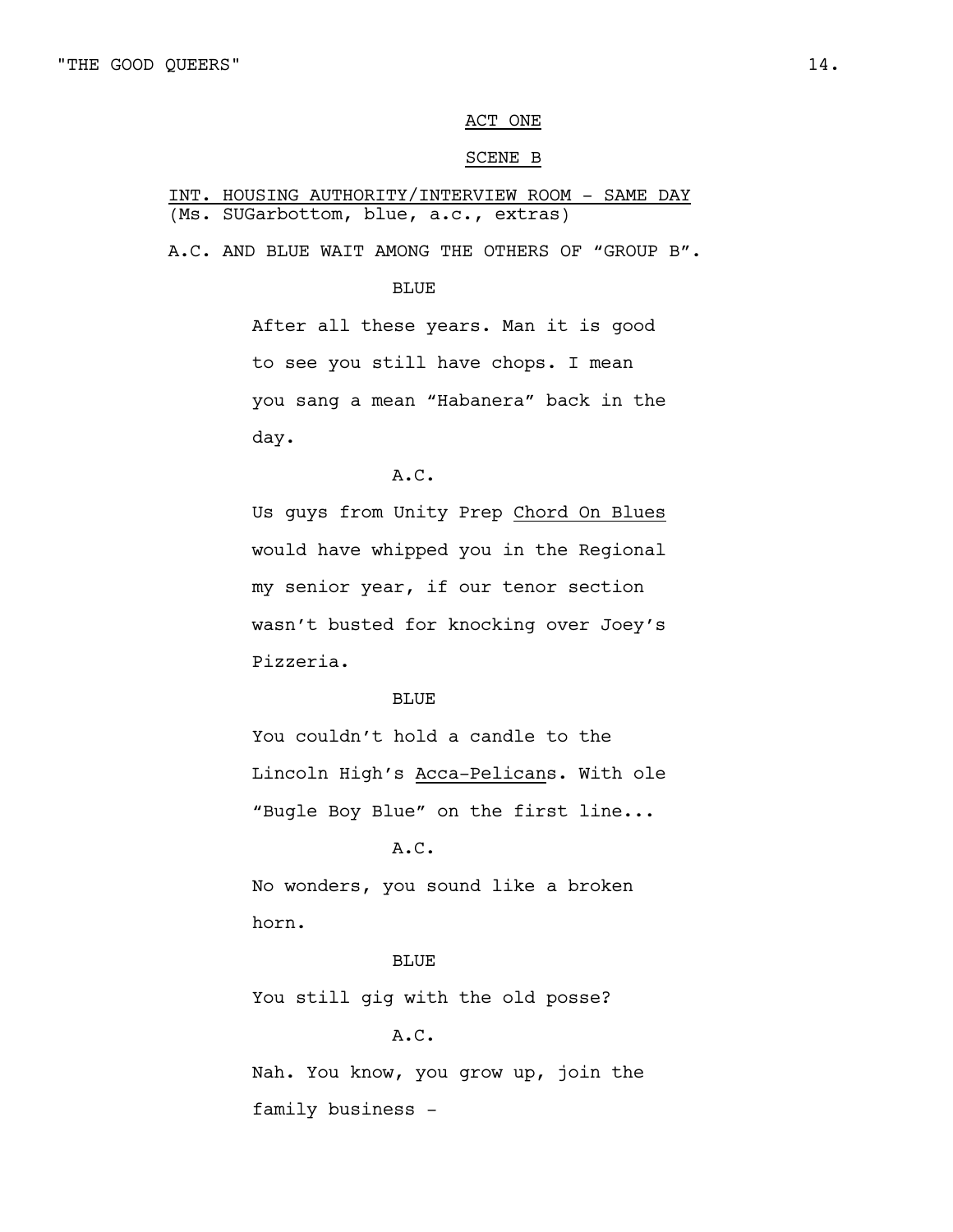```
BLUE
```
(Eyeing Bolo Tie) Your family wrangles cattle .

A.C.

No, construction. I took over after my pop died and whipped us into shape and out of debt, but you think they give baby brother any respect, no. You just get kicked out your mom's house because you ask her about the anal beads you find hidden in the kitchen drawer (THEN) they was next to the garlic mincier for Christ's sake.

#### BLUE

Or your third wife kicks you out for being a bad gift giver.

A.C.

Geesh...What'd you give her?

BLUE

Gonorrhea.

A.C.

(WHINCES) Ahh the old scratch and sniff.

### **BLUE**

You ever marry? Family?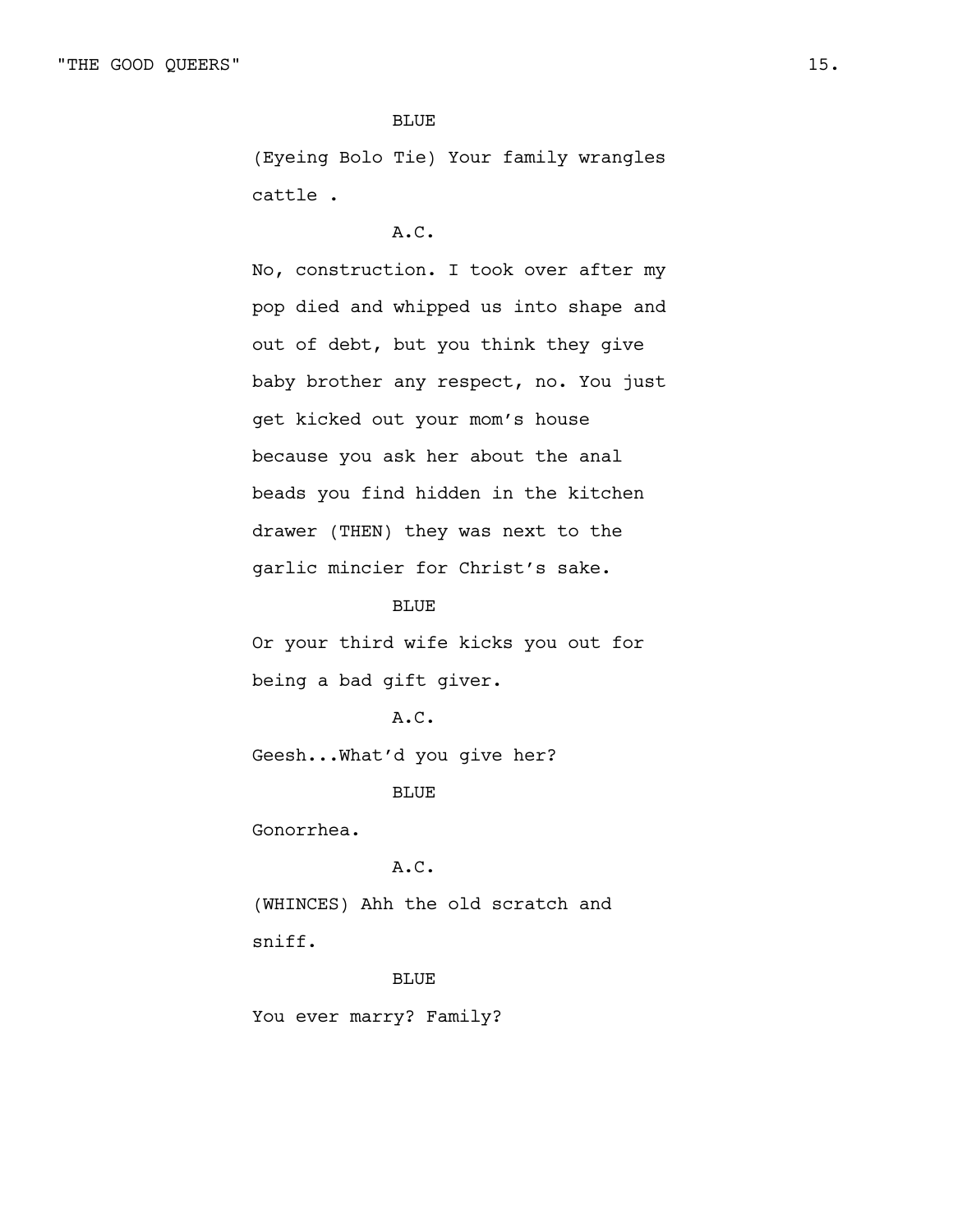Nah, that's not in the cards for a guy

like me.

MS. SUGARBOTTOM ENTERS. SHE'S ALL BUSINESS.

MS. SUGARBOTTOM

Hello, my name is Leander Sugarbottom-

A.C. GIGGLES, BLUE ELBOWS HIM HARD.

MS. SUGARBOTTOM

Was there something I said funny Mr.?

A.C.

Contos, Achilles Contos.

WITH DEATH STARE SHE FINDS HIS FILE, OPENS IT AND MARKS A DEEP "X" ON IT. HE STOPS SNICKERING.

MS. SUGARBOTTOM

My name is Ms. Sugarbottom (NOTHING FROM A.C. THIS TIME) and I will be vetting all application to make sure there are no incongruences and your information matches your W-2, W-9, 1099, 1040's etc, etc.

BLUE RAISES HIS HANDS.

### A.C.

What if you make little *honest*

mistakes on your taxes?

MS. SUGARBOTTOM

Are those *honest* little mistakes every year?

A.C. SHRINKS BACK INTO HIS SEAT FROM GUILT.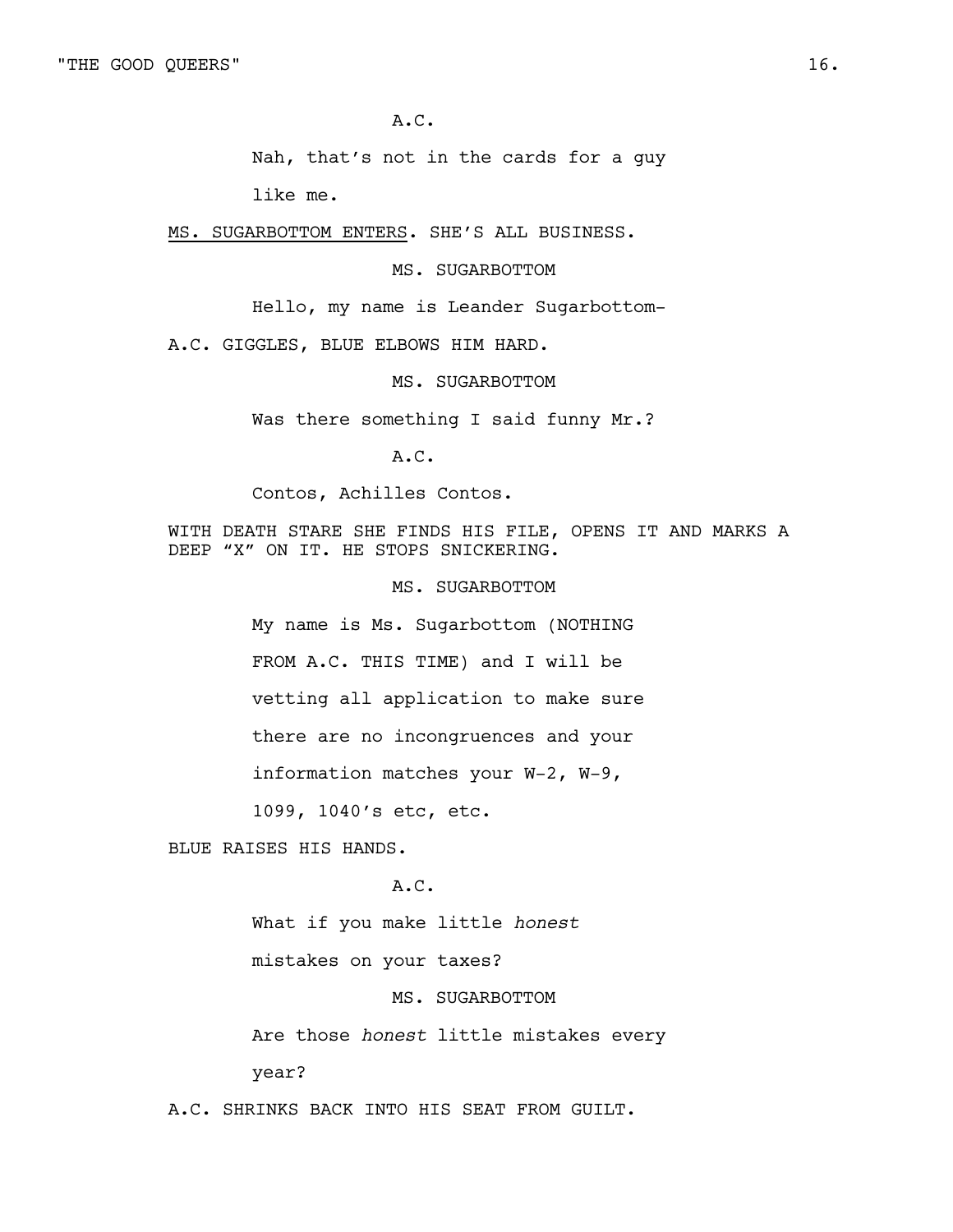(ROLLS EYES) Applicants with fraudulent information on their forms will be prosecuted to the highest extent of the Housing Authority Laws. Perpetrators who have been caught, even after receiving residency in the past, have faced jail time.

### TWO APPLICANTS MAKE THEIR WAY TO THE EXITS.

MS. SUGARBOTTOM Very smart. There's no shame in a freedom walk.

#### A.C.

(SOTTO) She's like a Prada wearing Miranda Priestly this one.

MS. SUGARBOTTOM

Mr. Cantos?

SHE READIES HER RED PEN. A.C. SHRINKS FURTHER.

### MS. SUGARBOTTOM

This is how it works. Your name is called, you come forward, Mr. Lewis will review your application, once approved you will come back and see me and if we have a housing match, you and your family will be awarded an apartment on the island of Manhattan.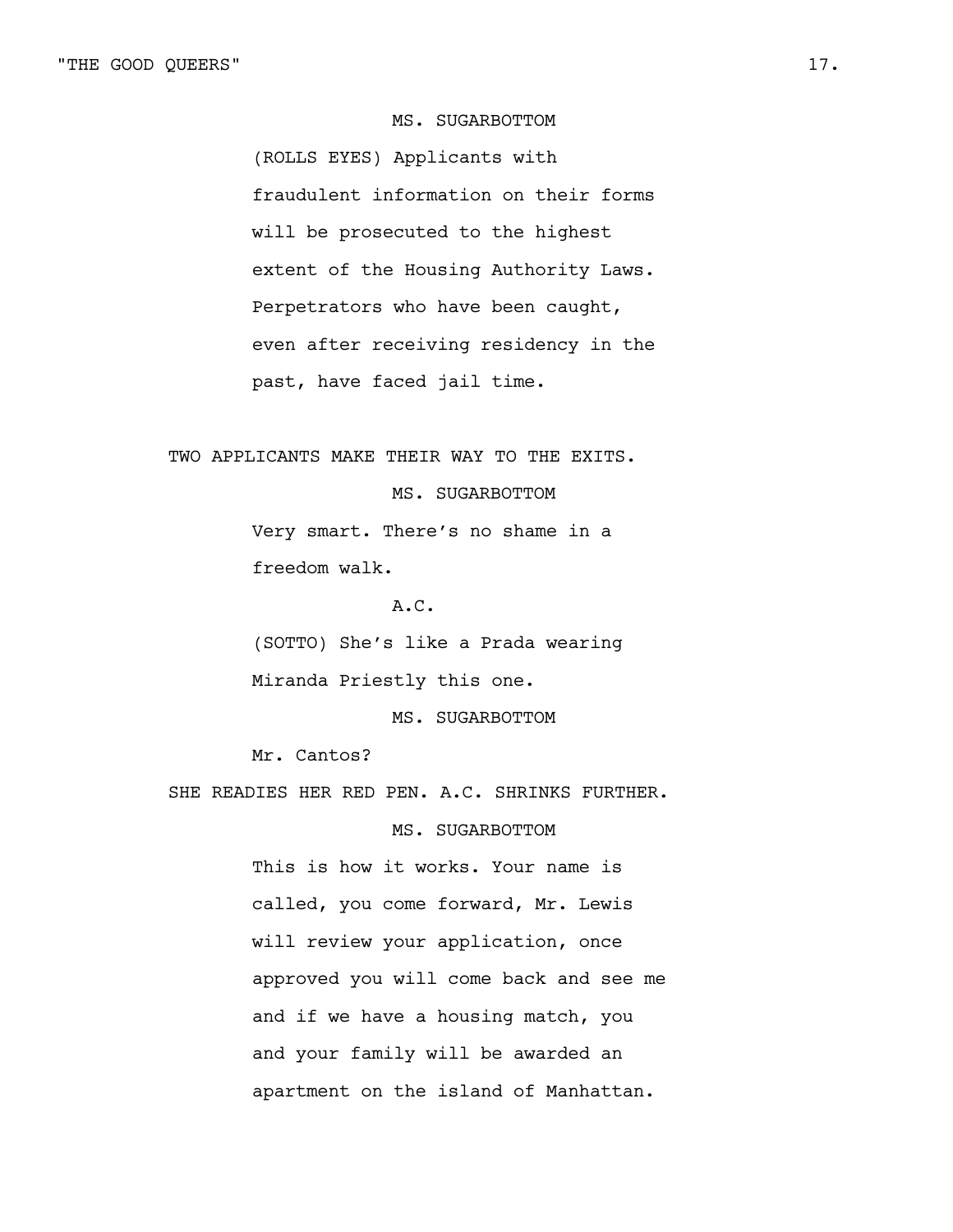(RAISED HAND) And this is affordable housing? I mean I'm asking for the low wage earners.

### MS. SUGARBOTTOM

Yes. You will receive housing for the "low-low".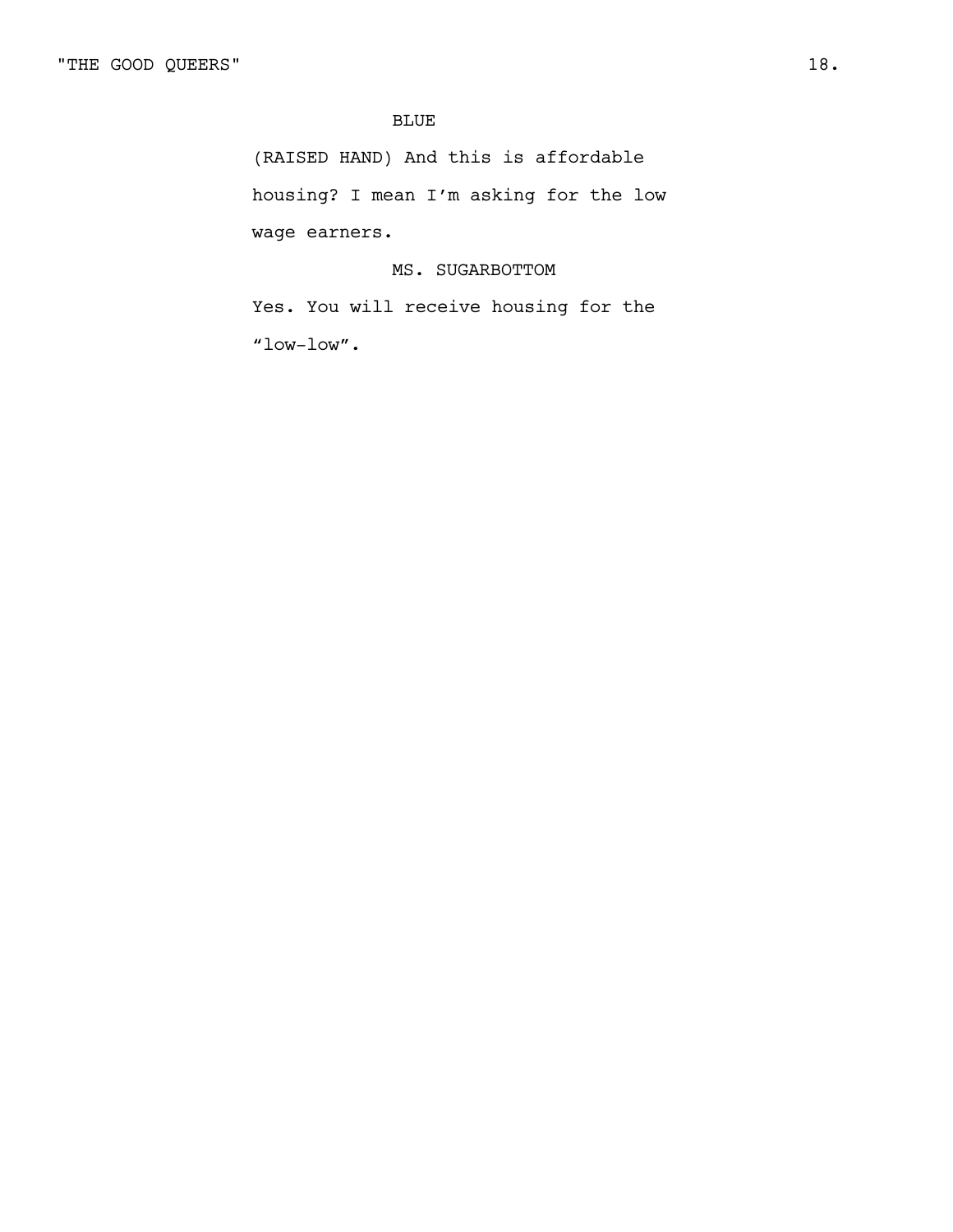#### ACT ONE

#### SCENE C

INT. HOUSING AUTHORITY OFFICE/INT. MR.LEWIS OFFICE - SAME DAY (Mr. lewis, BLUE, A.C., DEVANTE, Ms. SUGARBOTTOM, extras)

A.C. AND BLUE WAIT TO BE CALLED. SECURITY ESCORTS A MAN OUT OF MR. LEWIS OFFICE AND TOWARDS THE BACK DOOR.

A.C.

You nervous?

BLUE

I'm Never Nervous Pervis, Baby.

A.C.

Well, I might of pushed the envelope

on my application a little. You?

MS. SUGARBOTTOM

(os)

Sir Gerald Givens, esq.

### BLUE

I may have massaged mine a bit.

THEY MEET EACH OTHER AT MR. LEWIS' DOOR.

MS. SUGARBOTTOM

(Flirting) I don't see a ring on that

finger of yours Sir Givens.

#### **BLUE**

My friends call me Blue.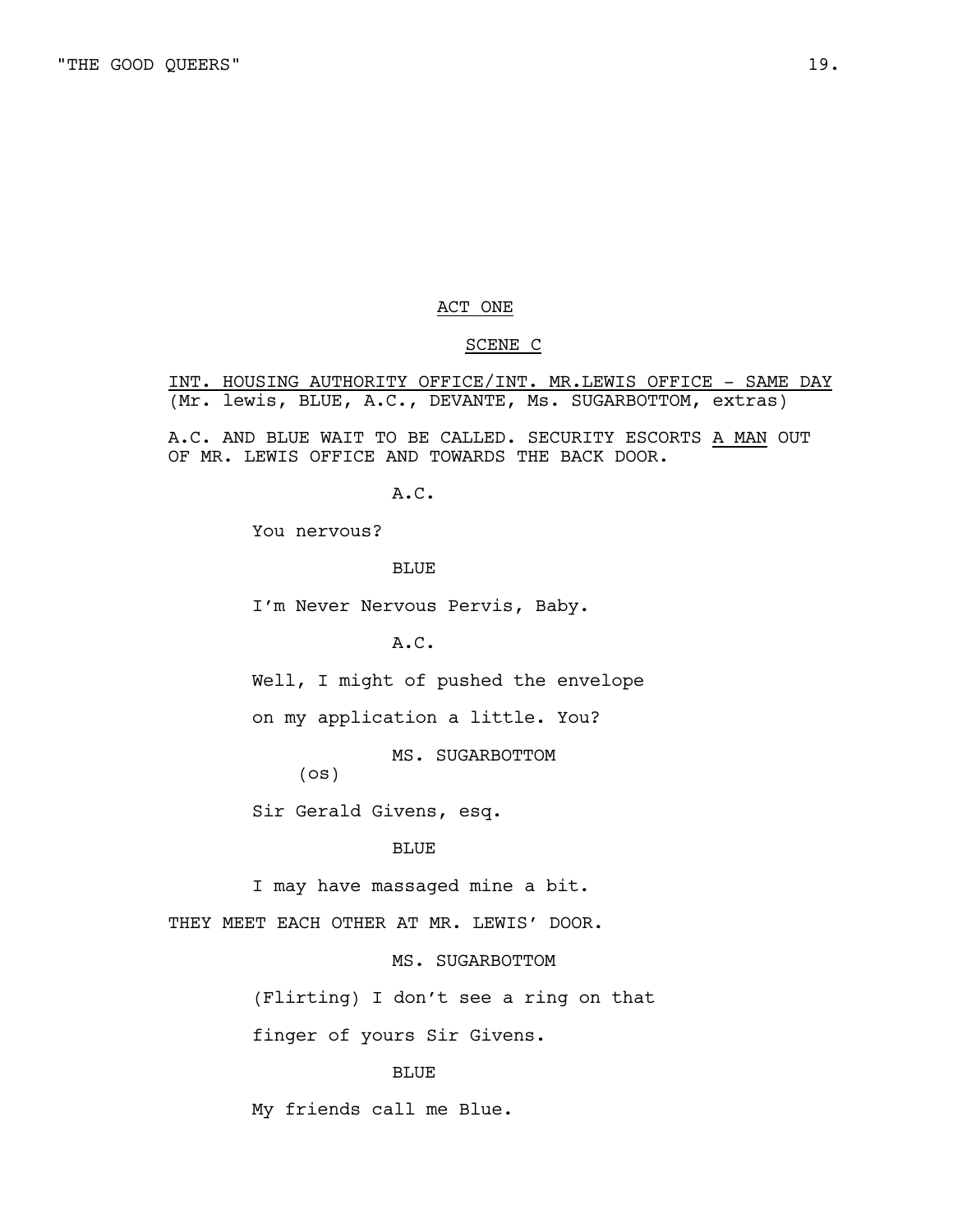How'd you get a name like Blue?

BLUE

I'm like Gorgie Porgie I kiss the

girls and make them cry.

MS. SUGARBOTTOM

(Flirting) You make them scream too?

SHE OPENS THE DOOR. BLUE CROSSES IN.

MS. SUGARBOTTOM

Good luck.

RESET TO:

BLUE SLINKS OUT OF THE OFFICE, SWEATY WITH HIS SUIT UNDONE. PLOPS NEXT TO A.C.

BLUE

So many questions. So little time. He

stamps so fast. (MOCKS MR. LEWIS)

Deny!, Deny!, Deny!

MS. SUGARBOTTOM (os) Achilles Contos.

A.C.

Little help here. Any pointers?

**BLUE** 

Try not to look into his eyes. They're

petrifying.

RESET TO:

#### INT. MR. LEWIS' OFFICE - CONTINUOUS

A.C. GINGERLY WALKS IN EYING THE FLOOR. HE BUMPS INTO A SHELF KNOCKING DOWN VASES AND PICTURES. HE SITS.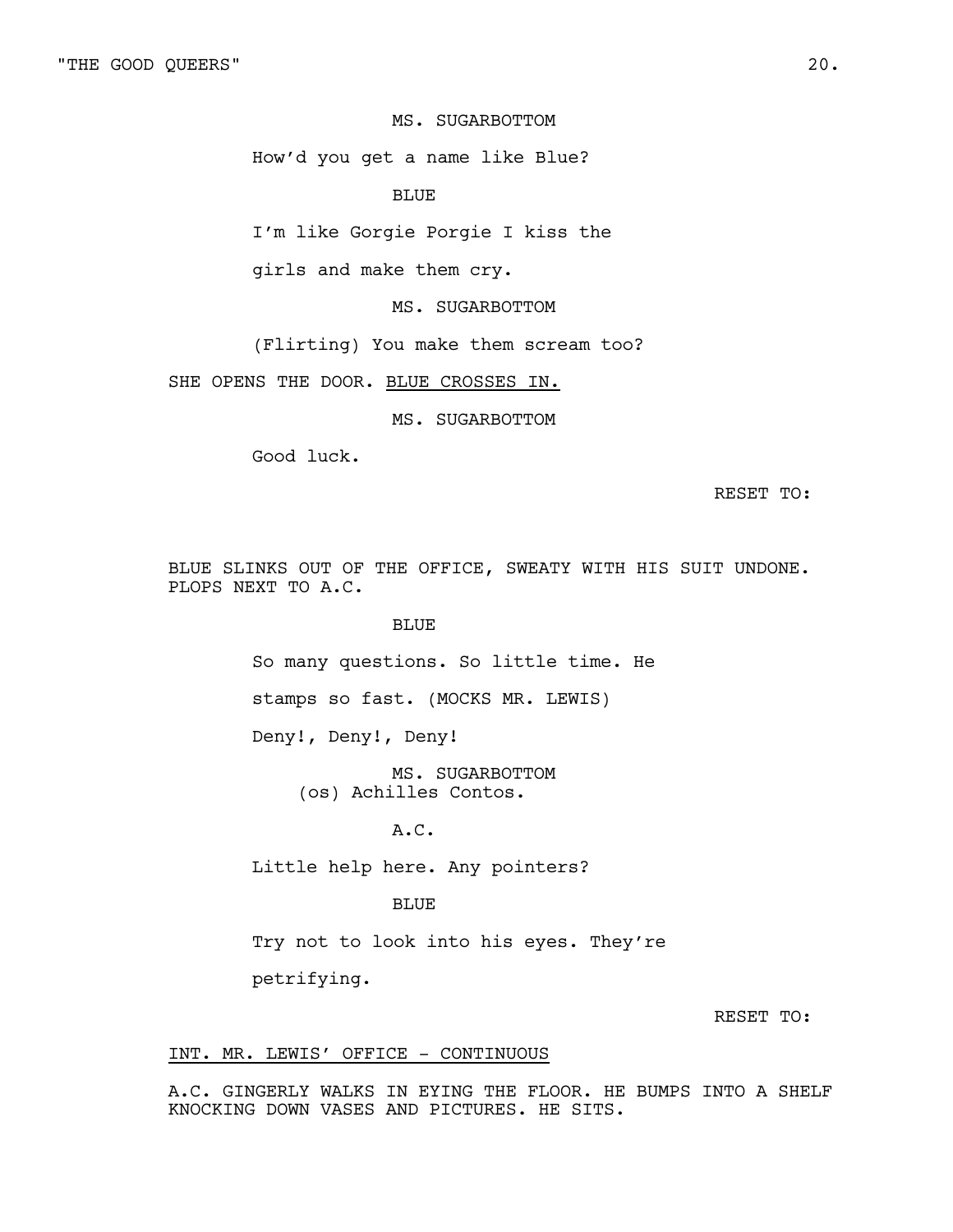### MR. LEWIS

(EYEING APPLICATION) Uh huh. (THEN)

Humph. (THEN) Wowwwwww.

A.C.

Is everything okay?

MR. LEWIS

(NOW EYES A.C.) Umph. (THEN) Oh boy.

(THEN) Hmmmm.

### A.C.

(EYES THE FLOOR) If you need an Alka

Seltzer or Ginger Ale sir...

MR. LEWIS

Mr. Contos, from Queens, why do you

think you deserve housing?

A.C.

Well my current-

### MR. LEWIS

Silence! That was a rhetorical

question Mr. Contos you don't deserve

anything.

MR. LEWIS GRABS HIS "DENIED" STAMPS AND LOWERS THE BOOM, BUT BEFORE HIS STAMP HIT THE PAPER IT SMASHES A.C.'S HAND.

### A.C.

(Ouch) Holy Schnikes! You're strong. (THEN) Wait sir. You got it wrong. I need this apartment. My family needs this apartment.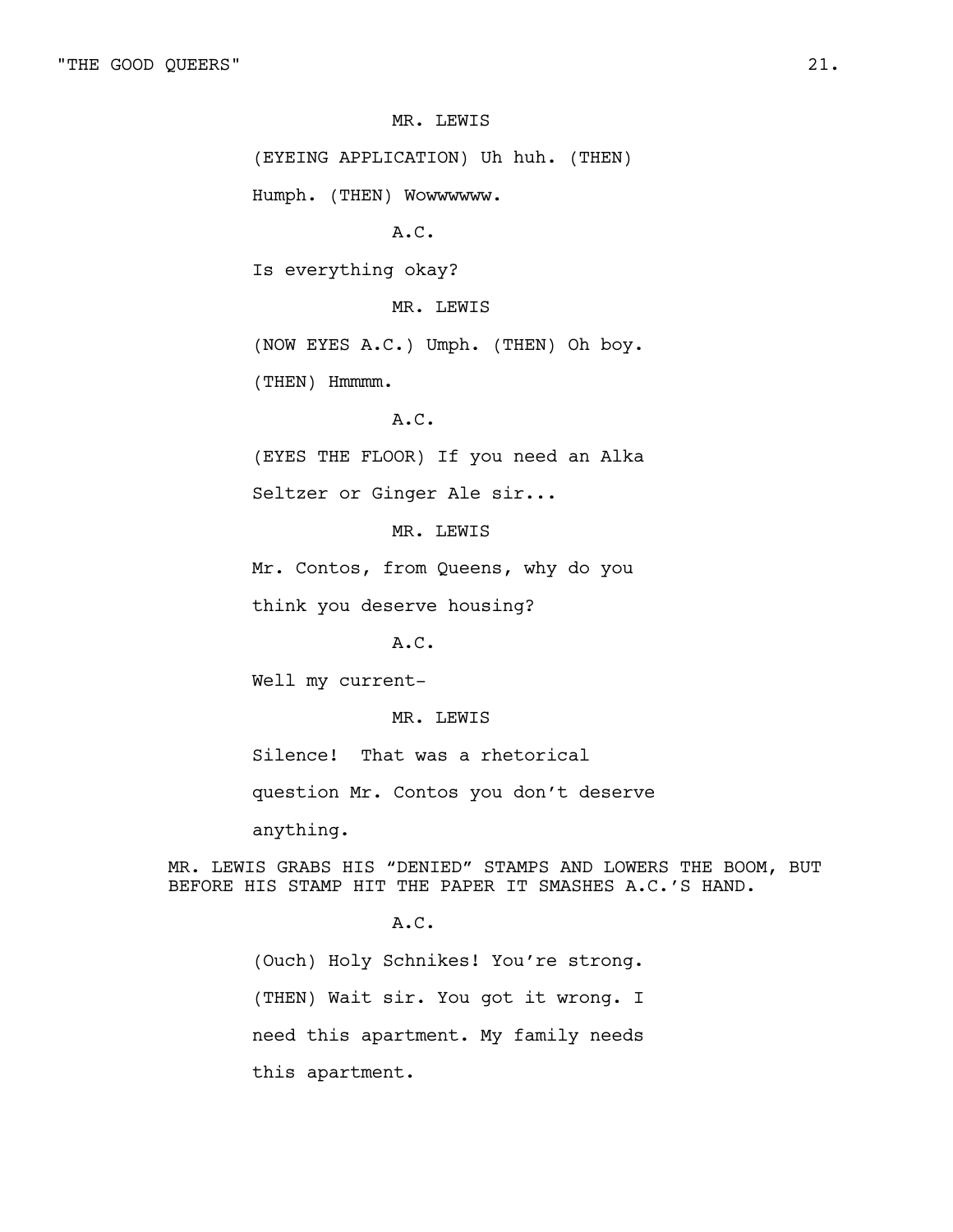# MR. LEWIS Family? Your application said nothing of family. A.C. (SEARCHES FOR A LIE) Oh, Oh Yeah. A rummmm I have a beautiful wife. MR. LEWIS I don't see it on the application. A.C. Well those things confuse me. It's like the SAT's those things. MR. LEWIS Well without your wife here I can't verify the change to your application. A.C. Oh, they're right outside. MR. LEWIS

Well go go. These apartment get zapped up quickly. Chop, Chop.

RESET TO:

### INT. HOUSING AUTHORITY OFFICE-CONTINUIOUS

BLUE MASSAGES MS. SUGARBOTTOM'S FEET AT HER DESK.

#### MS. SUGARBOTTOM

Now tell me more about your foot

massages?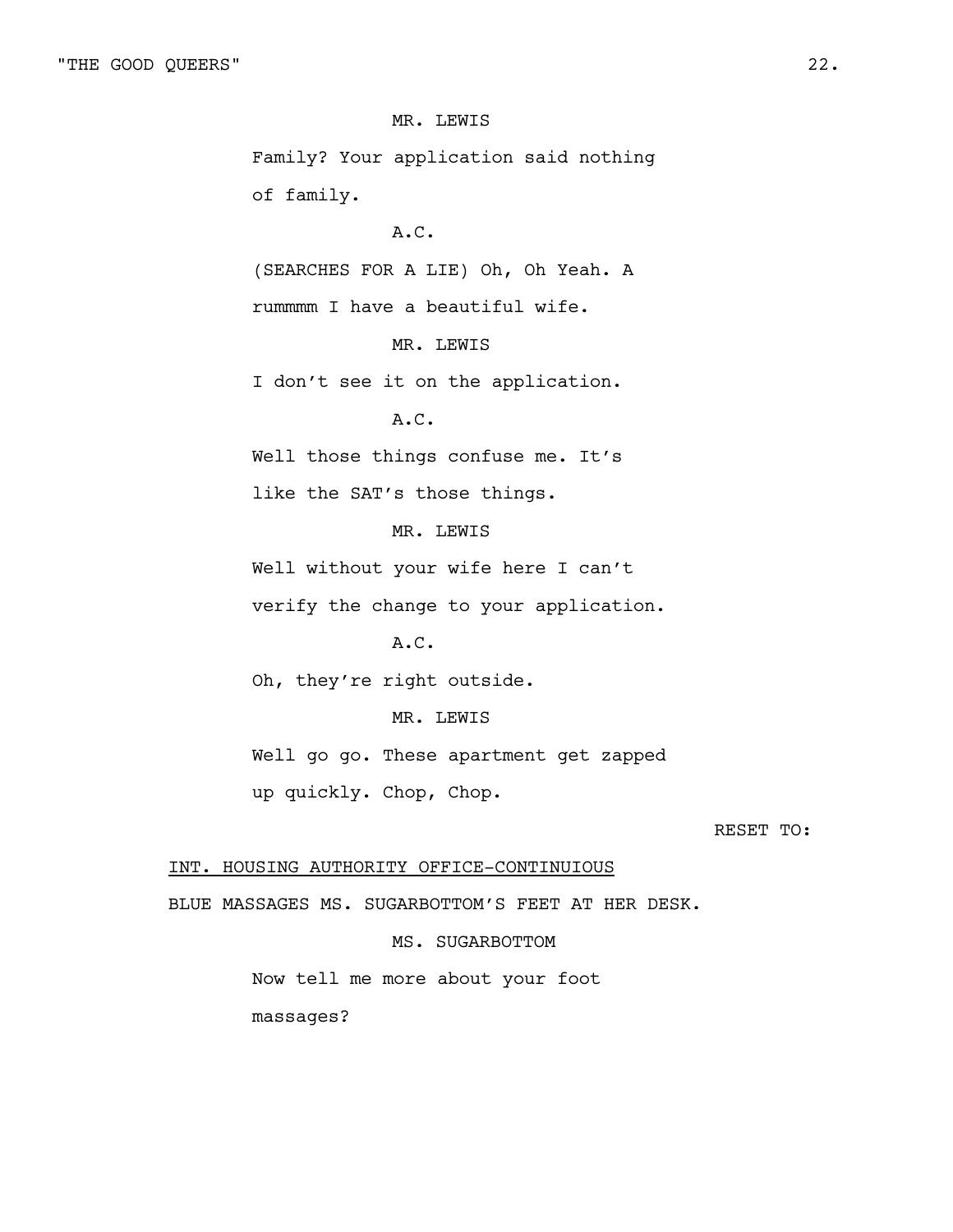Well I would start with that little

piggie and by the end this little

piggie would be alll the wayyy up my-

### A.C.

Aye Bugle Boy.

A.C. ENTERS. STARTLES MS. SUGARBOTTOM, SHE'S BACK TO BUSINESS.

BLUE

How'd it go?

### A.C.

Easy Peezy. I just ran into a little snafu.

#### BLUE

You looked into that eye of wonder

didn't ya? (BLUE DEMONSTRATES)

### A.C.

No, I got the place, but with a small proviso. I lied about having a roommate.

### BLUE

(SOUTHERN DRAWL) I declare A.C. are you asking me to be the Butch to your Sundance?

### A.C.

(SOTTO) More like the Bonnie to my Clyde. Yes. Now come on.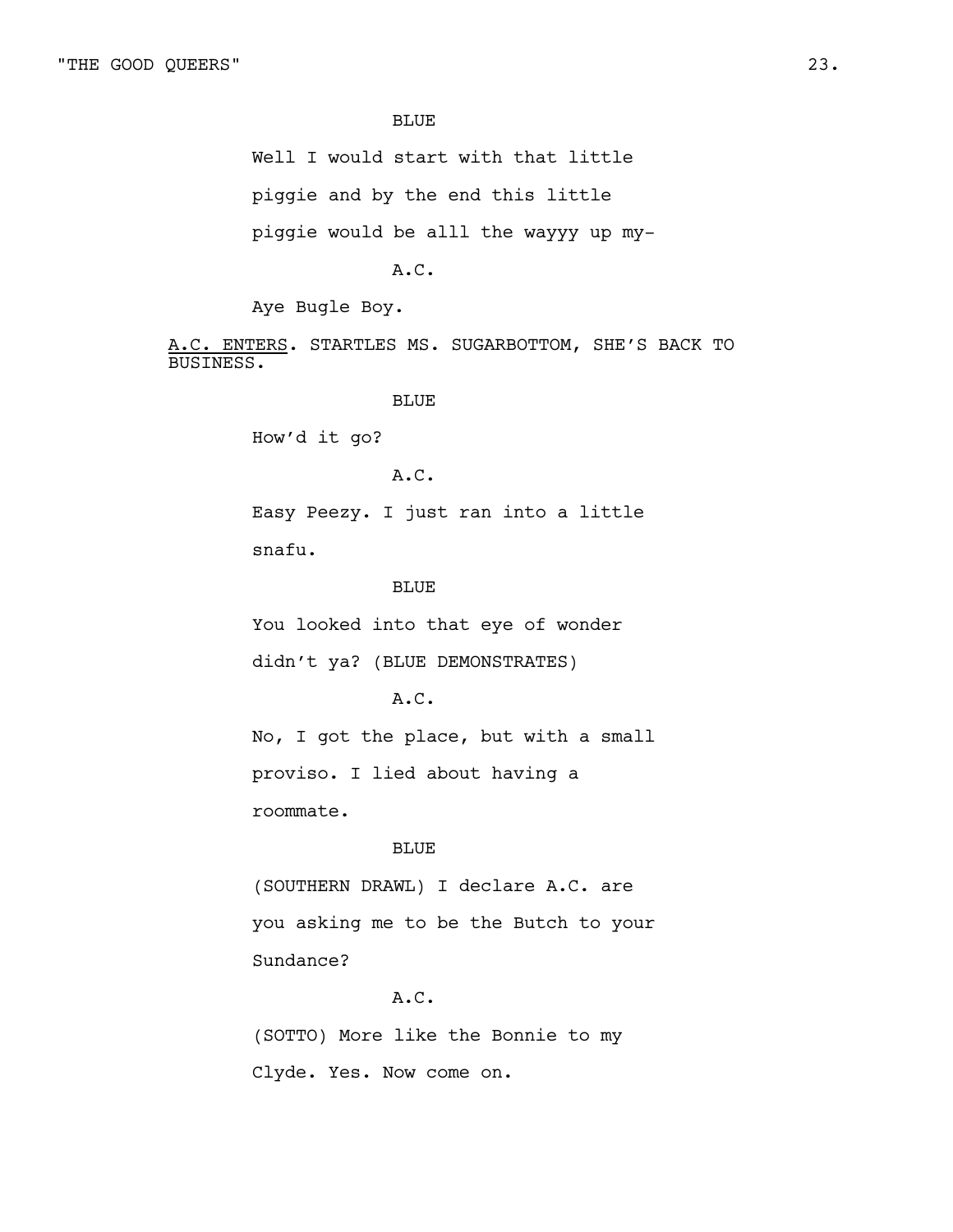(RE: MS. SUGARBOTTOM) I'll be right

back baby. Oh the places your little

piglets will go.

A.C. SNATCHES HIM UP AND DRAGS HIM ALONG.

BLUE

Tootles.

RESET TO:

### MR. LEWIS' OFFICE - CONTINUOUS

THEY SIT IN MR. LEWIS EMPTY OFFICE.

#### BLUE

So what did they offer you? A place with a terrace, oh oh one of those new fancy Harlem Brownstones, (CROSSES LEGS, SIPS FAKE TEA WITH PINKY OUT, SPEAKS KING'S ENGLISH)hello Upper West side yes I'd fancy more cronuts.

### A.C.

Listen it's just a small snafu.

### BLUE

I don't give a damn if its kung foo.

I'll just follow your lead.

MR. LEWIS ENTERS.

#### MR. LEWIS

Great. Great. (NOTICES BLUE) Oh him.

A.C.

Yes, Mr. Lewis as I was-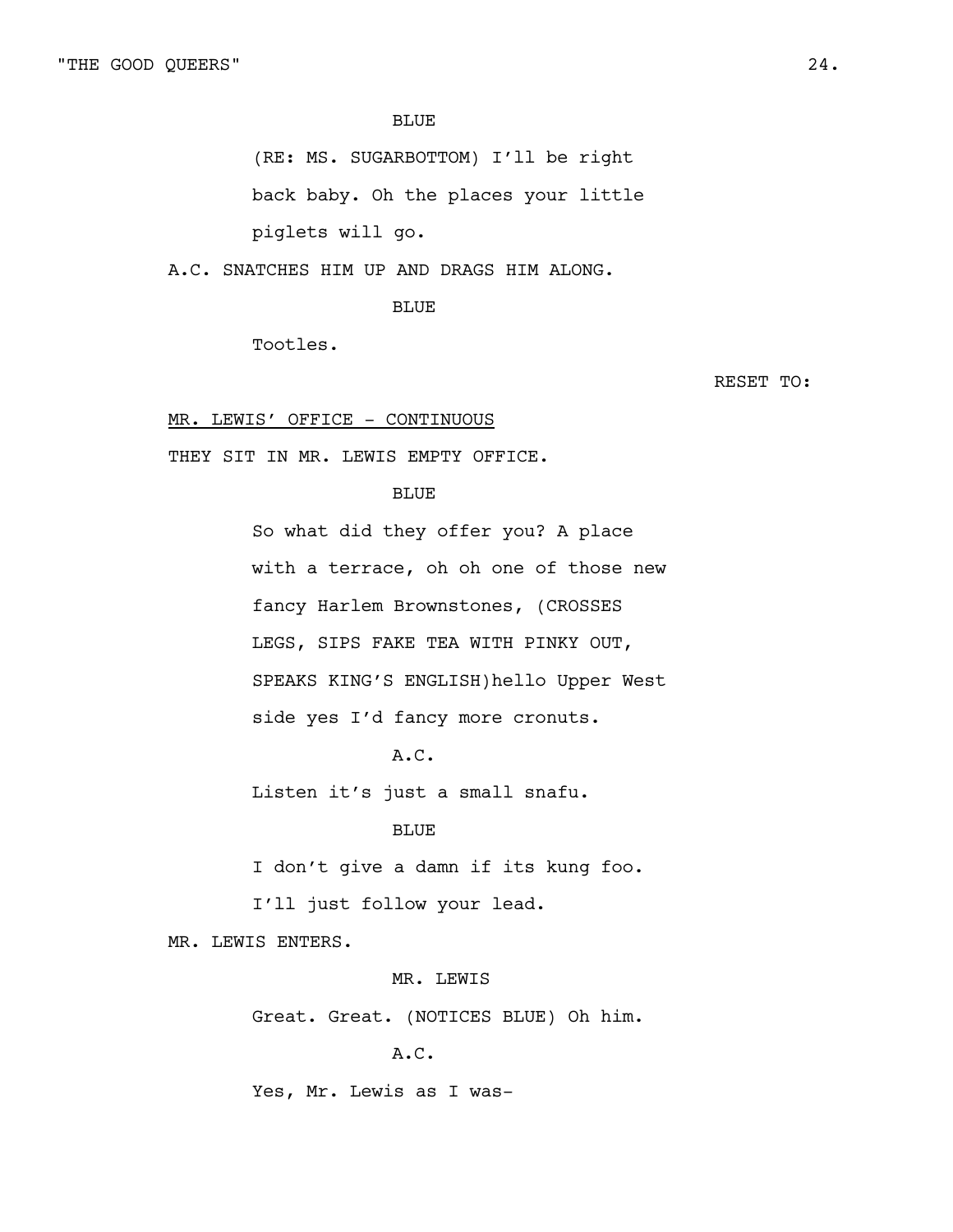As he was saying, we would love to be poster children and good upstanding illustrations for the housing authority and the fair income housing initiative. I mean black and white swirled together (BLUE PLACES HE FINGERS WITHIN A.C.'S), so much love. So much harmony. Now where do WE sign for our deluxe apartment in the sky?

### MR. LEWIS

(RE: BLUE) Mrs. Contos -

### **BLUE**

No I'm Mr. Givens - He's Mr. Contos.

### A.C.

(RE: BLUE) Now honey let me -

### BLUE

(WAY ABACK) Honey?

#### A.C.

Excuse him Mr. Lewis his kind gets a little anxious around authority.

#### MR. LEWIS

(RE: BLUE) Mr. Contos, there is no reason to feel troubled. The HAO has always had a great respect for the LGBT.Q.Q.I.P.2S.A.A.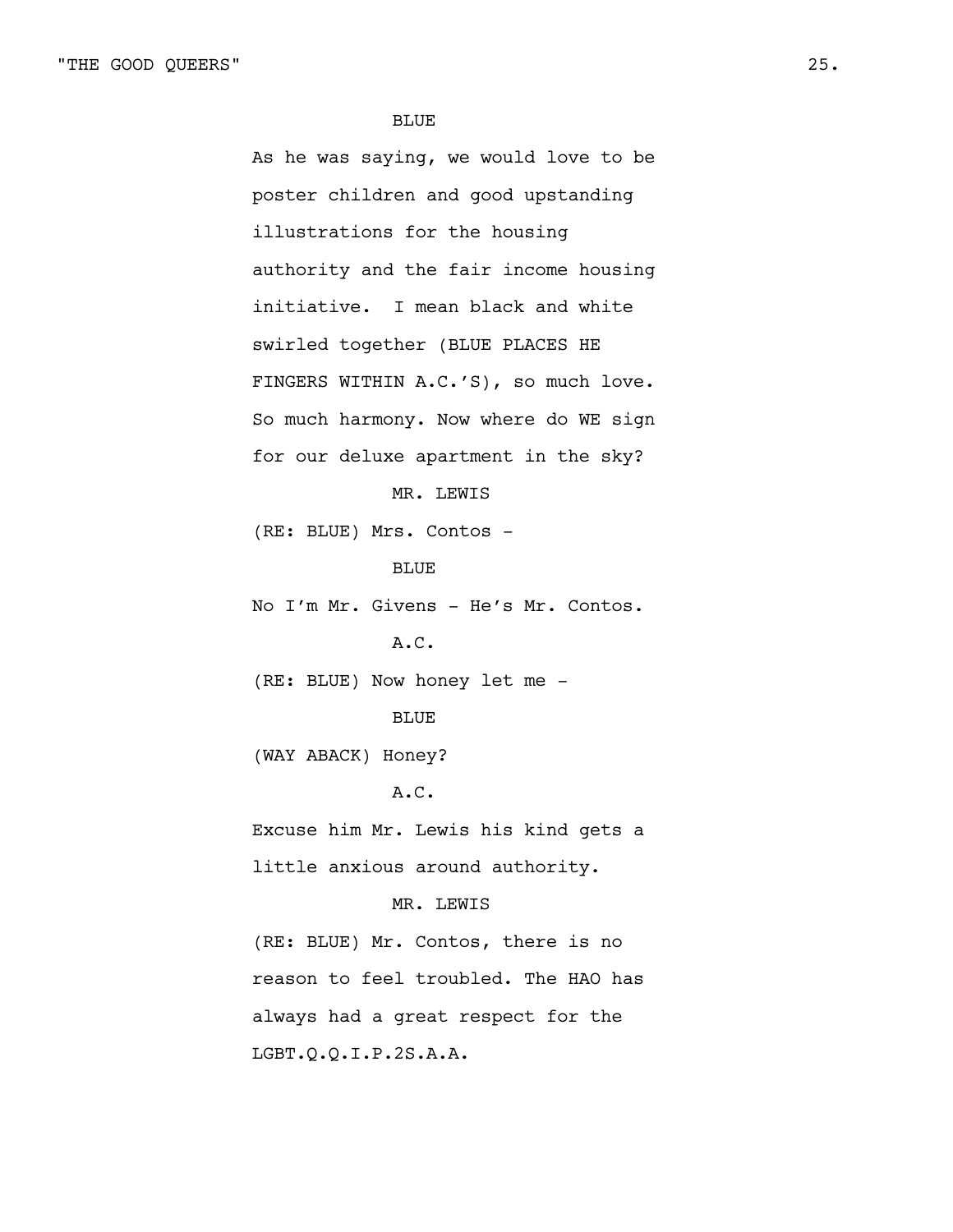Now say who, now what now?

A.C.

Oh honey you know the

LGBT.Q.Q.I.P.2S.A.A.? Lesbian, Gay, Bi-

Sexual, Transgender, Queer,

Questioning, Intersex, Pan sexual, 2-

Spirited, Asexual and Ally. (THEN)

They're adding new letters all the

time. (LEADING HIM ON) They don't mind

that were in a domestic relationship

that will keep us in the program.

### BLUE

Oh nooooooo. Oh Hell to the double N-A-DUBBA YA!

### MR. LEWIS

You can rest assure Mrs. Contos-

#### BLUE

Wait, why I gotta be the Mrs?

### A.C.

He gets mixed up with the P's and the  $Q'S. -$ 

BLUE HUFF AND PUFFS.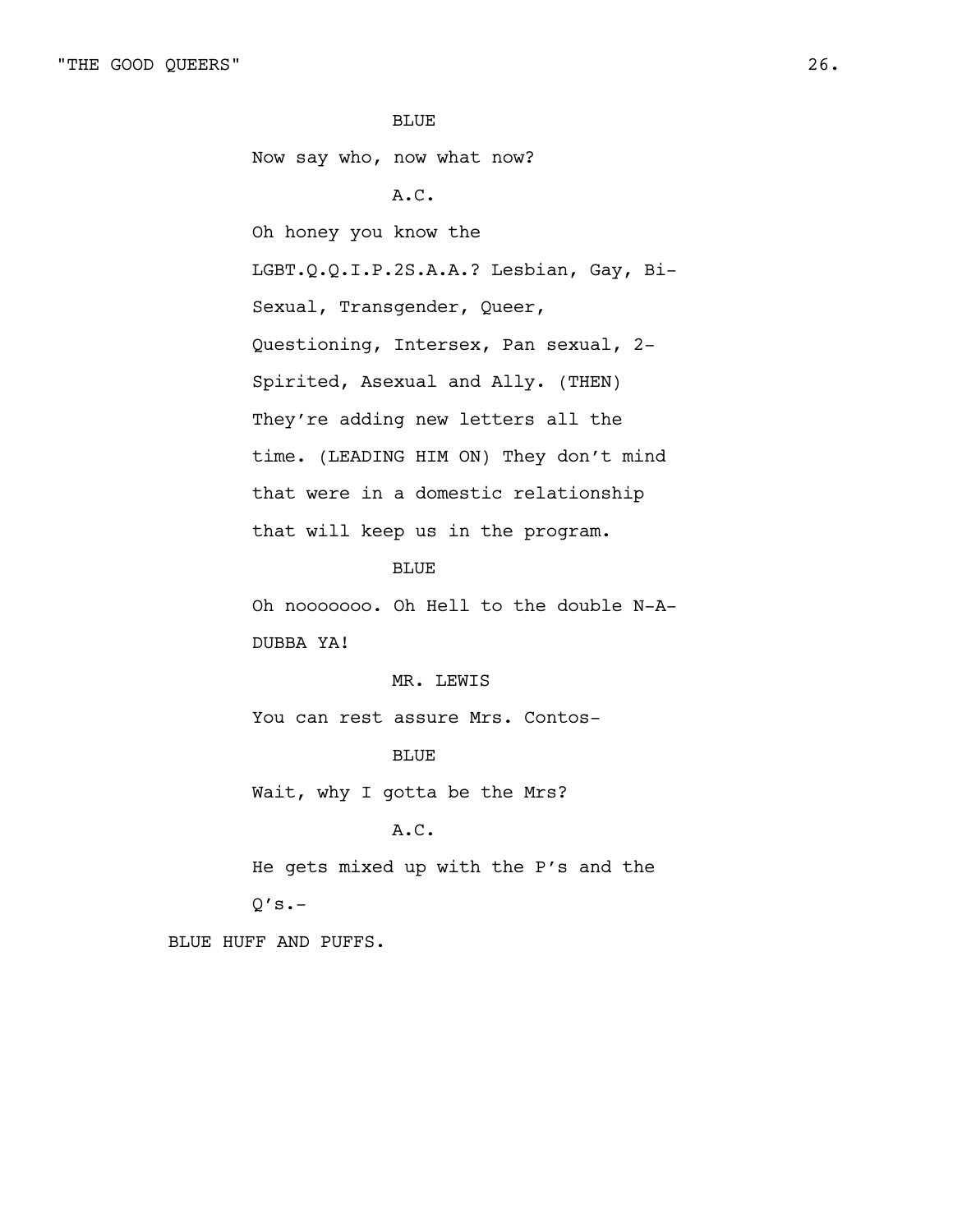### MR. LEWIS

As I was saying, (RE: BLUE) Mr? We have always had the best relationship with, your movement, and have great places all over Manhattan where you will feel comfortable and safe to be which ever letter you want to be.

#### BLUE

(HE BRIGHTENS) Manhattan?

#### MR. LEWIS

Yes, Tribeca, Wall Street, Greenwich Village...

#### **BLUE**

(CROSSES LEGS) Do any of these places have doormen?

### MR. LEWIS

(RE:INTERCOM) MS. SUGARBOTTOM can you please find Mr. Cantos and Mrs. ahem, Mr. Givens a residence. This lovely couple has been approved.

> MS. SUGARBOTTOM  $(v.o.)$

Now say what now?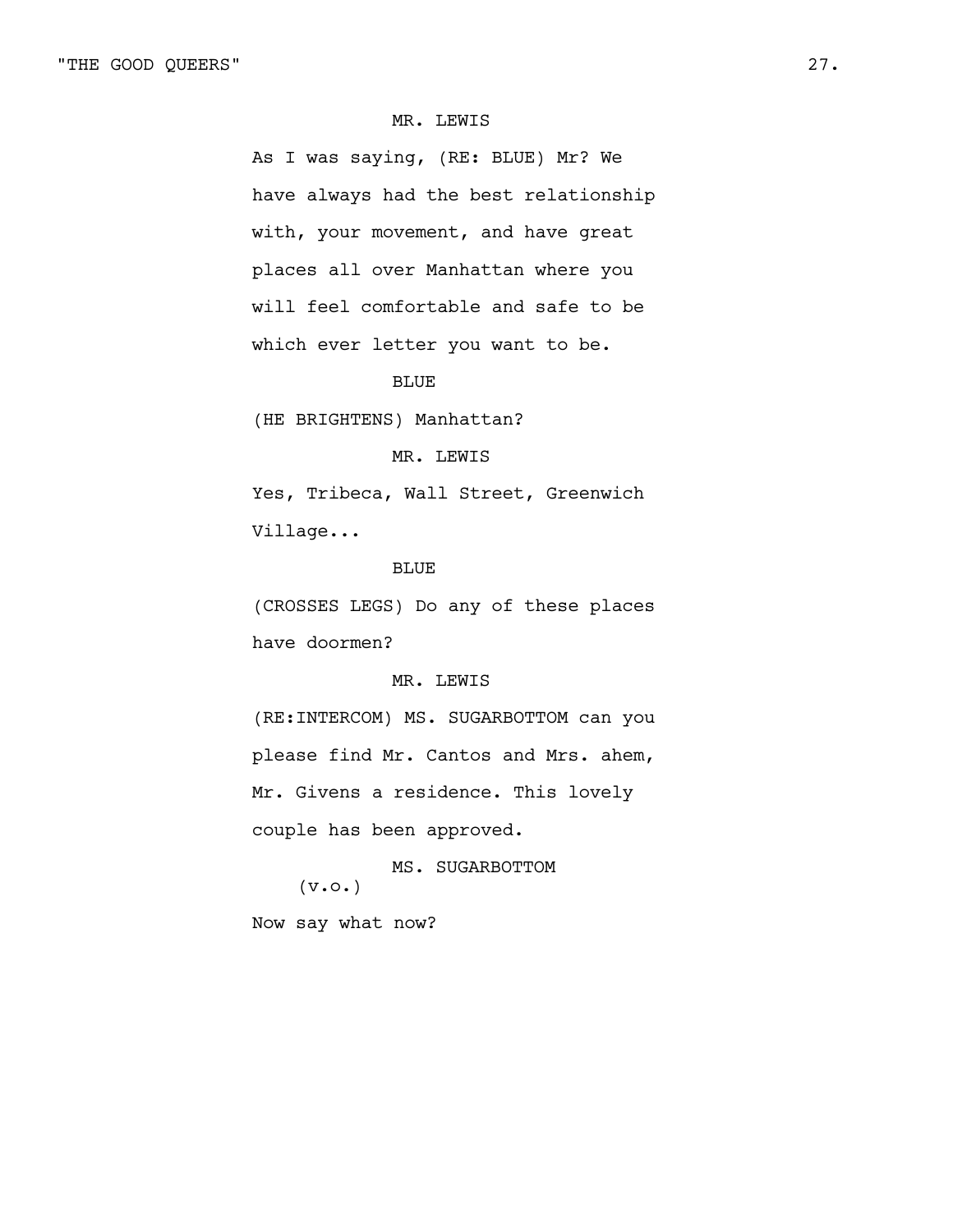#### ACT TWO

SCENE D

INT. HOUSING AUTHORITY OFFICE - SAME DAY (ms. Sugarbottom, blue, a.c., security)

MS. SUGARBOTTOM LOOKS AT THEM WITH ANGST. A.C. AND BLUE LOOKS AROUND NOT TO MAKE EYE CONTACT WITH HER, SHE KNOWS THERE'S A LIE IN THE ROOM, SHE CAN SMELL IT ON THEM.

MS. SUGARBOTTOM

(RE: A.C.)Gay? (RE: BLUE) Really?

BLUE

More like. LGBT.R.S.B.B.17W. H to the

Izzo.

### A.C.

What my honey means is, yes we are

domestic partners.

#### BLUE

Waiting for the day to be wed at St. Peter's Cathedral, once (RE: A.C.) ole tight wade springs for my ring well be set.

#### A.C.

Oh happy day.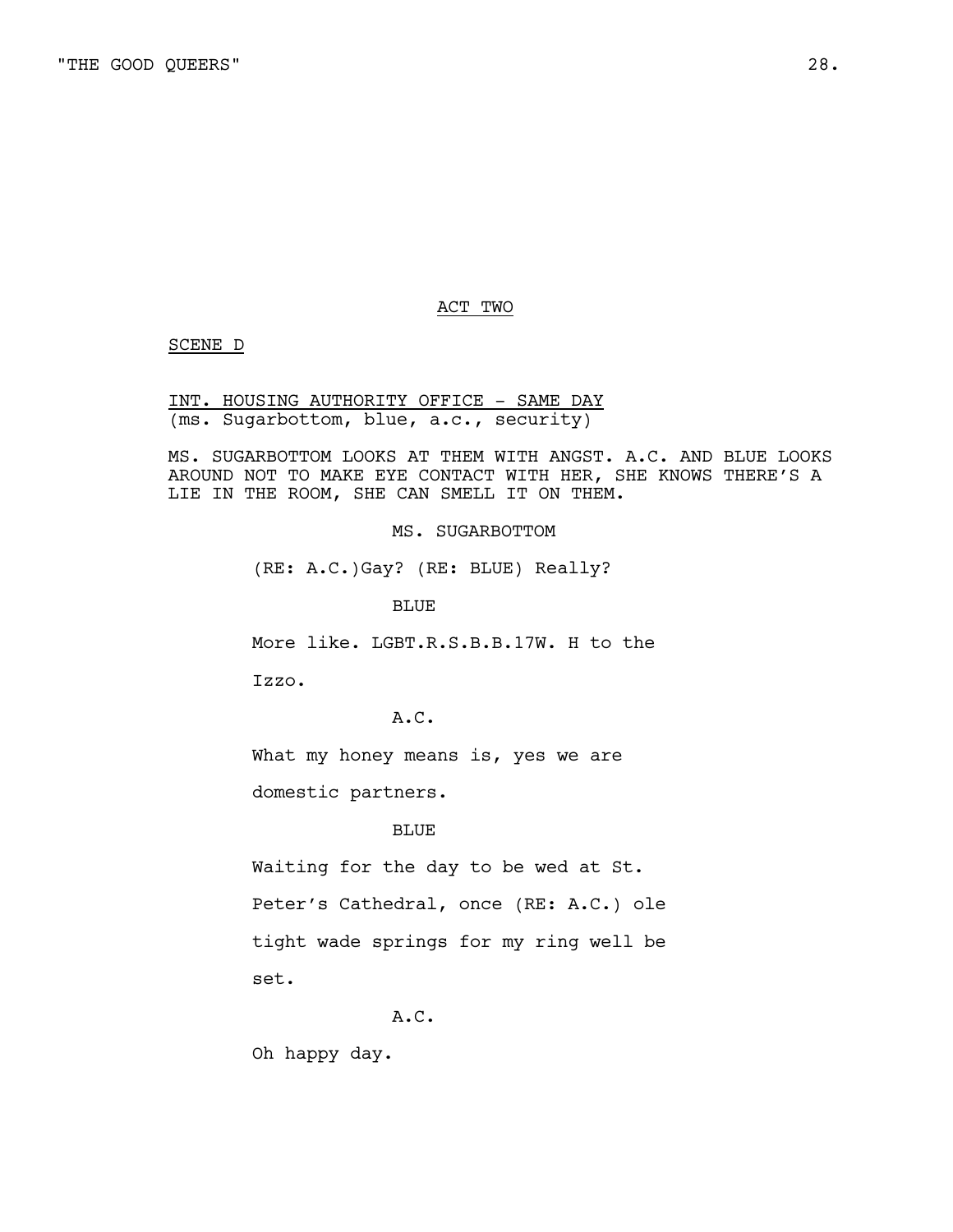Couples who've been together longer than five years are eligible to live in a two-story brownstone in Harlem for \$1,800 a month.

A.C.

BLUE

That's great news. Ain't no dooremen in Harlem.

MS. SUGARBOTTOM GOES INTO OLIVIA POPE MODE.

#### MS. SUGARBOTTOM

See now most couples at this point

jump for joy, hug each other, or dare

a say give a congratulatory kiss.

BLUE

Married couples don't kiss.

MS. SUGARBOTTOM

Due to the fact that in New York City to get a five room anything for under \$7,000 is a miracle dare I say impossible. Well, you two are a couple, you too are in love, you too should be so happy, I thought I would see some sort of physical elation.

A.C. AND BLUE POUND EACH OTHER. NOT GOOD ENOUGH.

### MS. SUGARBOTTOM

AH HA! (SHE SNIFFS AT BLUE, SHE SNIFFS AT A.C.) you know what I smell?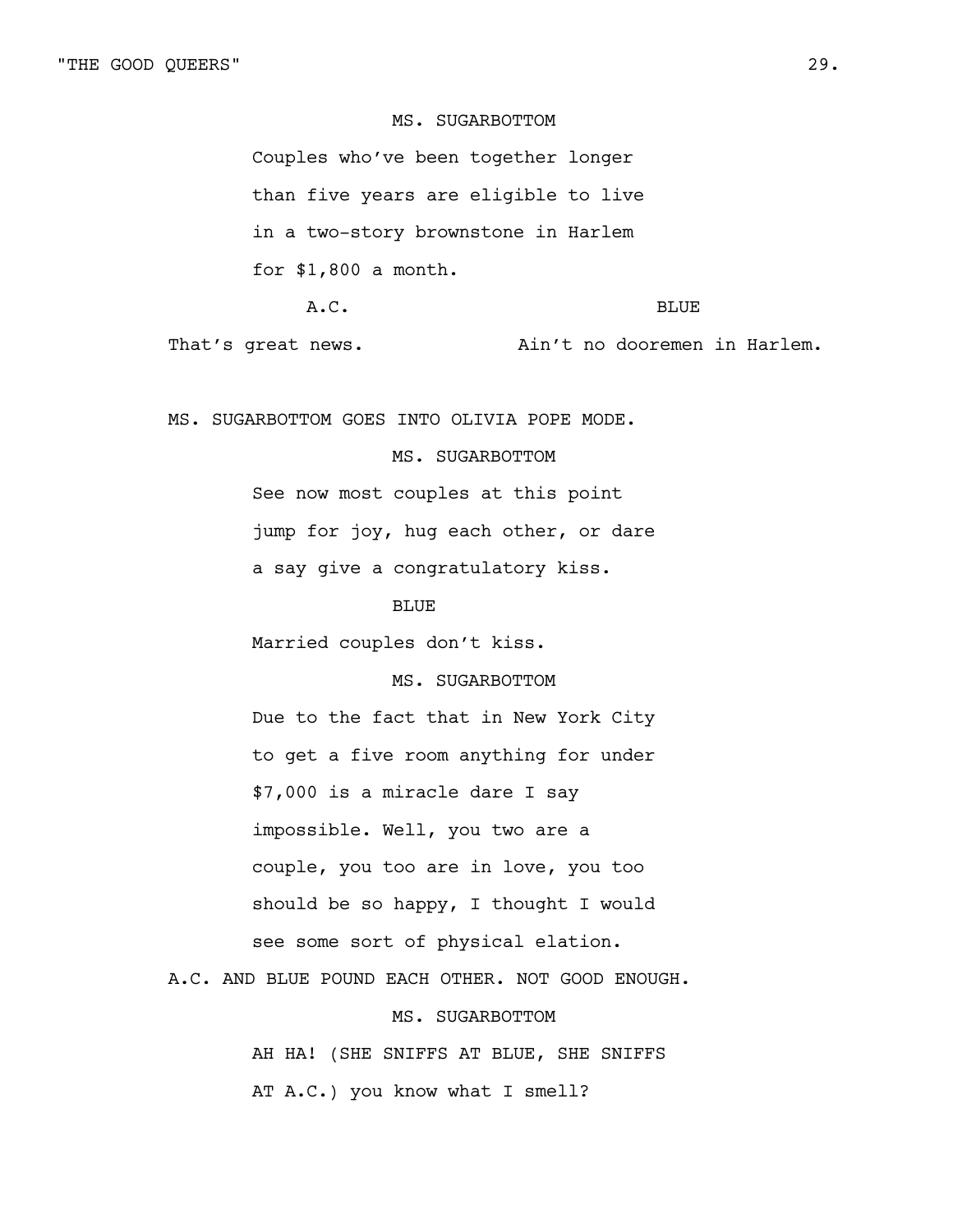Nirvana Teen Spirit?

MS. SUGARBOTTOM

I smell terrible liar number 1 and

horrible liar number 2.

SHE SITS BACK DOWN AT HER DESK.

MS. SUGARBOTTOM

(EYES COMPUTER) Until I'm convinced this is not a farce, we'll just sit here and watch all 19...18...17 apartments go buh bye.

A.C.

I don't know what you want to us to do to prove we are a couple in love.

MS. SUGARBOTTOM

I don't believe you two are in love and YOU, YOU are not gay. (RE: BLUE) You maybe.

BLUE

Me "No Be".

A.C.

Honey can that suit get any tighter?

#### BLUE

(PROUD) I am a Daper Dandie not a Daper Pansy.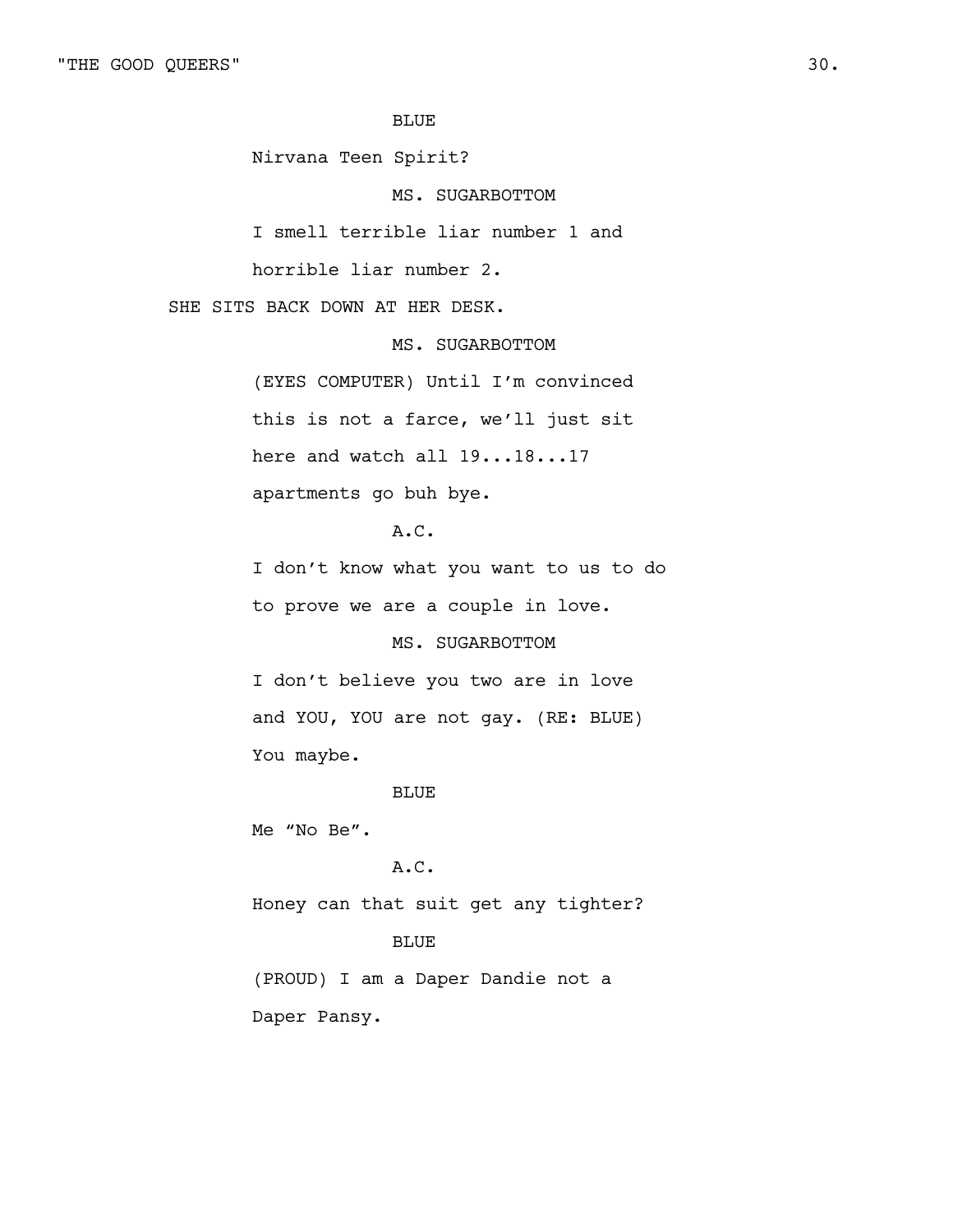If you're not a pansy and you're not a

gay, then somebody's going to jail.

(SHE GRABS THE PHONE) Security!

WITHOUT NOTICE A.C. GRABS BLUE AND LANDS A BIG, LONG KISS ON HIM.

MS. SUGARBOTTOM

(UNBOTHERED) My grandmother kisses her

comfort cat more passionately.

BLUE

Oh Lort!

A.C. GOES IN AGAIN, MUCH LONGER MORE PASSIONATE, WAY MORE PUSH BACK FROM BLUE.

**BLUE** 

Enough dammit. Enough. This ain't the

bunny ranch.

A.C. MOVES IN FOR ANOTHER TONGUE FIRST, BUT BLUE PICKS UP AN ENVELOPE OPENER AND READIES TO SHANK. SECURITY FLYS IN, FLASHLIGHT UNSHEATHED. SHE HOLDS OFF SECURITY.

MS. SUGARBOTTOM

Show me your feet. If you are as gay

as you say your feet will show the

way.

BLUE BEGINS TO SLIP OFF A LOAFER.

MS. SUGARBOTTOM

Not you. (RE: A.C.) You!

A.C. GRUMBLES AS HE TAKES OFF HIS BOOTS AND SOCKS TO REVEAL HIS VERY MANICURED FEET.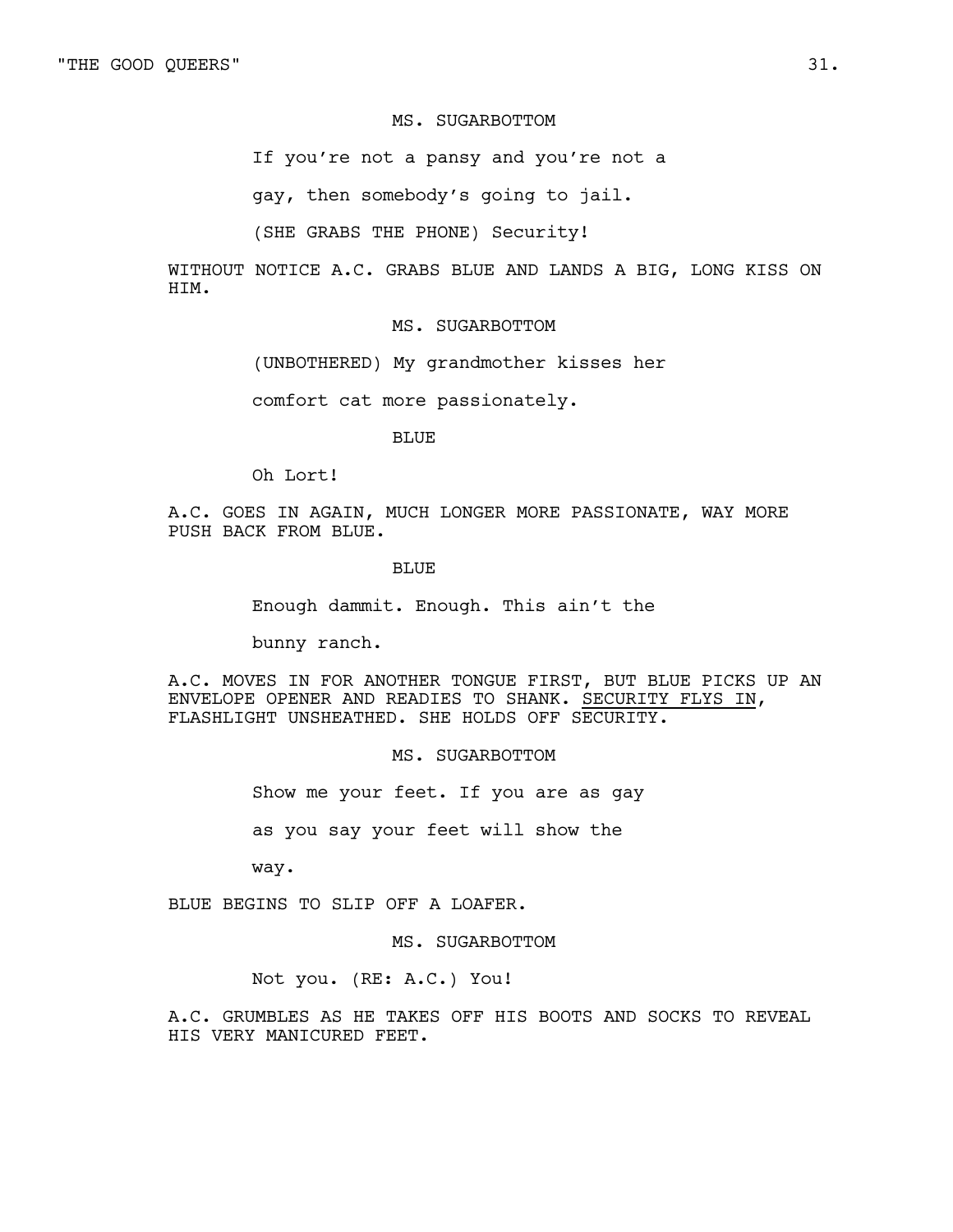(SURPRISED) Is that color Butternut

Sunrise from Heidi's Hideaway.

A.C.

(SURPRISINGLY FEMINIE) No, no I haven't been there since they got rid of Amy. I go to Brunaldo's on third. I'll give you his card.

### BLUE

(RE: SECURITY) We're all good Paul Blart. (COCKY) You can go observe and report down some other hallway. MS. SUGARBOTTOM RETURNS TO HER COMPUTER.

MS. SUGARBOTTOM

(RE: BLUE) I guess I've been wrong twice today. Let's see if we have something for you lovebirds.

#### BLUE

Something with -

A.C. ELBOWS HIM INTO SILENCE. BLUE READIES THE "SHANK".

#### MS. SUGARBOTTOM

(TAP, TAP, TAP) Oh..Oh my...I'm so sorry all residence are full for this cycle.

#### BLUE

(WIPING HIS MOUTH) The hell they are.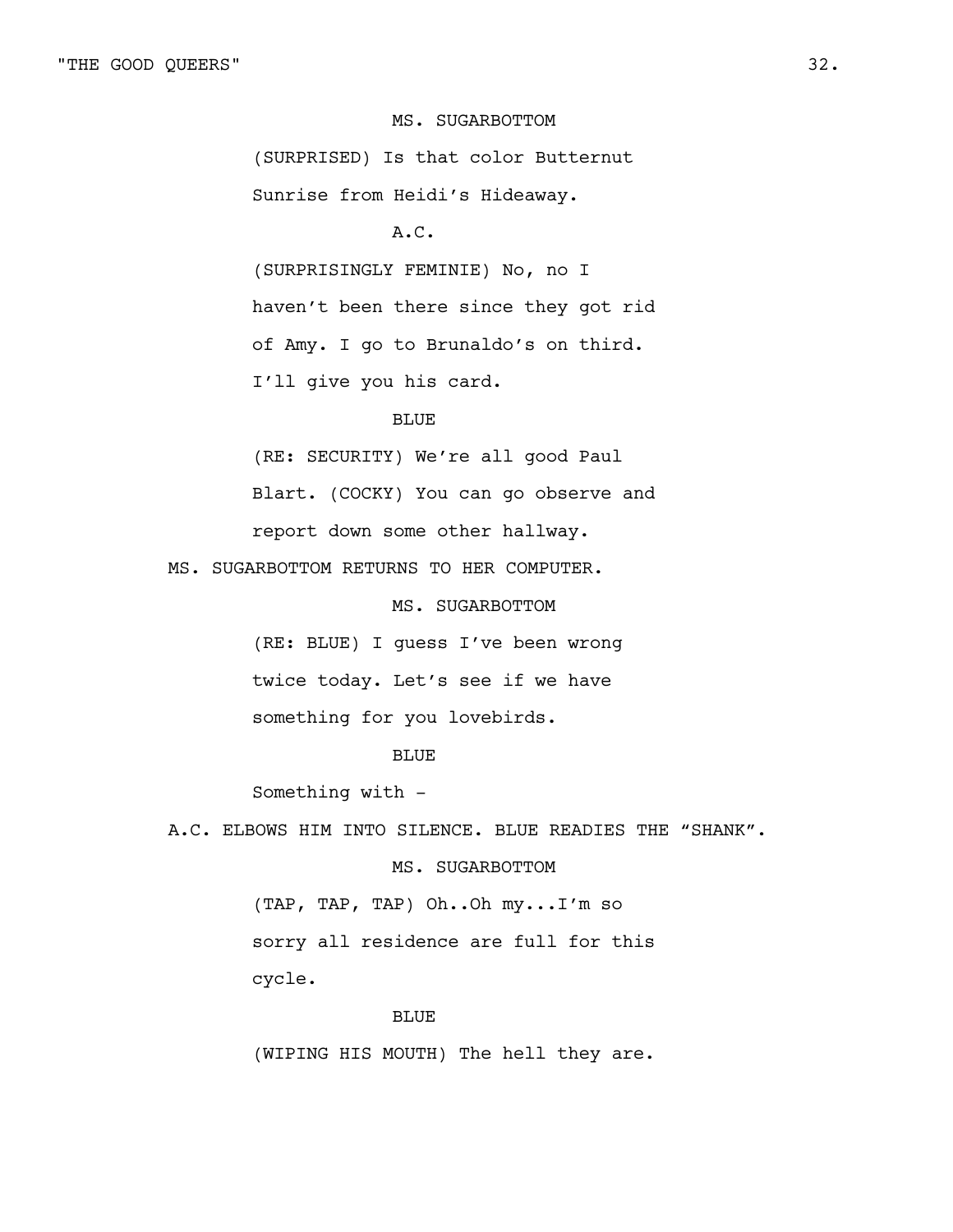Wait there is one, but I'm sure you don't qualify. It's only for a family of at least three and its in Chelsea. BLUE A.C.

I'm not living with a Clinton. (LEANS IN) You don't say.

#### MS. SUGARBOTTOM

But like I said, its for a family of three and clearly you don't have a *three*.

A.C.

Oh yeah, we have a family, a wonderful child.

BLUE

We do? (SHARP ELBOW) Oh yeah we do.

### A.C.

Show him a picture of our little ebony

beauty will ya honey.

BLUE PULLS OUT HIS PHONE. SEARCHES, SEARCHES, AHEM, SEARCHES. GOT IT. SHOWS MS. SUGARBOTTOM.

### MS. SUGARBOTTOM

Why is the only picture of your child a Meme?, and why does this child have a mask on?, and is that Michael Jackson in the background?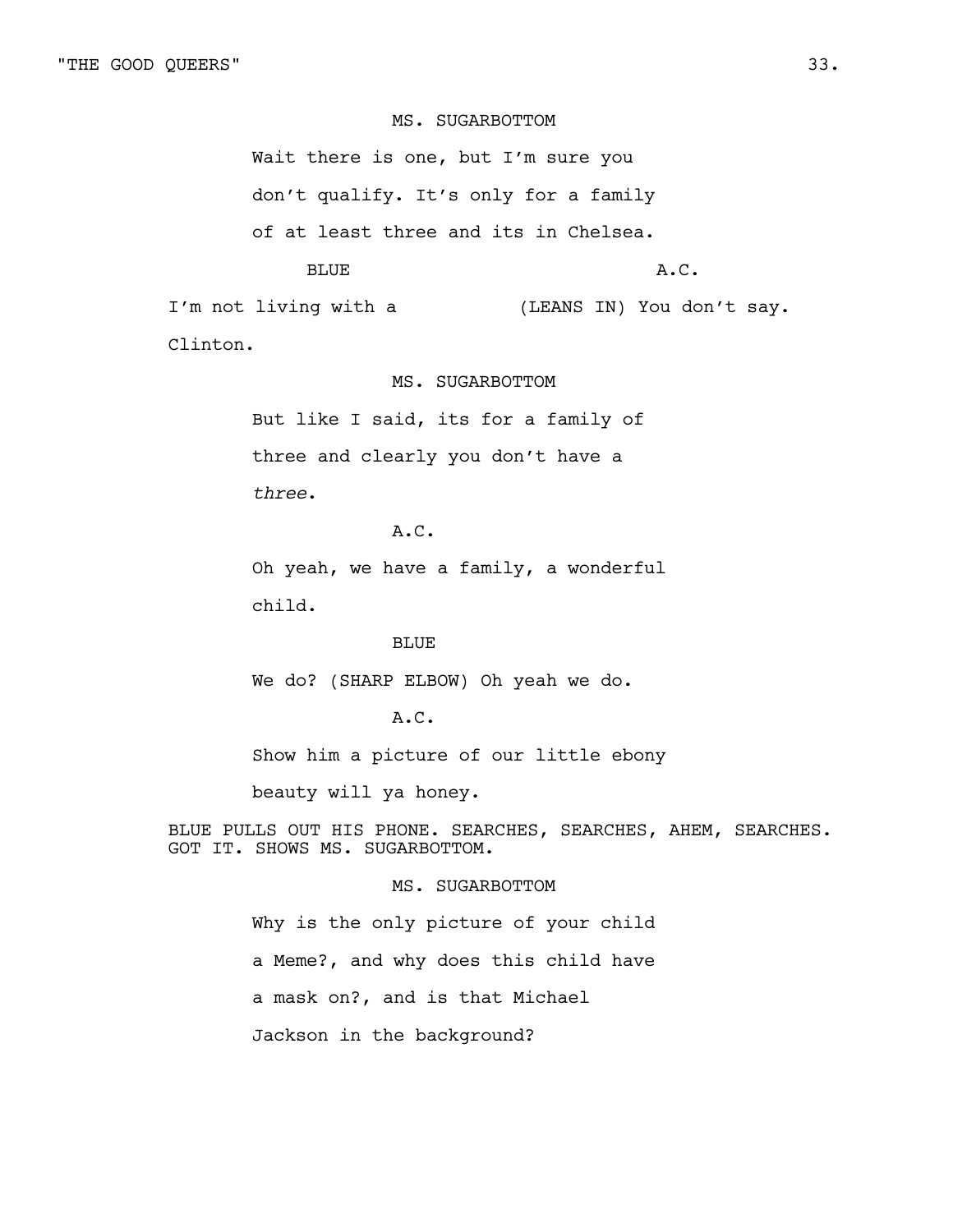(SNATCHING PHONE BACK) Well Uncle

Mike, rest his soul, was always with

the jokes.

MS. SUGARBOTTOM SNIFFS AT BOTH OF THEM ONE AT A TIME.

MS. SUGARBOTTOM

(CLICKS INTERCOM) Secur--

A.C. FINGERS THE SWITCH HOOK OF THE PHONE.

A.C.

No need to call the authorities. Our little bundle of sunshine is right outside.

### MS. SUGARBOTTOM

Well you have from the time I run this file to Mr. Lewis to produce him or Clank, Clank. (SHE BUMPS HER WRIST TOGETHER)

SHE EXITS.

#### BLUE

What the hell you doing? We don't have a kid.

A.C.

Were in the Bronx, we'll probably get sold three kids before we hit the D train.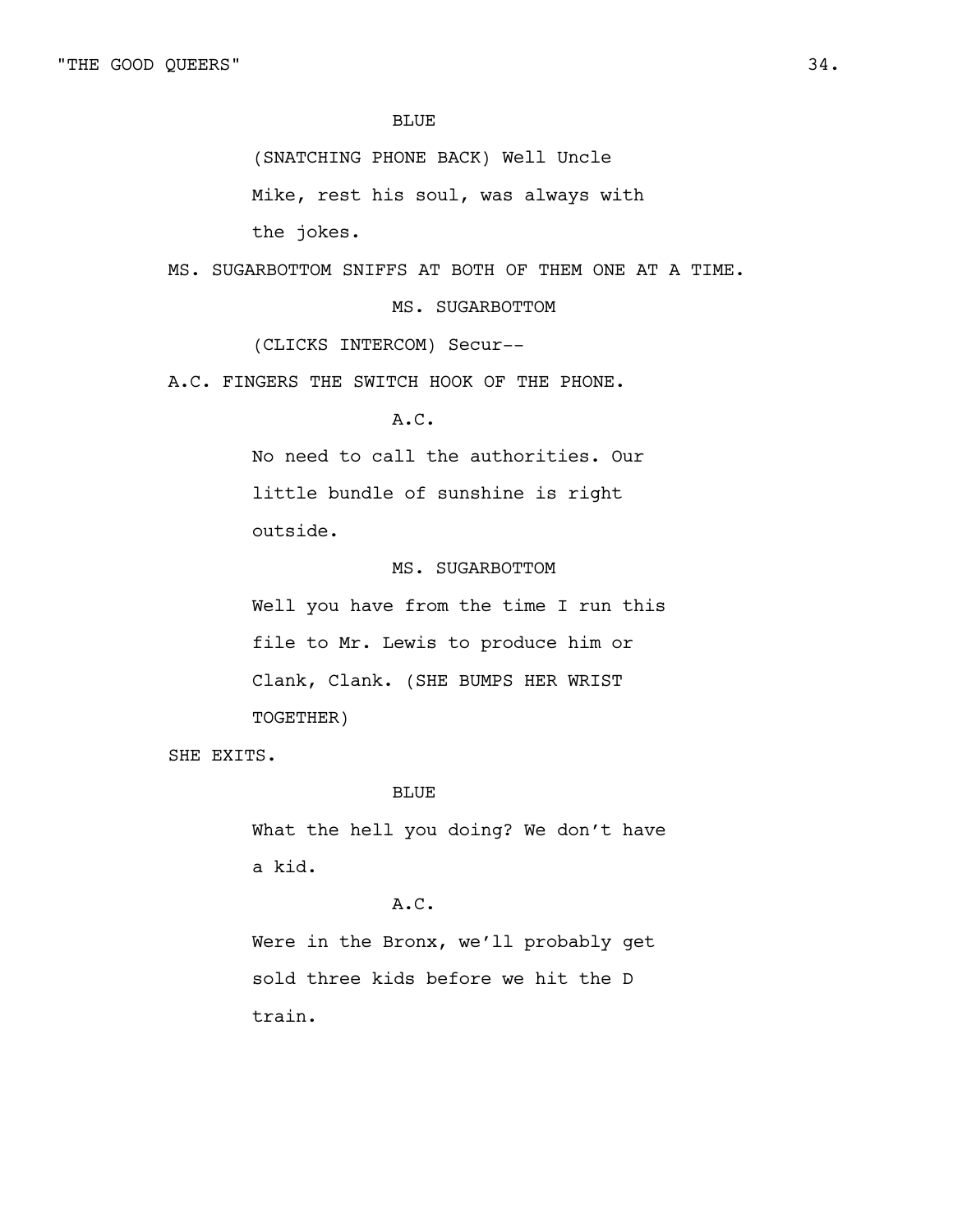We just need a kid for today right? I

got an idea.

DISSOLVE TO:

#### SCENE E

INT. HOUSING AUTHORITY LOBBY - SAME DAY (DEVANTE, BLUE, A.C.)

DEVANTE SPINS IN THE SAME CHAIR AS EARLIER. BLUE AND A.C. ENTER AND STOP.

### BLUE

There is our lucky charm. How much

cash you got on you?

BLUE SNATCHES THE WAD OF CASH FROM A.C.'S HAND BEFORE HE CAN SAY...

#### BLUE

Good, Good, (HE TAKES OUT A TWENTY AND

POCKETS THE REST). Let's Dance.

THEY CROSS TO HIM.

BLUE

Hey little homie?

#### DEVANTE

Gerald. Achilles. My name is not little anything. It's Devante. If you want somebody pick pocketed it's \$150 or 50% which ever is greater, If you want documents doctored its \$200 per app and all hacking is charged by the hour. So fellas what's your play?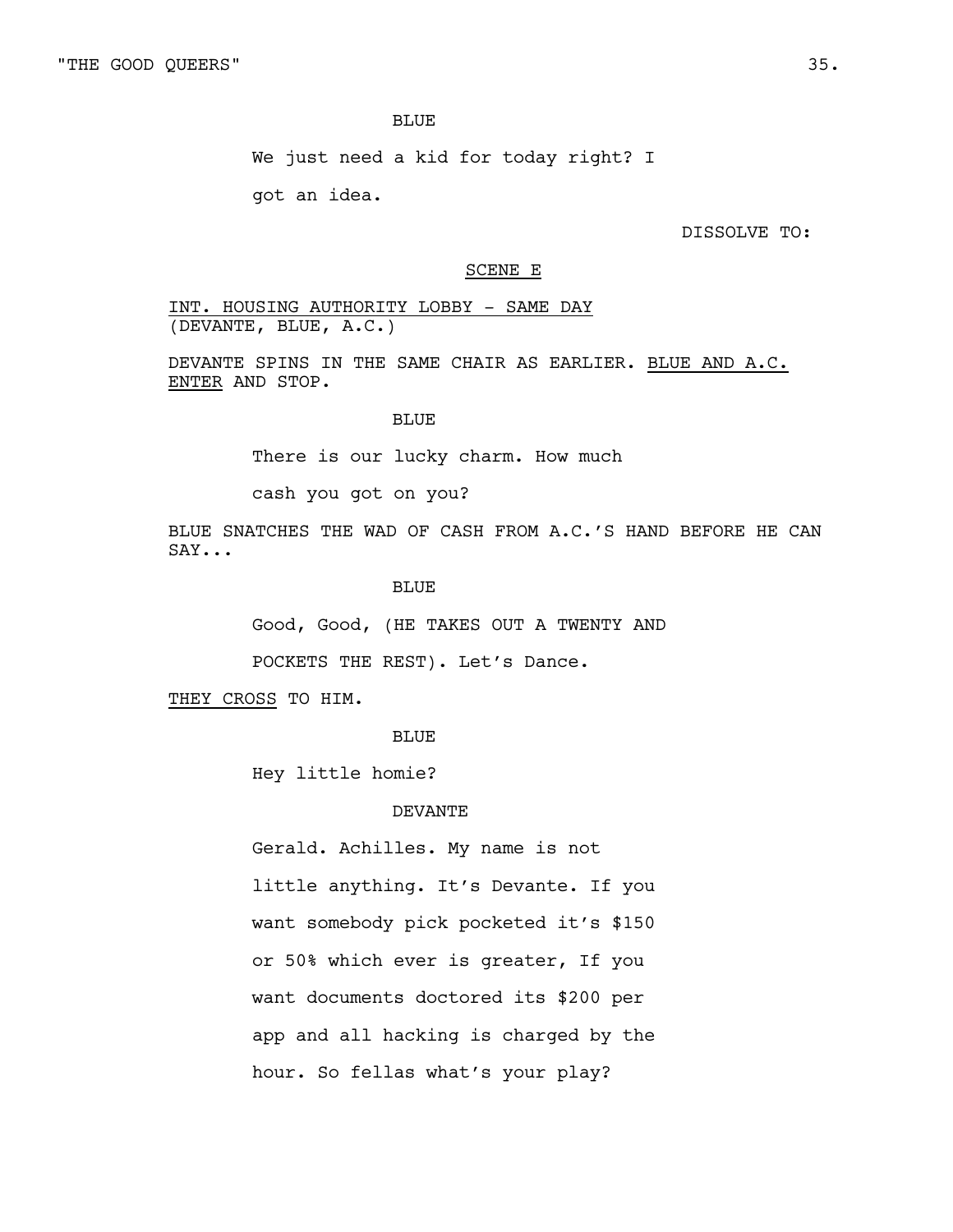```
A.C.
```
(SNATCHES MONEY FROM BLUE) We just

need your person for about an hour.

#### DEVANTE

(CLICKS ON COMPUTER) I see here you need a child to get the family discount.

#### BLUE

Don't listen to this thief he was caught breaking into people's offices.

### DEVANTE

I was trying to get to a computer to try and get my sister's new foster address.

BLUE

Ppst.

#### DEVANTE

(CLICKS SOME MORE) You might wanna calm down patna. All it takes is a shift alt delete to turn your champagne dreams to Riker's Island nightmares.

### A.C.

How'd you get our information on there?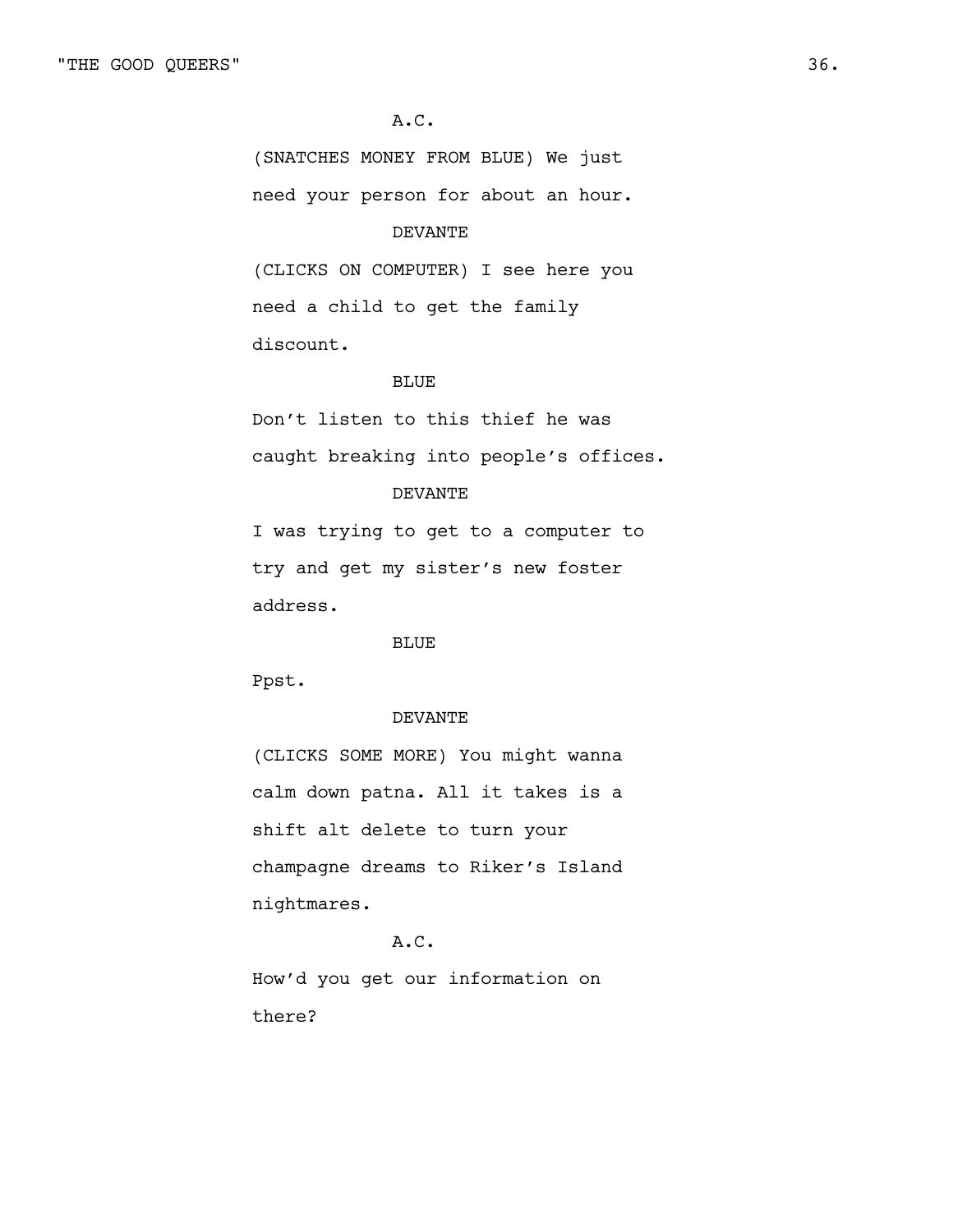### DEVANTE

While you two numb skulls were creating a very poor scam. I was out here fixing your files.

#### BLUE

You munchkin hack.

### A.C.

You cyber bullying us or something?

### DEVANTE

Hey Shrek, I just want of piece of the action. I want my sky high sky rise. (EYES COMPUTER) Plus this place in Chelsea is right across the street from my sister. We were separated when we got into the system.

### BLUE

Your momma was a crack hoe?

### DEVANTE

My mom died in a fire (THEN) My dad was the crack ho-

#### A.C.

Heyyyyyy kid, I think we are just going to call it quits.

### DEVANTE

Why? You guys are so close and I need this. I can't go back to Mrs. Richardson.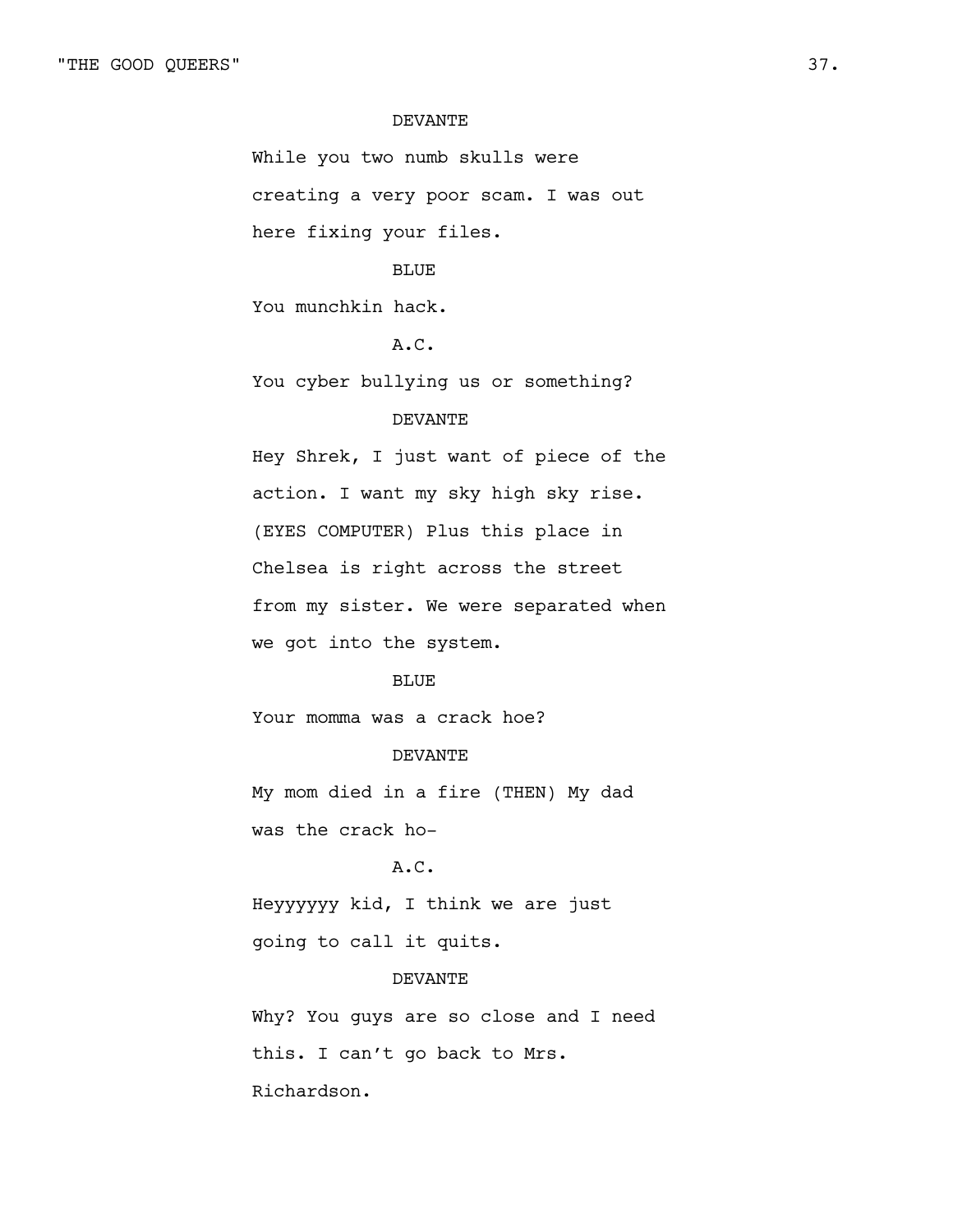When she says she's having "gentlemen company" I have to hide under the sink, drink rusty pipe water and eat soda crackers.

#### **BLUE**

The gig is up man. Forget it.

### DEVANTE

No, No, listen. If you became my foster parents you get \$900 a month plus another \$1,200 for my Twichy Twitch (HE DEMONSTRATES) you keep the \$900 for rent and that will make your rent like \$600 a piece. Just cut me back some money for my sister.

#### **BLUE**

Six bengis each! (HE CLICKS HEELS)

Well Damn Dorothy.

#### DEVANTE

Not to mention. The place has a indoor gym (RUBS A.C.'s BELLY), a indoor pool, and a door man. (THEN) What you say? (EXTENDS HAND)

#### CUT TO:

#### SCENE F

INT. CHELSEA APARTMENT - NEW DAY (Ms. SUGARBOTTOM, DEVANTE, A.C., BLUE, FRENCHY)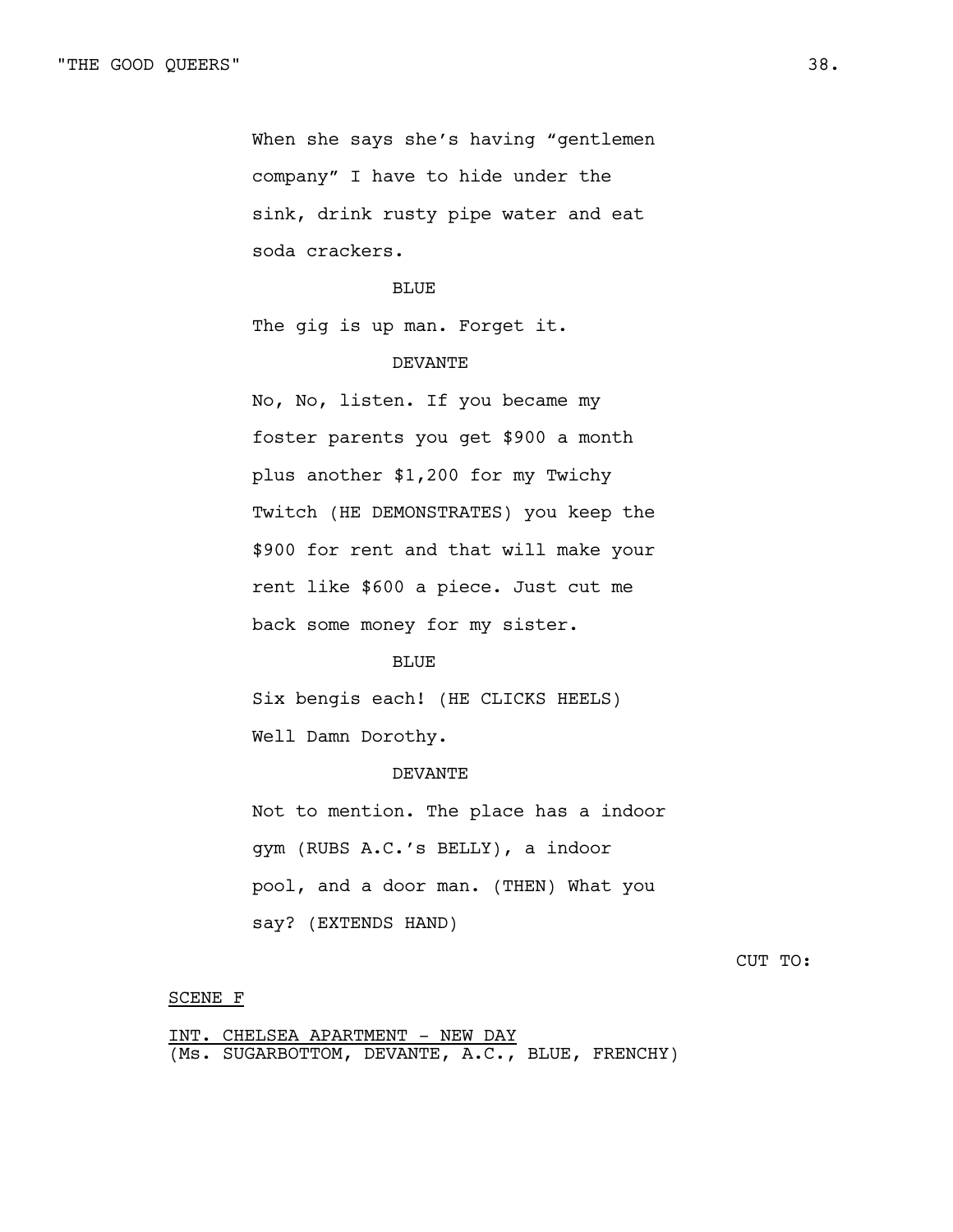MS. SUGARBOTTOM LET'S THE BOYS IN. THEY KNOCK HER OVER WITH EXCITEMENT. RUNNING ROOM TO ROOM OF THE "FRIENDS" STYLE LOFT APARTMENT.

#### BLUE

(RUNS ROOM TO ROOM SCREAMING) Haters

gonna hate. Haters gonna hate.

A.C.

(RUNS TO THE SUN DECK) Look at me

ma...Top of the world.

DEVANTE MAKES SNOW ANGELS IN THE CARPET.

MS. SUGARBOTTOM

Welcome to the Hilgard Luxury

Apartments. Be thankful this place

popped back up on my computer. I was

sure it was already taken.

THE THREE MEN LAUGH AND POUND EACH OTHER.

### BLUE

That doorman downstairs is a little mouthy.

#### MS. SUGARBOTTOM

Mr. Limon opens the door, he doesn't shine shoes, even with a twenty five cent tip.

### A.C.

Are there any papers we need to sign?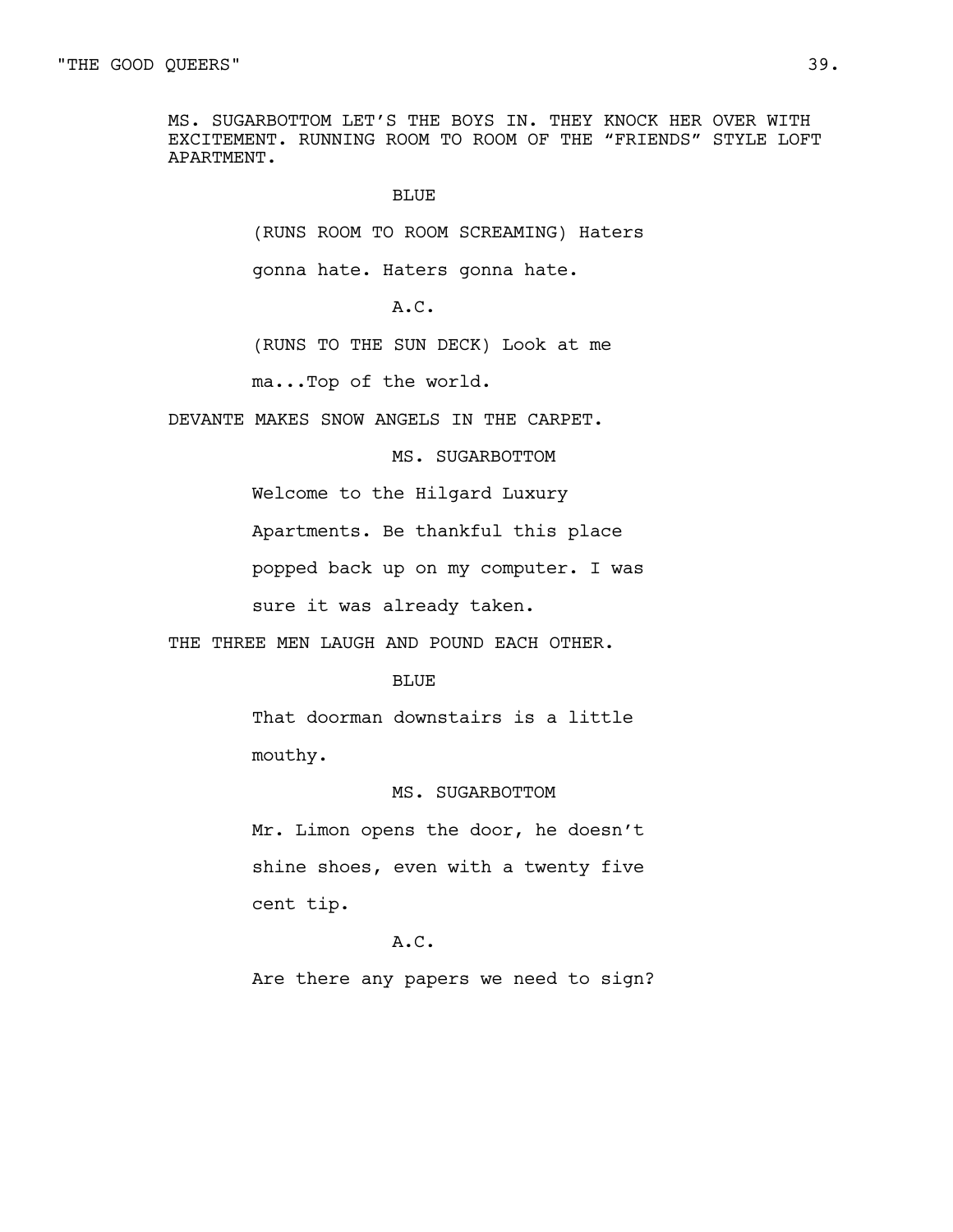No sir, but there is our quarterly

meet and greet potluck downstairs

tonight. It's mandatory for all new

residents. (SHE HANDS THEM THE KEYS)

FRENCHY ENTERS. WELL BOUNCES IN WEARING SHORT SHORTS AND A HALF TOP.

#### FRENCHY

(FRENCH ACCENT) Oh Leander. Mr. Lewis

didn't say you were here with clients.

BLUE POUNCES.

#### BLUE

Hello young lady, you trying to have my baby.

DEVANTE CROSSES WITH COMPUTER.

#### DEVANTE

(SINGING) L-A-M-E-O...

### A.C.

What my domestic partner means is we are looking for a surrogate. A little bunk buddy for young Devante here.

### MS. SUGARBOTTOM

This is Frenchy my roommate. Mr. Contos and Mr. Givens and their little boy are our new neighbors.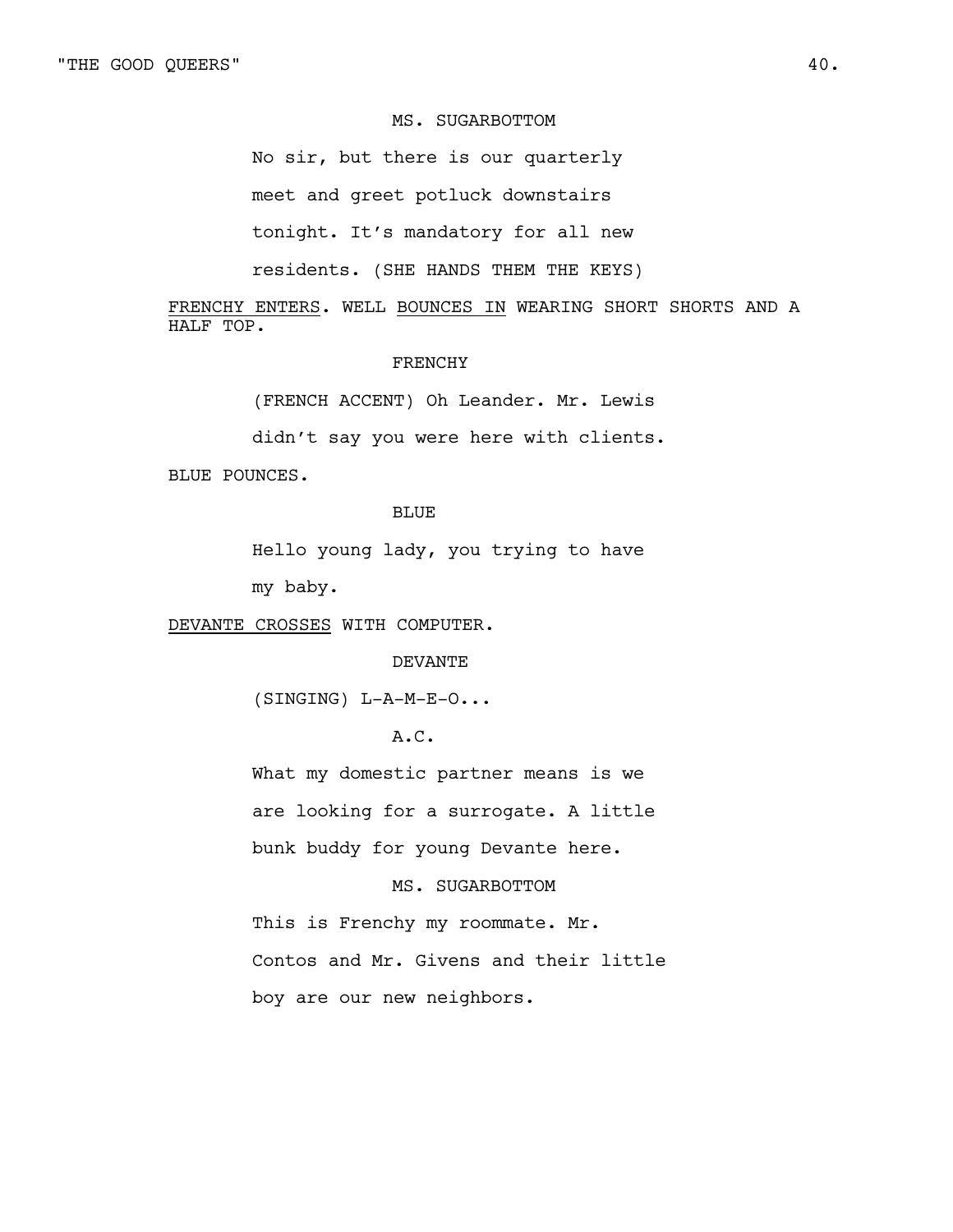### FRENCHY

(RE: BLUE) Oh what a shame. He's so cute. We could have had lots of fun with him.

MS. SUGARBOTTOM

(RE: FRENCHY) *Plus qu'il ne saura*

*jamais* (more than he'll ever know).

FRENCHY

See you guys tonight.

A.C.

You in the building too?

MS. SUGARBOTTOM

Everyday allll day.

A.C. GRABS BLUE'S HAND.

BLUE

Oh what a treat honey.

MS. SUGARBOTTOM

(RE: A.C.) You dress up a little. (RE:

BLUE) You dress down a lot.

THEY EXIT. BLUE KISSES THE DOOR.

#### A.C.

Hey focus. If they find out were lying they can kick us out at any time and the only pin stripes you'll be wearing will be of the horizontal nature.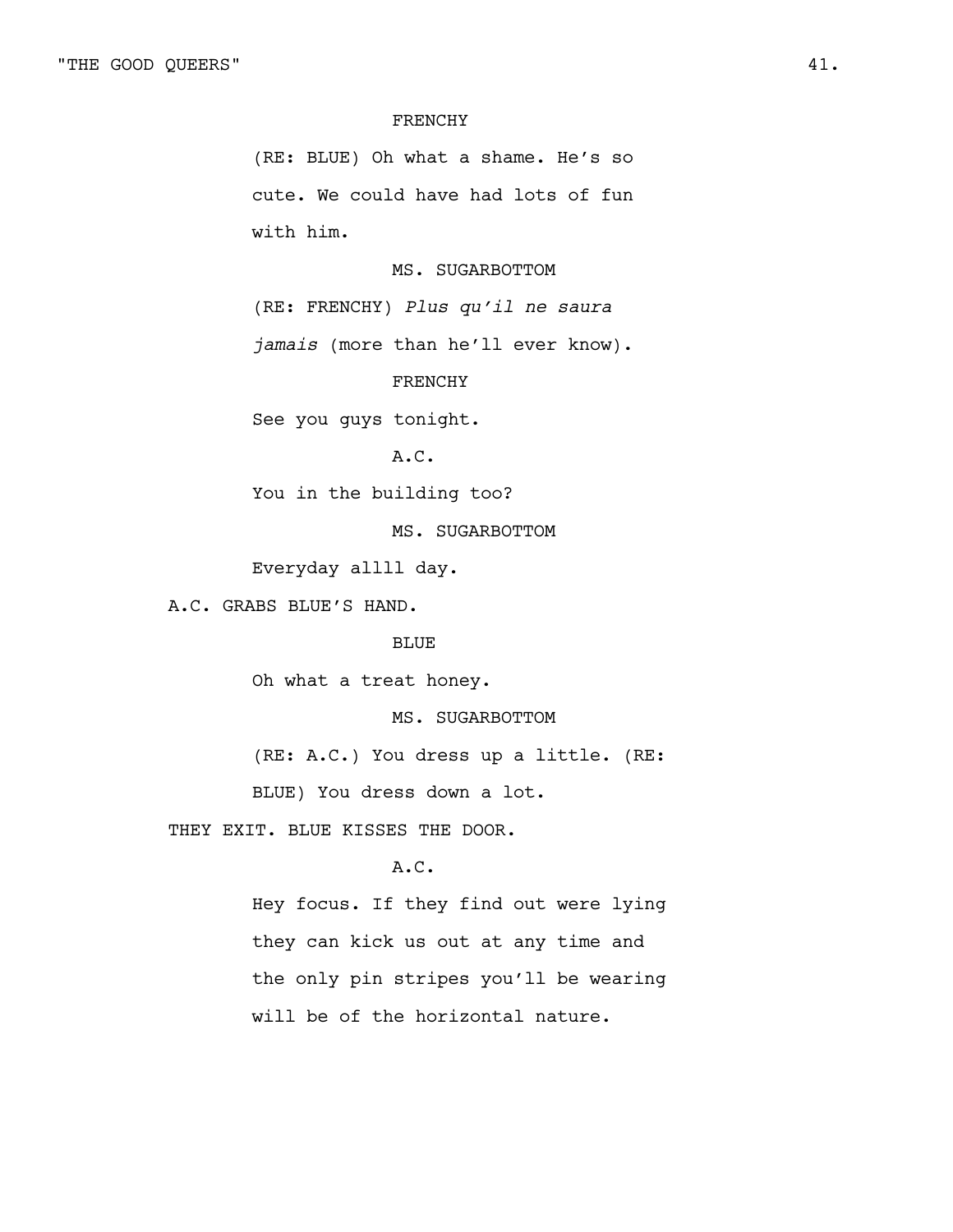Question? So how *you* planning on running honey bunnies up in here, up in here?

### A.C.

I think its time we talk about-

### BLUE

Chicks find out about this place and it will be honeys to the left of me, strippers to the right of me, and (HE DEMONSTRATES) hootchies back, back, backin that thang up in front of me.

### A.C.

Enough with the hootchies and the honeys. We gotta keep a low profile.

#### BLUE

You no likey the hootchie.

### A.C.

Well I'm not really interested in "honeys".

#### BLUE

I get it, you don't do the swirl, but I date all types. Butta Pecan Ricans, Chocolatays, Vanilla Bellas, Espanya Señoritas.

A.C.

Blue -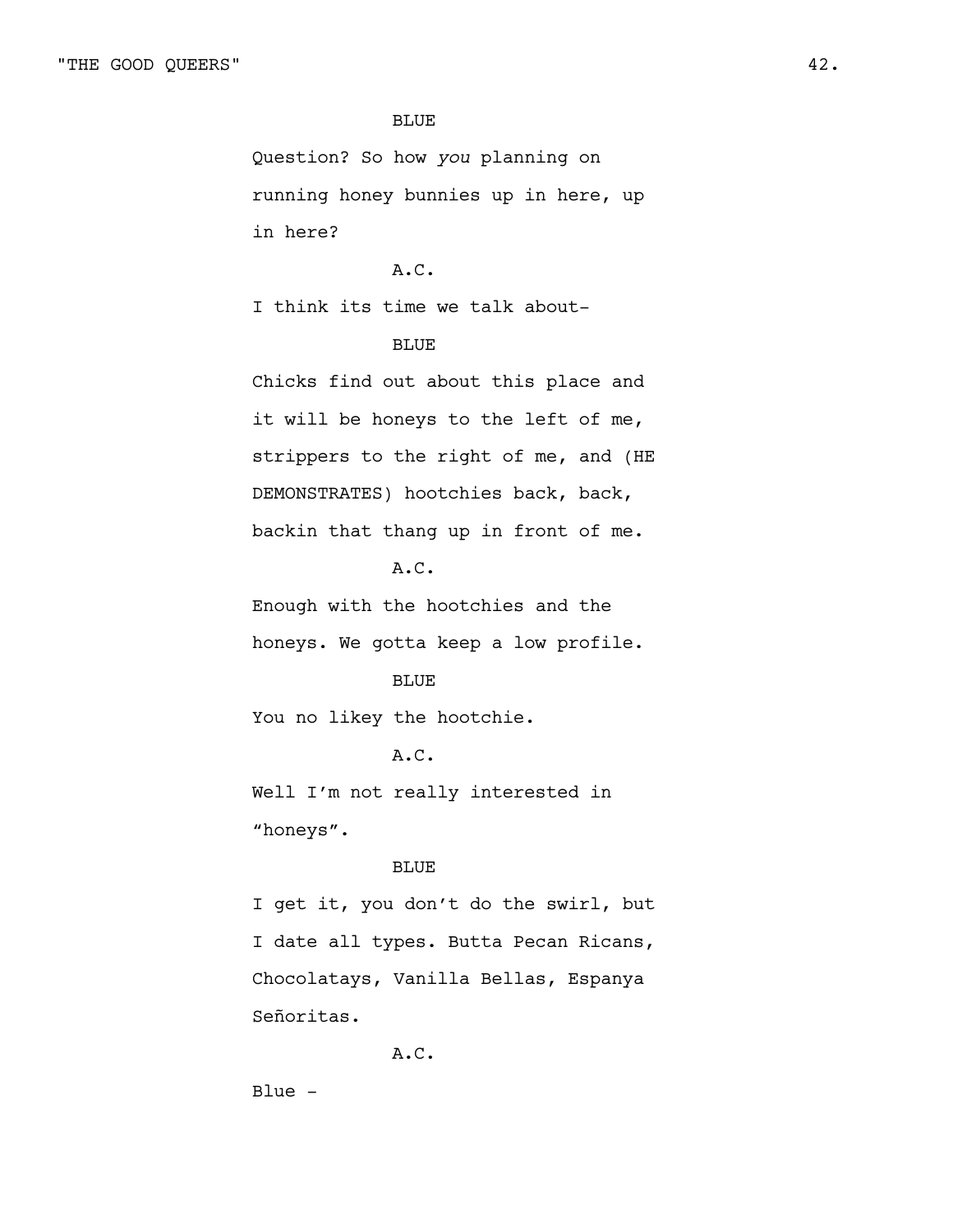You don't like chocolatays?

A.C.

No, I love the chocolatay.

BLUE

You don't like Vanilla Bellas.

A.C.

No that's not-.

BLUE

(HE PAUSES) Strippers and Strip clubs?

A.C.

I like the bouncers at the strip

clubs. (THEN) Blue, I'm gay.

BLUE

Now what say what now.

DISSOLVE TO: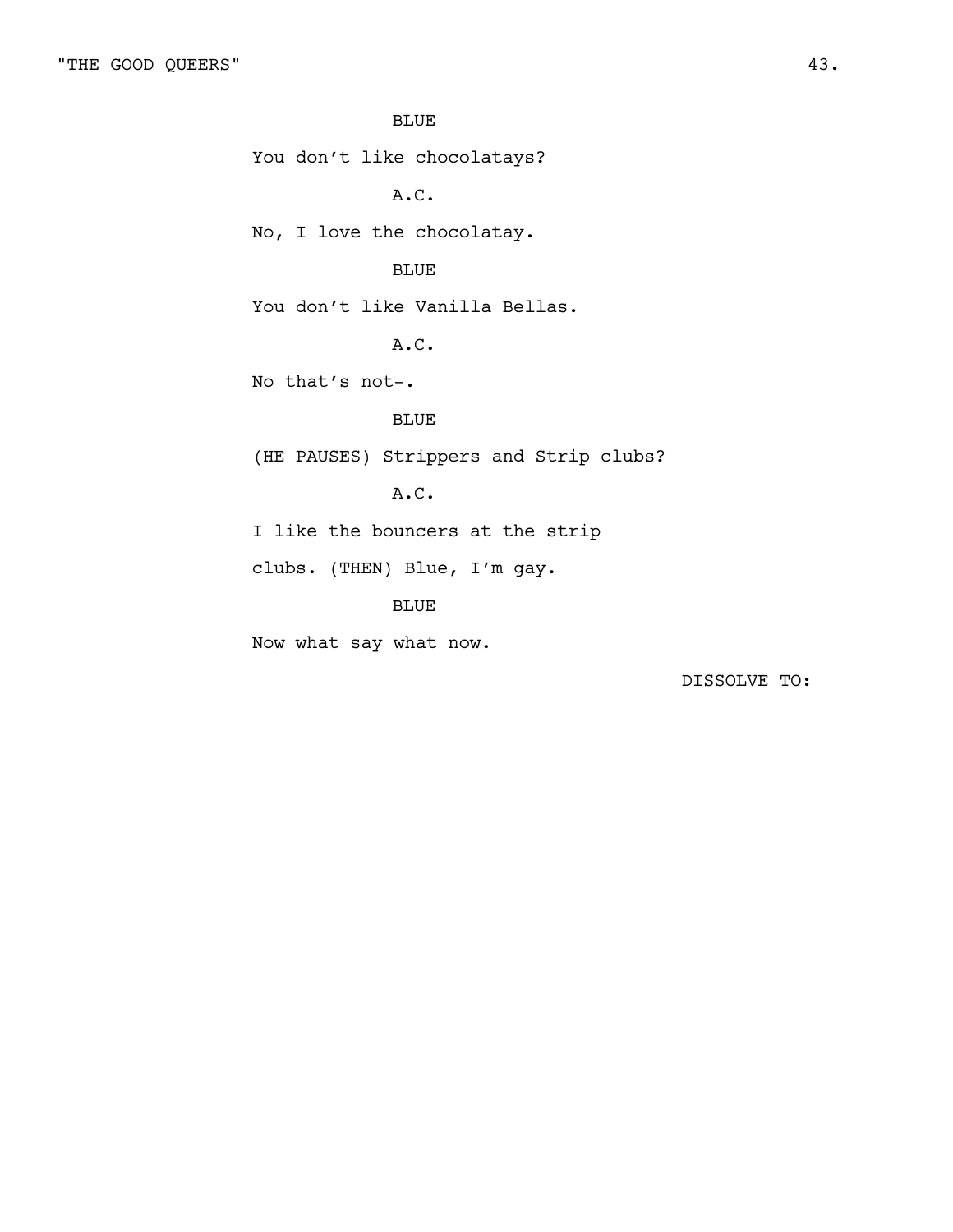SCENE G

#### ACT THREE

INT. CHELSEA APARTMENT LIVING ROOM/ EXT. BALCONY - SAME DAY (A.C., BLUE)

BLUE ENTERS BRUSHING HIS TONGUE AND TRIPS OVER A FEW OF HIS SUITCASES.

BLUE

I don't care everybody going to jail.

A.C. ENTERS FROM THE BALCONY.

A.C.

You're taking this the wrong way.

**BLUE** 

Wrong way like happy, happy, joy, joy

gay way or Anderson Cooper, Perrrrez

Hilton gay way.

A.C.

No, I mean the immature way.

### BLUE

(LEAVING) I can't be comfortable if I stay (NOT LEAVING) And you with the kissing. I knew I felt hairy tongue. (LEAVING)

#### A.C.

Give me one minute to explain.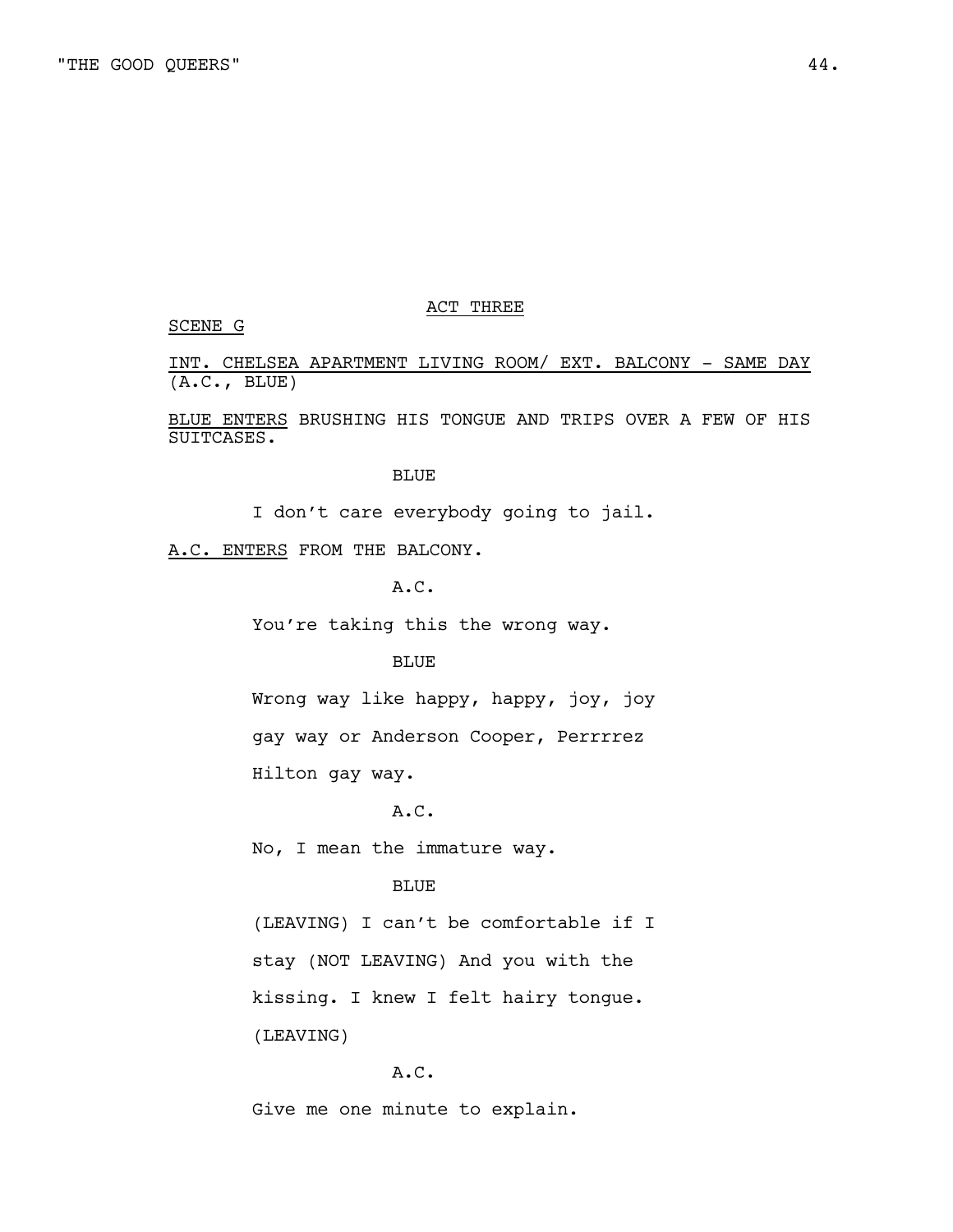BLUE PULLS OUT HIS POCKET WATCH AND COUNTS.

A.C.

Things were moving so fast at the Housing Authority. I didn't have time to tell you everything. I just went with the flow.

BLUE

If flow means tasting my tonsil? (GARGGLES AND SPITS) then well done sir. (GRABS BAG)

A.C.

What is the big deal? We're just two guys, living together, in an awesome apartment, darn near rent free.

BLUE STOPS. A.C. DRAGS HIM TO THE BALCONY.

RESET TO:

EXT. BALCONY - CONTINUOUS (A.C., BLUE, FRENCHY V.O.)

A.C.

Will you look at this view?

BLUE PANS THE SKYLINE, NOT IMPRESSED.

A.C.

(POINTS BLUE'S HEAD DOWN BELOW) This

view my friend.

BLUE

Frenchy?

A.C.

Hello Frenchy.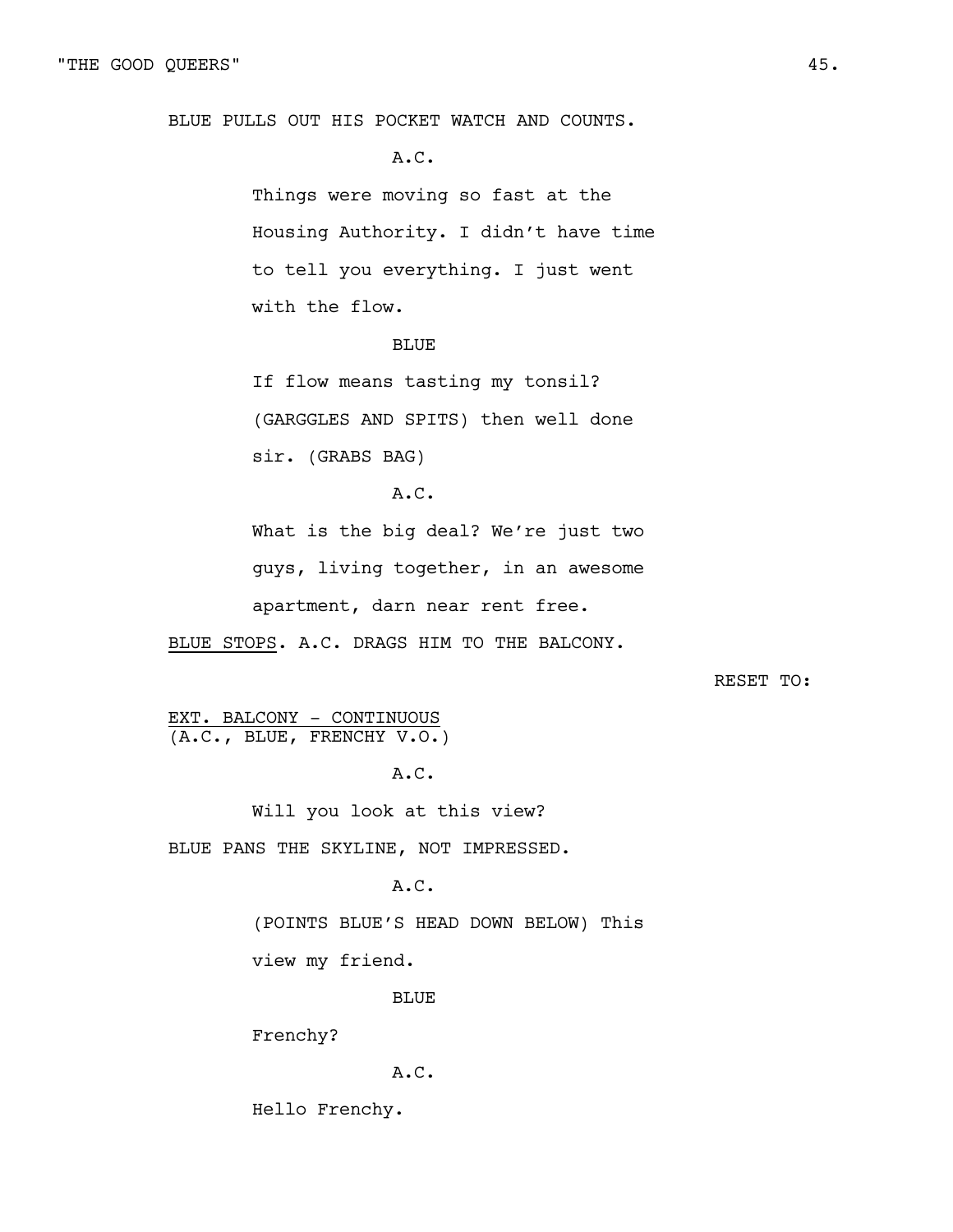FRENCHY  $(v.o.)$ Hi guys. Hey can you see my tan line. BLUE (SOTTO, SMILING) No, but I can see your *sunshine*. FRENCHY  $(v.o.)$ Wait let me turn onto my stomach. A.C. See naked sunbathing and she doesn't care. Why? Cause she thinks we're gay. BLUE But you are gay. A.C. So what? You dress like you got the queer eye my friend. BLUE I just won't be comfortable. BLUE EXITS. A.C.

Why? You think you're my type? Hmm think again pal, you ain't no Idris.

BLUE RETURNS.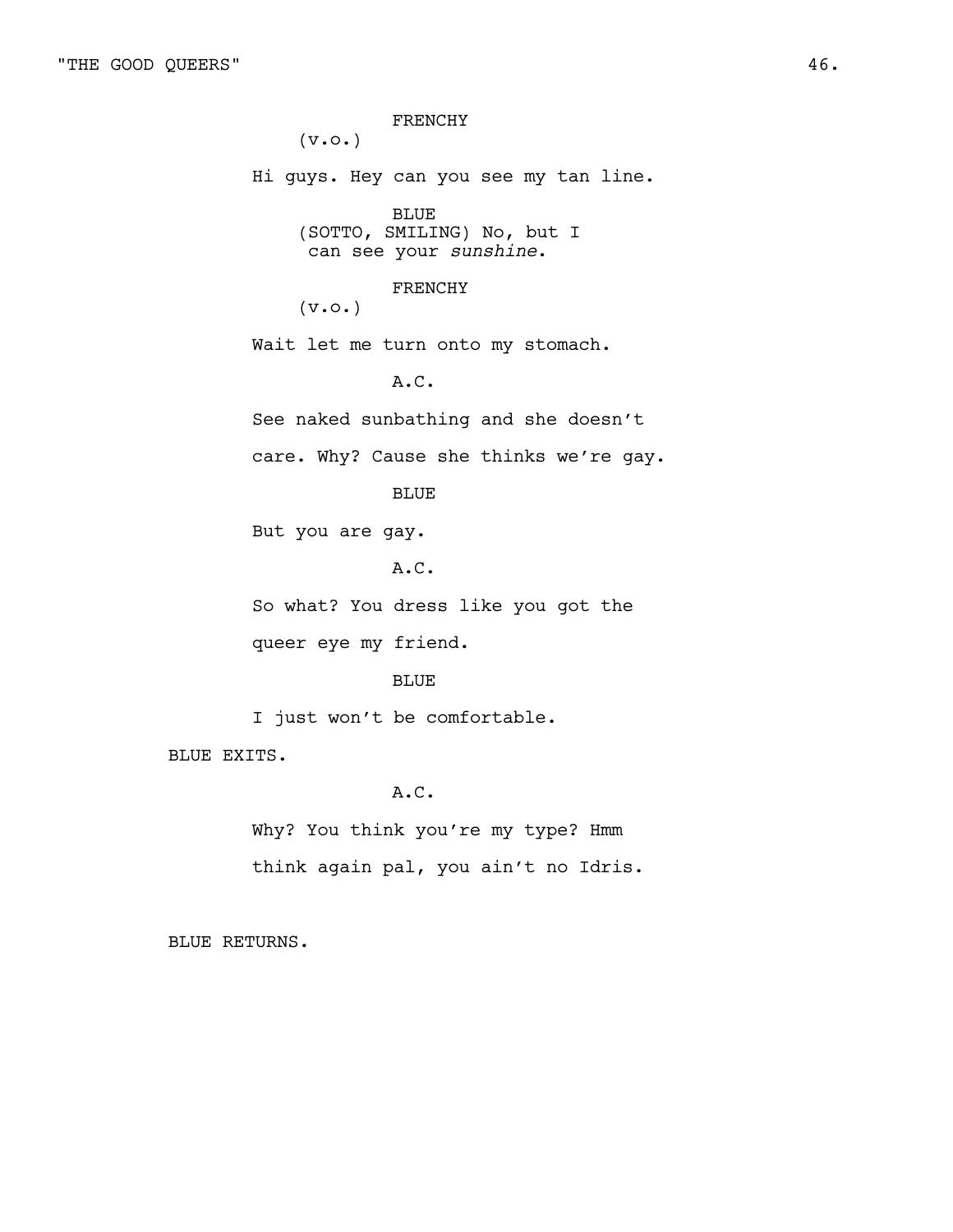What the hell you mean, not your type? (PULLS OUT PHONE) Laverne Cox double tapped like five of my posts just last week.

BLUE EXITS.

### INT. CHELSEA APARTMENT/LIVING ROOM - CONTINUOUS

### A.C.

This is a small hiccup in what could be a long and beautiful situation here.

DEVANTE ENTERS. DRESSED VERY NICE.

#### DEVANTE

You guys ready to woo these suckas downstairs. I've been working on my adorable face (HE DEMONSTRATES).

### A.C.

I don't think we're going kid.

### DEVANTE

What? What you mean?

### A.C.

Well, Devante I'm gay.

### DEVANTE

And?

BLUE

And I'm not.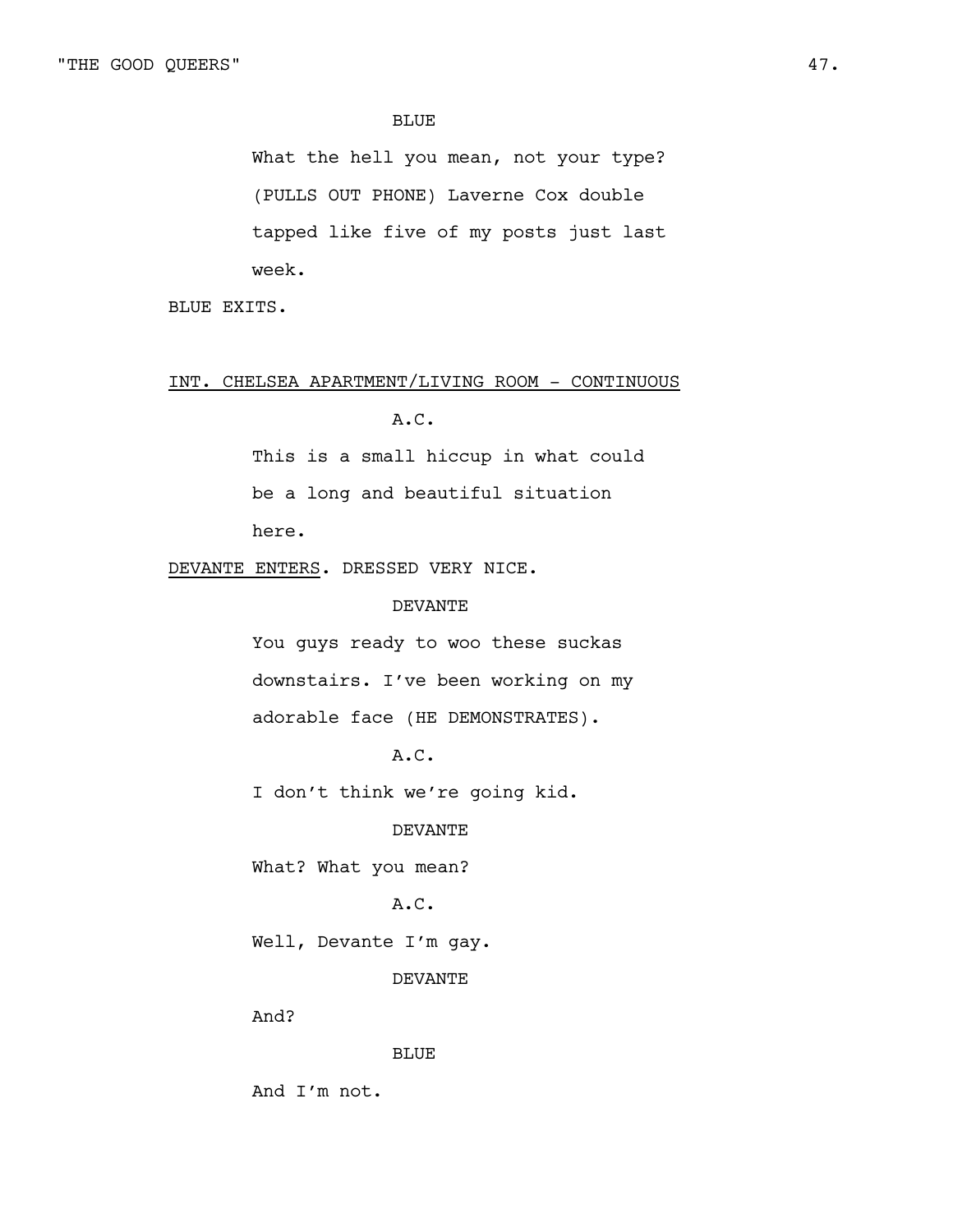### DEVANTE

You not? (THEN) What difference does that make. My big momma used to say, It's not what's on the outside of a man, but what's on the inside and you guys both have good hearts. (RE:A.C.) Demented (RE:BLUE) and pea brained, but good and that's all that matters.

BLUE AND A.C. ARE ASHAMED TO BE OUTSMARTED BY THE KID.

#### DEVANTE

Exactly, now let's go sell this thing

and we can get this place swagged out.

(EXTENDS HIS HAND FOR BRO HUDDLE)

BLUE AND A.C. BOTH JOIN IN.

DEVANTE

Game Tight on 3, We all we got on 6.

1, 2, 3...

ALL THE GUYS

GAME TIGHT!

DEVANTE

4, 5, 6..

ALL THE GUYS

WE ALL WE GOT!

THEY BREAK.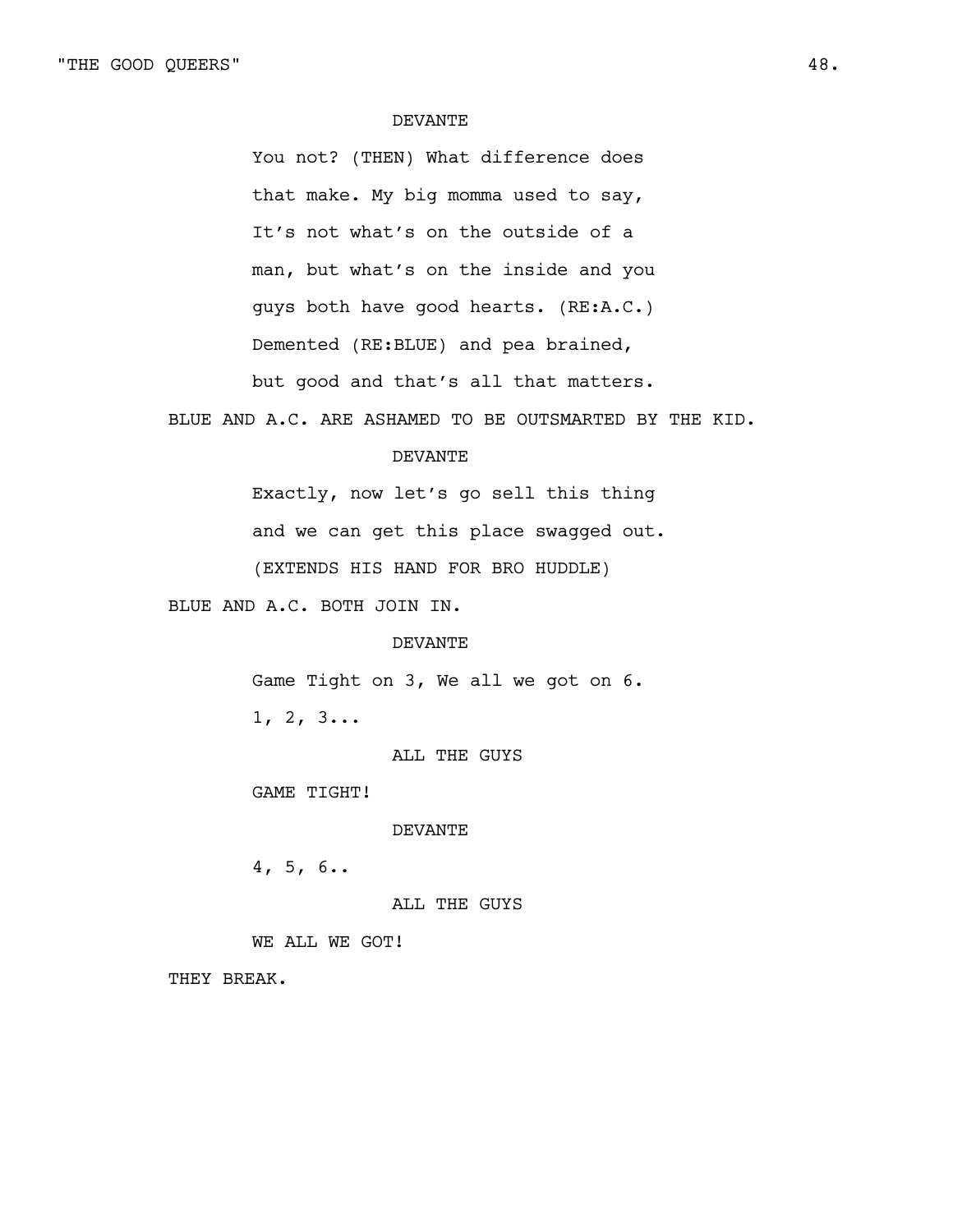#### ACT THREE

#### SCENE H

INT. CHELSEA APARTMENTS/REC ROOM - A LITTLE LATER (BLUE, A.C., DEVANTE, FrENCHY, MS. SUGARBOTTOM, MR. GREENBERG, DUBBYA, MRS. KochENBOCH, LEKA, GRAE, extras)

THE ROOM IS LIVELY AND FESTIVE. THE TABLE IS FILLED WITH GOODIES. THE BOYS ENTER AND DEVANTE RUSHES TO MAKE A PLATE.

**BLUE** 

Save some for us Millhouse.

FRENCHY AND MS. SUGARBOTTOM WALK UP TO BLUE AND A.C.

MS. SUGARBOTTOM

Boys, everyone here is nice and will

welcome you with open arms.

MR. GREENBERG ENTERS ON HIS CANE.

MR. GREENBERG

Are you's twos the new queers in the

building?

MS. SUGARBOTTOM

(EMBARRASSED) Mr. Greenberg?

A.C.

Hello my name is A.C. And this is my

domestic partner Gerald.

BLUE

Call me Blue.

MR. GREENBERG

Someones gots a little case of the Jungle Fever.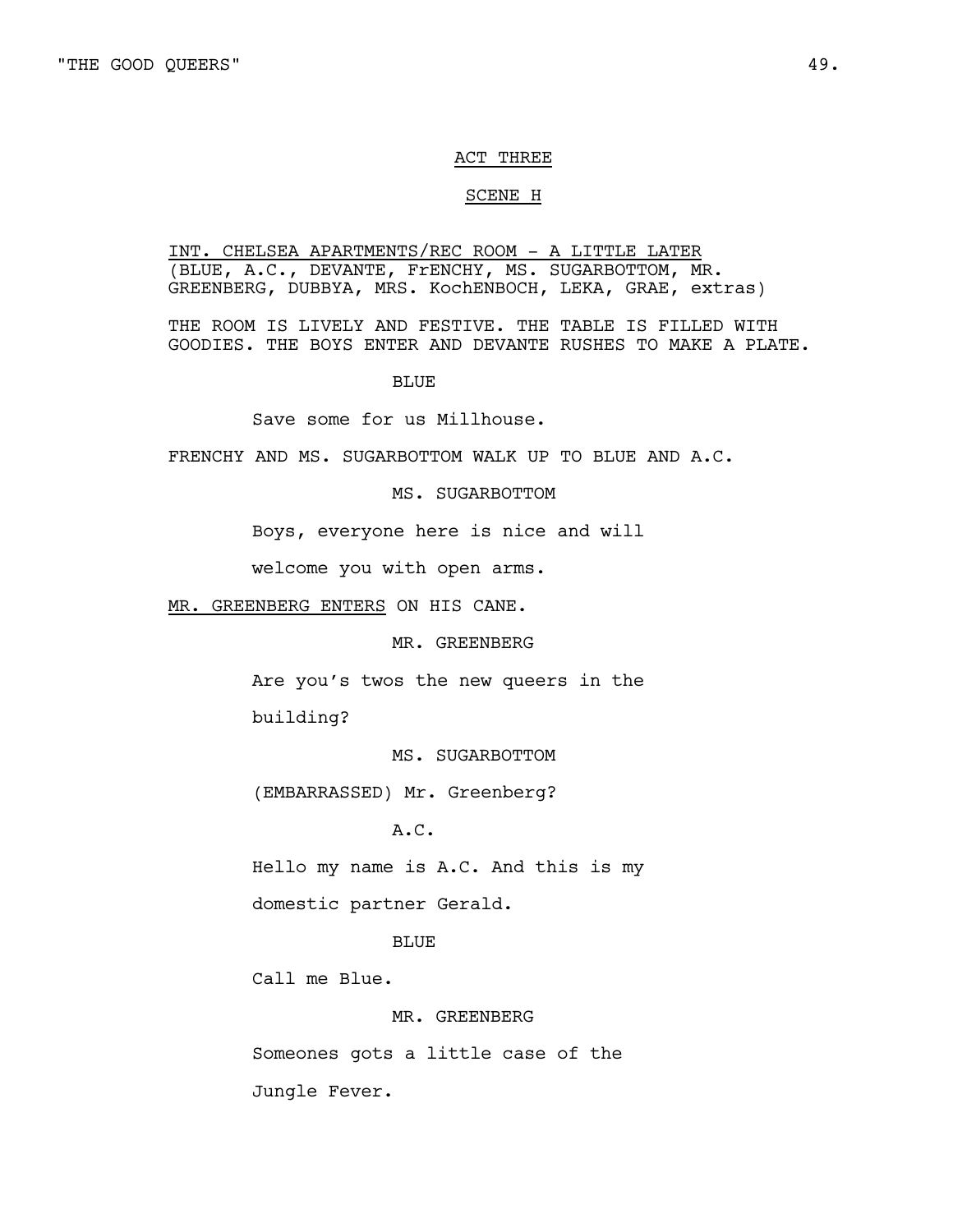MR. GREENBERG CROSSES TO DEVANTE PILING SHRIMP ON HIS PLATE WITH DUBB-YA.

#### DUBB-YA

(COUNTRY ACCENT) Just like my little boy. (RE: DEVANTE) They ain't gonna jump off the table and back in the ocean son.

#### DEVANTE

I'm saving these before they meet

their brothers and sisters. (PATS AT

HIS BELLY)

### DUBB-YA

Well. Yep.

DEVANTE BALANCES HIS PLATE AND CROSSES PAST BLUE AND MRS. KOCHENBOCH WHO TALKS WITH A SPOON IN HER HAND.

**BLUE** 

So you made this? I never had Tuna

Fish with raisins and whole almonds.

MRS. KOCHENBOCH

(SHOUTING) It's the rhubarb that gives

it the zing.

#### BLUE

(MISERABLE) It's a zinging and a

zangin' alright.

#### FRENCHY

Excuse me Mrs. Kochenboch can I grab

him for a minute?

THEY CROSS BEHIND THE TABLE.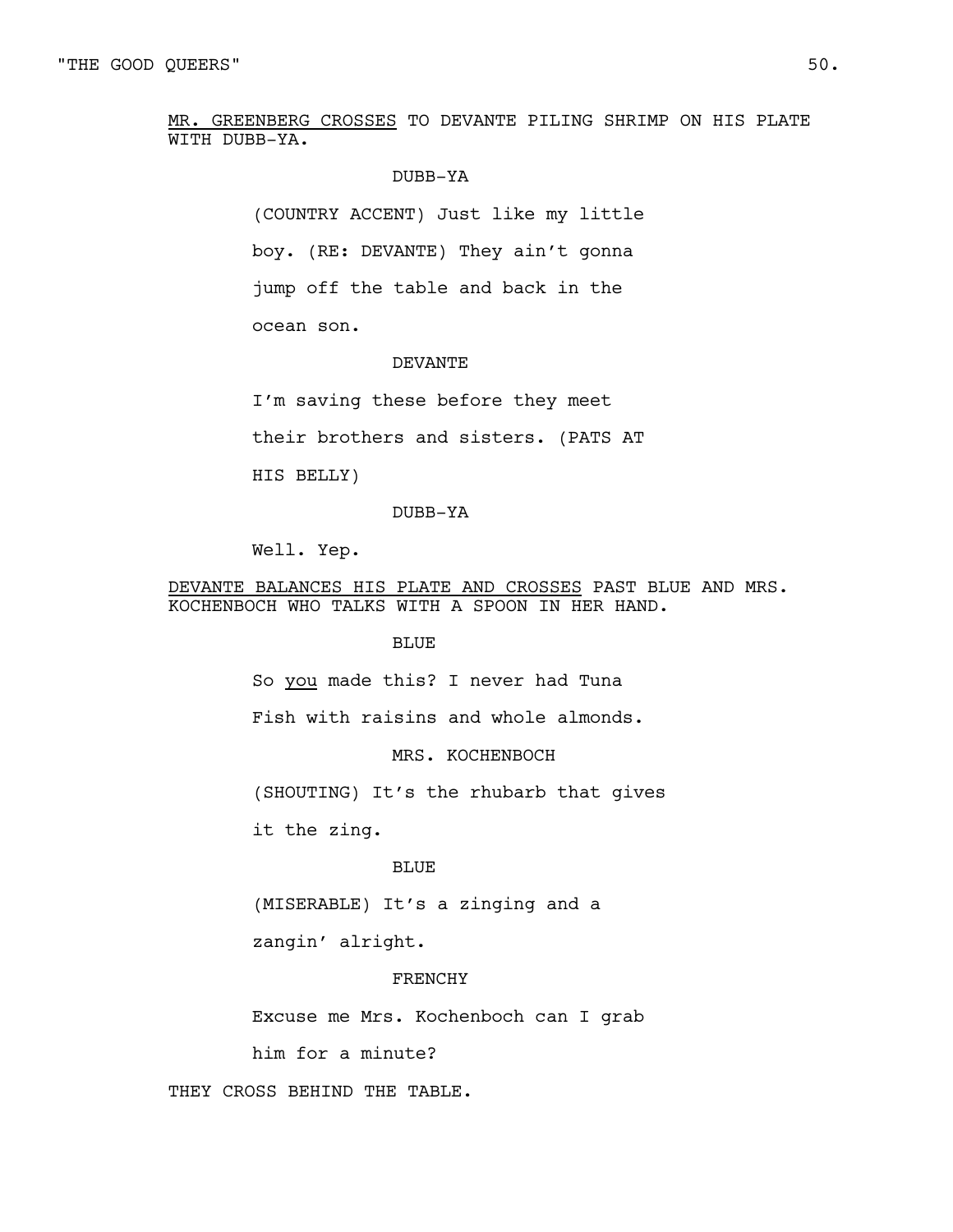### FRENCHY

(DUMPS HIS PLATE AWAY) Poor thing. She's a little senile. I think those almonds crawled into the tuna with their little legs.

FRENCHY AND BLUE CROSS TO A.C. AND MS. SUGARBOTTOM.

### A.C.

Once again. Thank you for taking a

chance on our family. (WAVING) I mean

look at little Devante fitting in

already.

DEVANTE FLASHES HIS SIGNATURE SMILE WITH AN ORANGE PEEL FOR TEETH.

#### FRENCHY

You haven't met Cagney and Lacey from

the tenth floor.

MS. SUGARBOTTOM

You talking about the Butches from

Eastwick. (SHE HUFFS N' PUFFS AROUND)

I'm Leka I fix cars and spit ta-backy.

### FRENCHY

(MOCKS ALSO) I'm Grae and I haven't waxed my under arms since fifth grade, I make my own hemp milk and candles.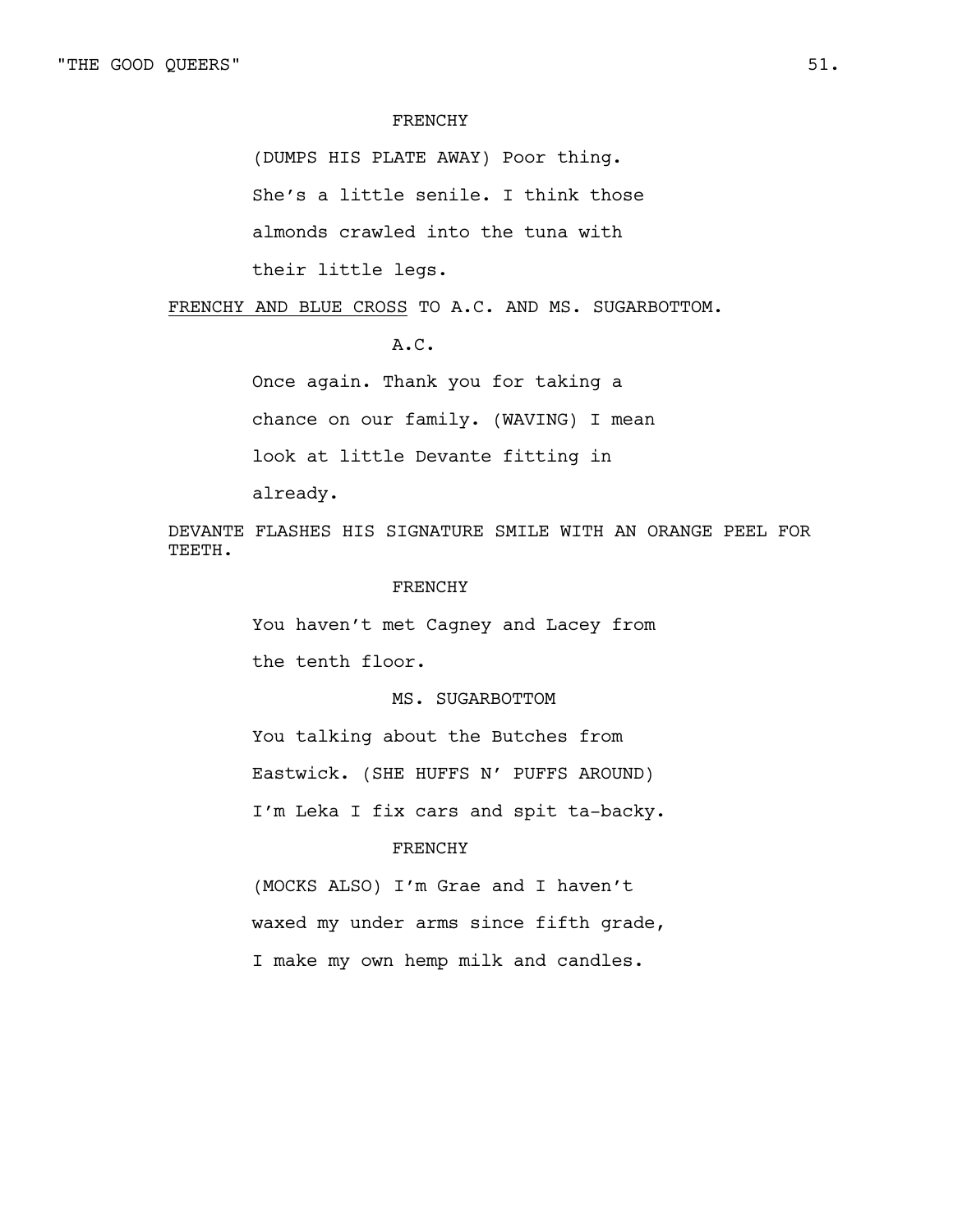LEKA

(os)

(MOCKS FRENCH ACCENT) Well Lady Cybil,

I'm the candle maker and (POINTS TO

GRAE) she's the jet engine mechanic.

MS. SUGARBOTTOM AND FRENCHY QUICKLY EXITS STAGE RIGHT.

A.C.

Hello I'm A.C. and this is my domestic

partner Bl-- (EXTENDS HAND)

LEKA

(SMACKING IT AWAY) We don't shake the

hands of cheaters.

GRAE

That apartment was suppose to go to my sister and her kids.

A.C.

You mean the one's from Jersey Shore?

GRAE

(IN BLUE'S FACE) We know you two did something fishy to get that place.

BLUE

(LEANS BACK) I wouldn't want to use the words fishy and smelling when you're talking this close to someone face. (FANS NOSE)

A.C. AND BLUE SHARE A LAUGH.

**T.EKA** 

We got our eye on you two.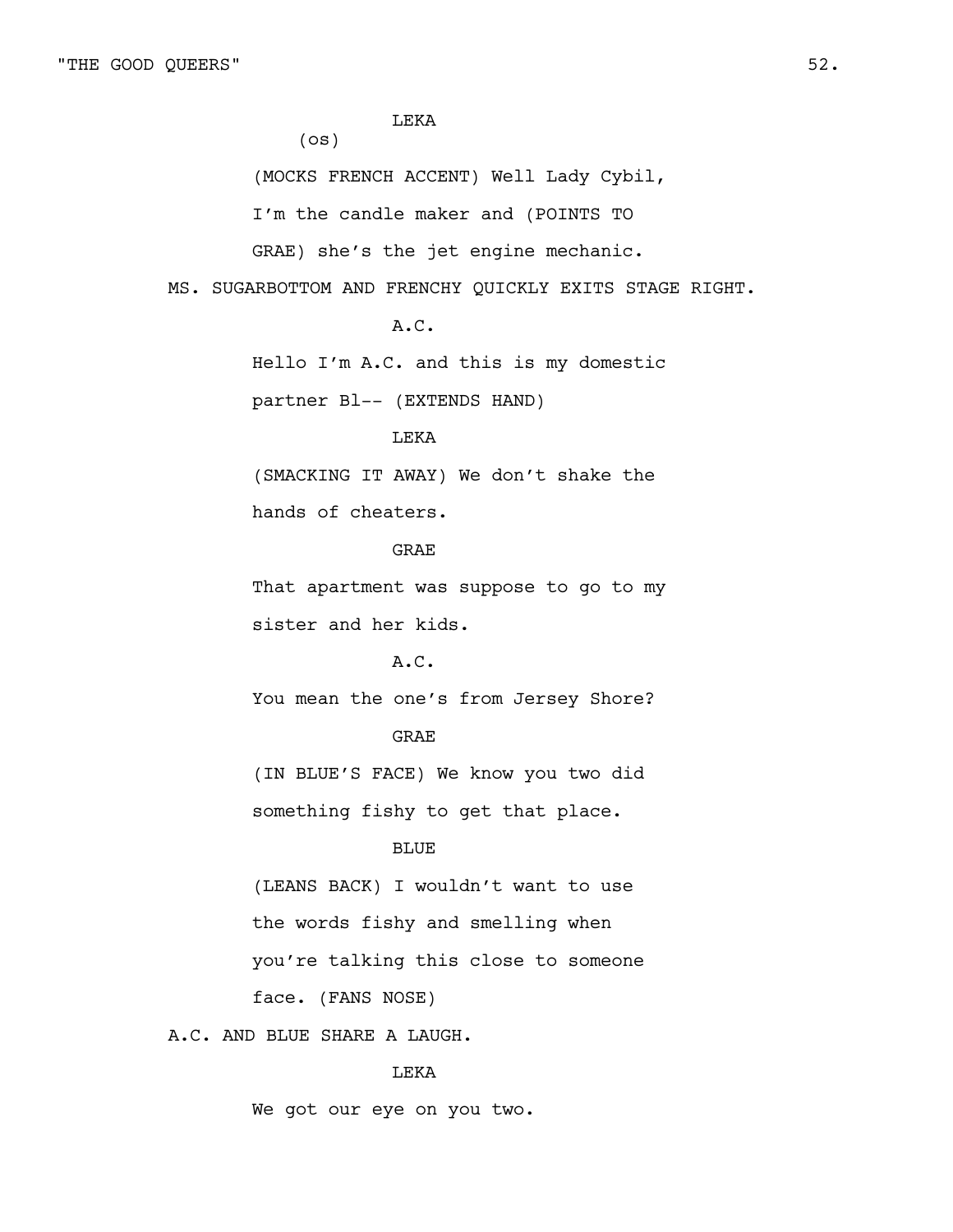You and Melissa Etheridge go on now.

LEKA AND GRAE LEAVE. FRENCHY AND MS. SUGARBOTTOM CROSS IN.

A.C.

Thanks for the back up.

### FRENCHY

I'm a lover not a fighter.

### BLUE

You're a moon walker the way you slid

out the spot. (BLUE MOONWALKS)

MS. SUGARBOTTOM

Watch your back with those too. Mr.

Lewis, is their Godfather.

BLUE

Why Lort? why?

FADE OUT.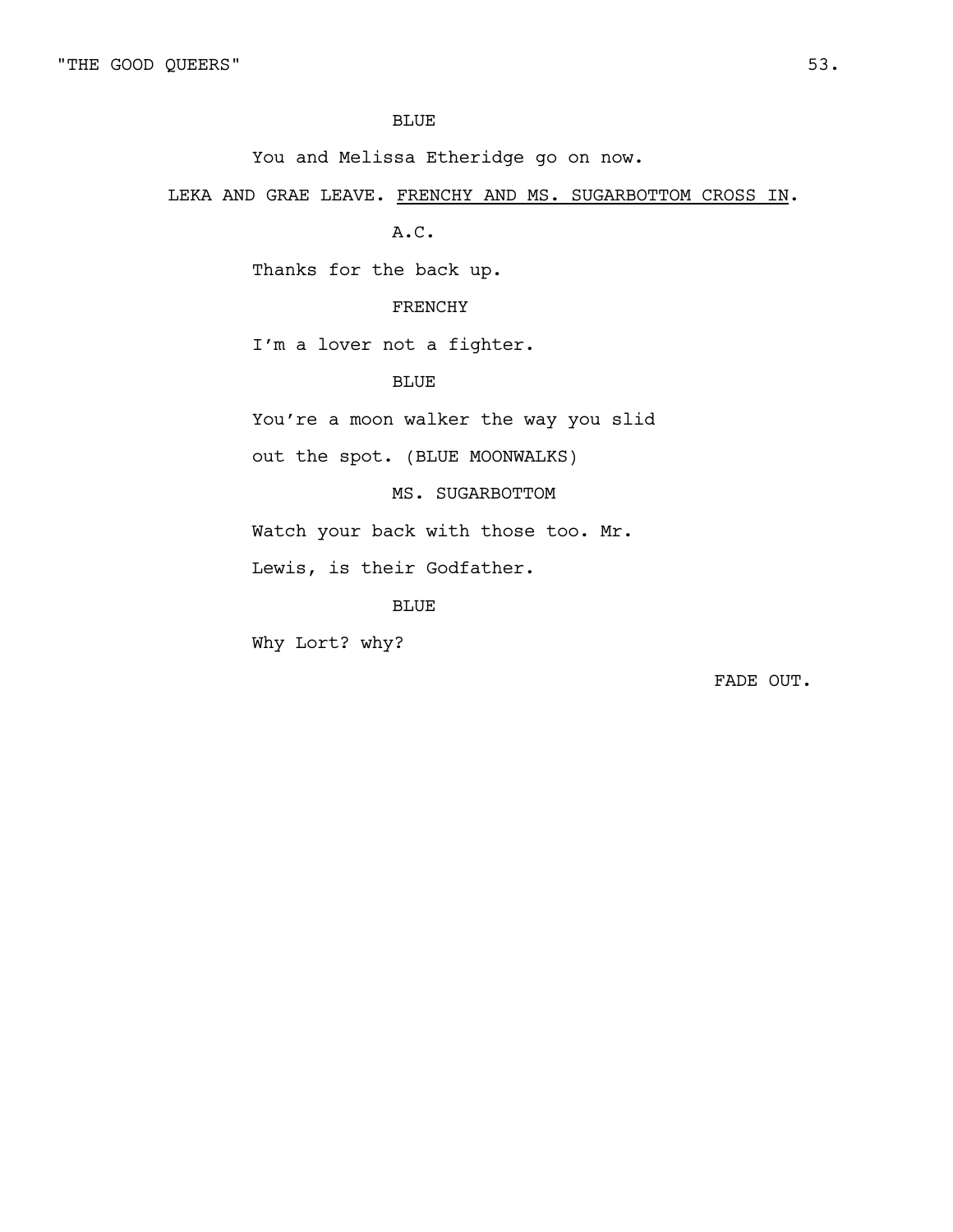INT. CHELSEA APARTMENT/LIVING ROOM - NIGHT Devante, blue, A.C.

THE THREE GUYS SIT AT A FOLDING CARD TABLE PLAYING *UNO*.

TAG

### A.C.

(FANNING OUT CARDS) Gin.

#### BLUE

Pick those up Einstien. Match numbers or colors until you have no more cards. Numbers. Colors.

### A.C.

I got it. I got it. So by us living here together I don't have to worry about "the gansta cousins" coming by every other day?

### BLUE

(SMUG) Oh no just the crack heads.

### DEVANTE

So you're like one of the "good"

blacks?

A.C. AND DEVANTE CHUCKLE.

#### **BLUE**

(COME THE THINK ABOUT IT) Draw four.